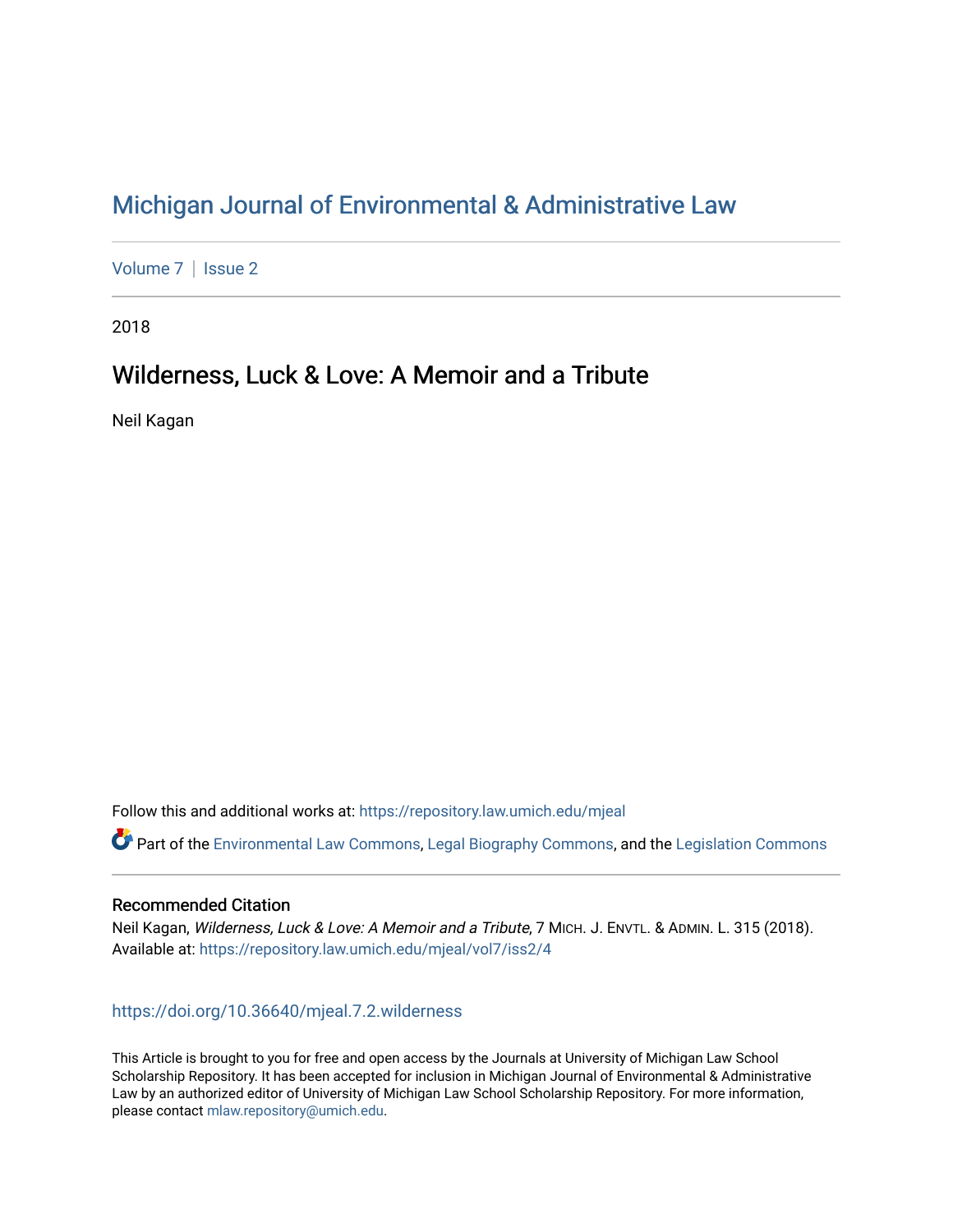# **WILDERNESS, LUCK & LOVE A MEMOIR AND A TRIBUTE**

# *Neil Kagan\**

In 1983, I brought two lawsuits, my first in federal court. Together, these lawsuits were the catalyst responsible for breaking a years-long impasse over the fate of pristine wildlands under the supervision of the U.S. Forest Service. The lawsuits also pushed Congress to preserve more wildlands as wilderness than it would have otherwise. Congress preserved more than 8.2 million acres of land in eighteen states in 1984 all told.

Many forces and people were responsible for protecting wildlands in the United States as wilderness. I tell this story to recognize the one person who has never received any public acknowledgment—the person who made the lawsuits possible: Elizabeth Kay Reed. I cannot bear the thought of her being unknown or forgotten.

I deserve no more recognition for my work than I do for breathing. I simply had no alternative.

### THE NATIONAL SCENE

I will begin by briefly reviewing the origin, meaning, and significance of the legal term, "wilderness."

In 1964, Congress enacted the Wilderness Act.<sup>1</sup> Congress said, "A wilderness, in contrast with those areas where man and his own works dominate the landscape, is hereby recognized as an area where the earth and its community of life are untrammeled by man, where man himself is a visitor who does not remain."<sup>2</sup> Congress directed that " 'wilderness areas' . . . be administered for the use and enjoyment of the American people in such manner as will leave them unimpaired for future use and enjoyment as wilderness, and so as to provide for the protection of these areas, the preservation of their wilderness character, and for the gathering and dissemination of information regarding their use and enjoyment as wilderness."<sup>3</sup> Upon

<sup>\*</sup> Legal Director of WildEarth Guardians; formerly Adjunct Clinical Assistant Professor of Law at the University of Michigan Law School; J.D. University of Oregon School of Law, 1981; M.Sc. in Entomology Michigan State University, 1978; B.Sc. in Biology Pennsylvania State University, 1975. This is for Kei-chan, who made my dreams come true, and for Hannah, who is one of them. I thank Professors Nancy Wang, John Bonine, and Paul Reingold for encouraging me to get this in writing. I also thank the editors of this journal for accepting an unconventional article for publication, for graciously tolerating a cascade of edits, and for enabling a fellow to know a measure of relief.

<sup>1.</sup> Wilderness Act, Pub. L. No. 88-577, 78 Stat. 890, 890 (1964).

<sup>2. 16</sup> U.S.C. § 1131(c) (2012).

<sup>3. 16</sup> U.S.C. § 1131(a) (2012).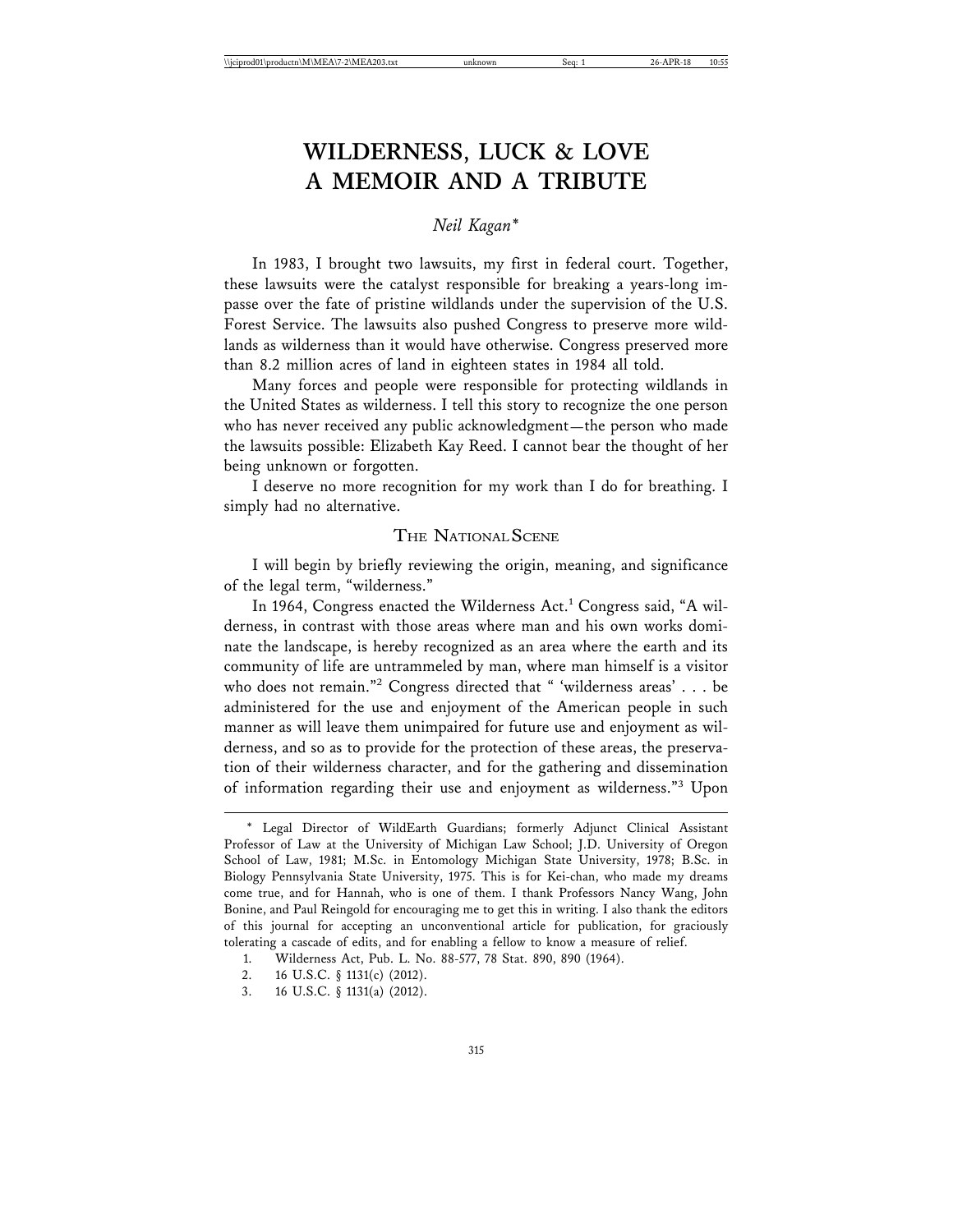enactment, Congress designated 9.1 million acres of federal land in thirteen states as wilderness.<sup>4</sup> This only whetted the nation's appetite for wilderness.

Six years later, in 1970, Congress enacted the National Environmental Policy Act (NEPA).<sup>5</sup> NEPA requires every federal agency to prepare a detailed environmental impact statement (EIS) before taking a major action significantly affecting the quality of the environment.<sup>6</sup> To inform decisionmakers and the public, an EIS must describe the environment that would be affected by an action, as well as the consequences of a range of alternative actions on the environment.<sup>7</sup>

In 1972, the Forest Service completed what it called a "Roadless Area Review and Evaluation" (RARE).<sup>8</sup> The RARE assessed the suitability of fifty-six million acres of roadless areas (*de facto* wilderness) larger than 5,000 acres.<sup>9</sup> The Forest Service recommended twelve million acres as wilderness, eleven million acres for further review, and thirty-three million acres for release to non-wilderness uses, such as logging and road-building.<sup>10</sup>

Immediately, the Sierra Club sued Earl Butz, the Secretary of the U.S. Department of Agriculture, which oversees the Forest Service.<sup>11</sup> The Sierra Club convinced the court that NEPA "required the Forest Service to prepare an [EIS] prior to authorizing timber sales in roadless areas that the RARE study inventoried but designated as nonwilderness."<sup>12</sup>

In 1974, representatives of the Sierra Club and the Wilderness Society created the Oregon Wilderness Coalition (OWC) to protect a substantial number of roadless areas in Oregon.<sup>13</sup> Their reasons for creating OWC were threefold. *First*, the Forest Service was developing EISs for large "planning units" in Oregon quickly because it "wanted to resolve the roadless issue in its most productive National Forests."<sup>14</sup> *Second*, the national conservation groups had an image problem. They were perceived as

- 8. Blumm & Wisehart, *supra* note 4, at 337.
- 9. *Id.* at 336-37.
- 10. *Id.* at 337.

11. *See* Sierra Club v. Butz, 349 F. Supp. 934, (N.D. Cal. 1972); *see also* Wyo. Outdoor Coordinating Council v. Butz, 484 F.2d 1244 (10th Cir. 1973), *overruled on other grounds by* Los Ranchos De Albuquerque v. Marsh, 956 F.2d 970 (10th Cir. 1992).

12. Blumm & Wisehart, *supra* note 4, at 339.

13. DENNIS M. ROTH, U.S. DEP'T OF AGRIC., FOREST SERV. FS-410, THE WILDERNESS MOVEMENT AND THE NATIONAL FORESTS: 1980-1984 24 (1988) [hereinafter ROTH II] (Roth was the Chief Historian of the U.S. Forest Service).

14. *Id.* at 24.

<sup>4.</sup> Michael C. Blumm & Lorena M. Wisehart, *The Underappreciated Role of the National Environmental Policy Act in Wilderness Designation and Management*, 44 ENVTL. L. 323, 334 (2014).

<sup>5.</sup> National Environmental Policy Act, Pub. L. No. 91-190, 83 Stat. 852, 852 (1970).

<sup>6. 42</sup> U.S.C. § 4332(C) (2012).

<sup>7.</sup> *Id.*; 40 C.F.R. §§ 1502.1, 1502.10, 1502.15, 1502.16 (2003).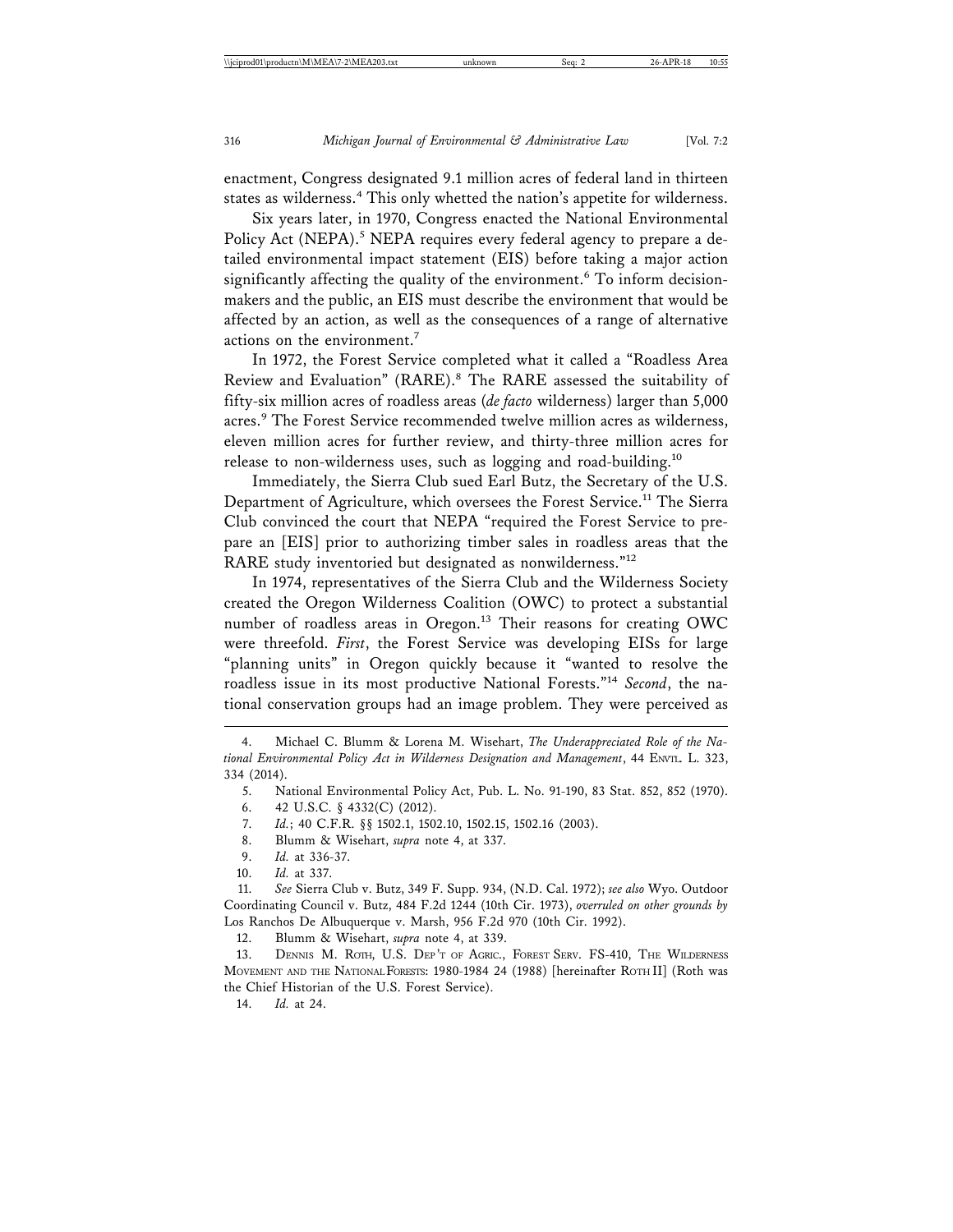too radical by conservative Oregonians east of the Cascade Mountains, where the bulk of Oregon's roadless areas were located; a state organization would not have this problem.15 And *third*, representatives of a state organization could more effectively create an individual constituency for each roadless area, teaching techniques to protect wilderness and take political action.16

OWC's representatives included James Monteith, a wildlife biologist who started at a salary of \$100 per month, as well as Andy Kerr and Tim Lillebo, who each started at a salary of \$50 per month.<sup>17</sup> Only their intense commitment to protecting wilderness made it possible for them "to go into the often hostile environment of small mill towns of southern and eastern Oregon to organize for wilderness protection."<sup>18</sup>

In 1977, under the direction of Rupert Cutler, the Assistant Secretary of Agriculture for Conservation, Research, and Education in the Carter Administration, the Forest Service initiated a new RARE (RARE II), to correct the deficiencies with what then became known as "RARE I."19 The intent was to "speed the process of wilderness designation, and open other roadless areas to nonwilderness uses."<sup>20</sup>

By 1977, James Monteith believed "only a national wilderness lawsuit could save Oregon['s] roadless areas."21 In a letter to OWC's Executive Committee, he wrote, "Without a nationwide suit which legally challenges the process being used to destroy wilderness, conservationists stand to lose most roadless areas to development."22 The Sierra Club, however, feared a national lawsuit "would provoke a timber industry and congressional backlash."23

In 1979, the Forest Service issued RARE II and an associated EIS. Intended to provide recommendations to Congress for national legisla- $\frac{1}{2}$  RARE II assessed the suitability of sixty-two million acres of roadless areas, one-third of the National Forest System.<sup>25</sup> The Forest Ser-

- 24. GERALD W. WILLIAMS, THE FOREST SERVICE: FIGHTING FOR PUBLIC LANDS 182 (2007).
- 25. ROTH II, *supra* note 13, at 1; Blumm & Wisehart, *supra* note 4, at 340.

<sup>15.</sup> *Id.*

<sup>16.</sup> *Id.*

<sup>17.</sup> *Id.* at 25; SUSAN ZAKIN, COYOTES AND TOWN DOGS, EARTH FIRST! AND THE ENVIRONMEN-TAL MOVEMENT 235 (1993).

<sup>18.</sup> ROTH II, *supra* note 13, at 25.

<sup>19.</sup> DENNIS M. ROTH, U.S. DEP 'T OF AGRIC., FOREST SERV. FS-410, THE WILDERNESS MOVEMENT AND THE NATIONAL FORESTS: 1964-1980 55 (1988) [hereinafter ROTH I].

<sup>20.</sup> Blumm & Wisehart, *supra* note 4, at 340.

<sup>21.</sup> ROTH II, *supra* note 13, at 25; *see also* ZAKIN, *supra* note 17, at 236.

<sup>22.</sup> ROTH II, *supra* note 13, at 26 (quoting Letter from Jim Monteith to OWC Exec. Comm. (Feb. 15, 1977)).

<sup>23.</sup> *Id.*; *see also* ZAKIN, *supra* note 17, at 236.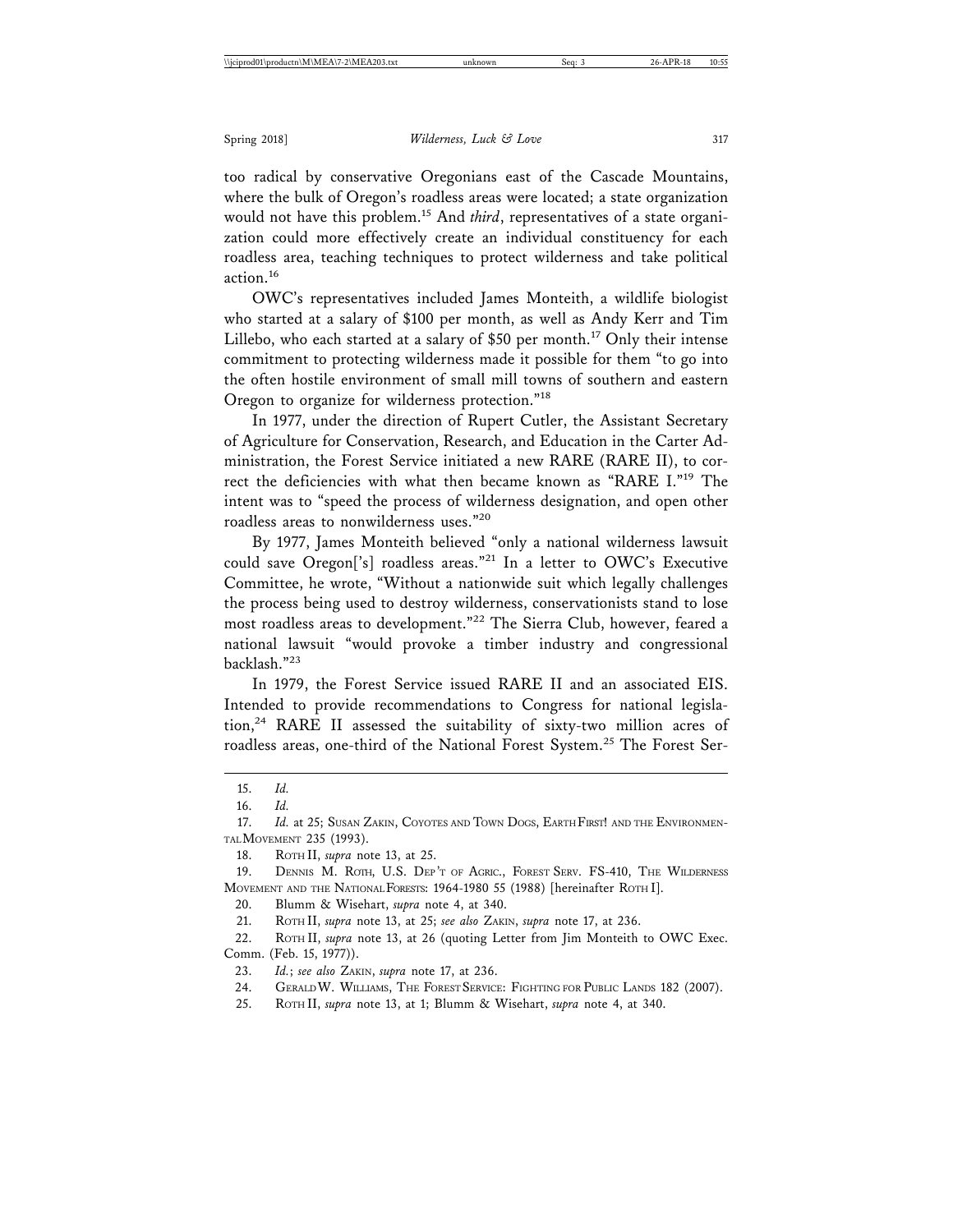vice recommended fifteen million acres for wilderness, roughly eleven million acres for further review, and thirty-six million acres for release to nonwilderness uses.<sup>26</sup>

In Oregon, the Forest Service recommended allocating three million acres of roadless areas as follows: 368,000 acres for wilderness, 400,000 acres for further study, and 2.2 million acres for non-wilderness uses.<sup>27</sup> Oregon activists immediately proposed to challenge the allocations in court, but the Sierra Club opposed the use of litigation, fearing it would lead to "strong, widespread political backlash against wilderness."<sup>28</sup>

Instead of enacting national legislation, Congress took a state-by-state approach.<sup>29</sup> The result was a logjam of state wilderness bills.<sup>30</sup> In 1979, Senator Mark O. Hatfield, an Oregon Republican, introduced a 600,000 acre Oregon Wilderness bill.<sup>31</sup> Hatfield's bill would have released approximately 2.4 million acres of roadless areas for logging and road-building.

Hatfield was known and respected by many for his early opposition to the Vietnam War, among other things. However, he was not a willing friend of the environment. In fact, he "drew the scorn of preservationists for defending the logging industry during the bitter timber wars of the 1980s and '90s<sup>."32</sup>

Hatfield's bill became deadlocked. One reason was that Congressman Jim Weaver wanted more acres of wilderness.<sup>33</sup> Weaver was a Democrat who represented Oregon's 4th Congressional District, located in mid and southern Oregon west of the Cascade Crest.<sup>34</sup> His was the "top-ranked congressional district for timber production" in the country.<sup>35</sup> Weaver "belie[ved] in the value of wilderness as a genetic preserve."36 In addition to Weaver's opposition, the Sierra Club and The Wilderness Society opposed

<sup>26.</sup> Blumm & Wisehart, *supra* note 4, at 341; WILLIAMS, *supra* note 24, at 182.

<sup>27.</sup> KEVIN R. MARSH, DRAWING LINES IN THE FOREST: CREATING WILDERNESS AREAS IN THE PACIFIC NORTHWEST 127 (Univ. of Wash. Press 2009).

<sup>28.</sup> *Id.* at 127-28.

<sup>29.</sup> WILLIAMS, *supra* note 24, at 182.

<sup>30.</sup> *Id.*

<sup>31.</sup> *Oregon Wilderness Act of 1979: Hearing on S. 812 and S. 1369 Before the Subcomm. on Parks, Recreation, & Renewable Res. of the Comm. on Energy & Nat. Res. U.S. S.*, 96th Cong. 1 (1979); ROTH II, *supra* note 13, at 27; WILLIAMS, *supra* note 24, at 182.

<sup>32.</sup> Emma Brown, *Mark Hatfield Dies: Former Oregon Senator Was 89*, WASH. POST (Aug. 8, 2011), https://www.washingtonpost.com/local/obituaries/former-senator-mark-hatfield-oforegon-dies-at-89/2011/06/14/gIQAj9ic1I\_story.html?utm\_term=.dcf586fb5851.

<sup>33.</sup> ROTH II, *supra* note 13, at 27; WILLIAMS, *supra* note 24, at 182.

<sup>34.</sup> ANDY KERR, OREGON WILD: ENDANGERED FOREST WILDERNESS 57-58 (2004), http:// www.andykerr.net/oregon-wild-the-book/ (click "Chapter 3: A Brief Political History of Oregon's Wilderness Protections"); *see also* ROTH II, *supra* note 13, at 29.

<sup>35.</sup> KERR, *supra* note 34, at 58.

<sup>36.</sup> ROTH II, *supra* note 13, at 29.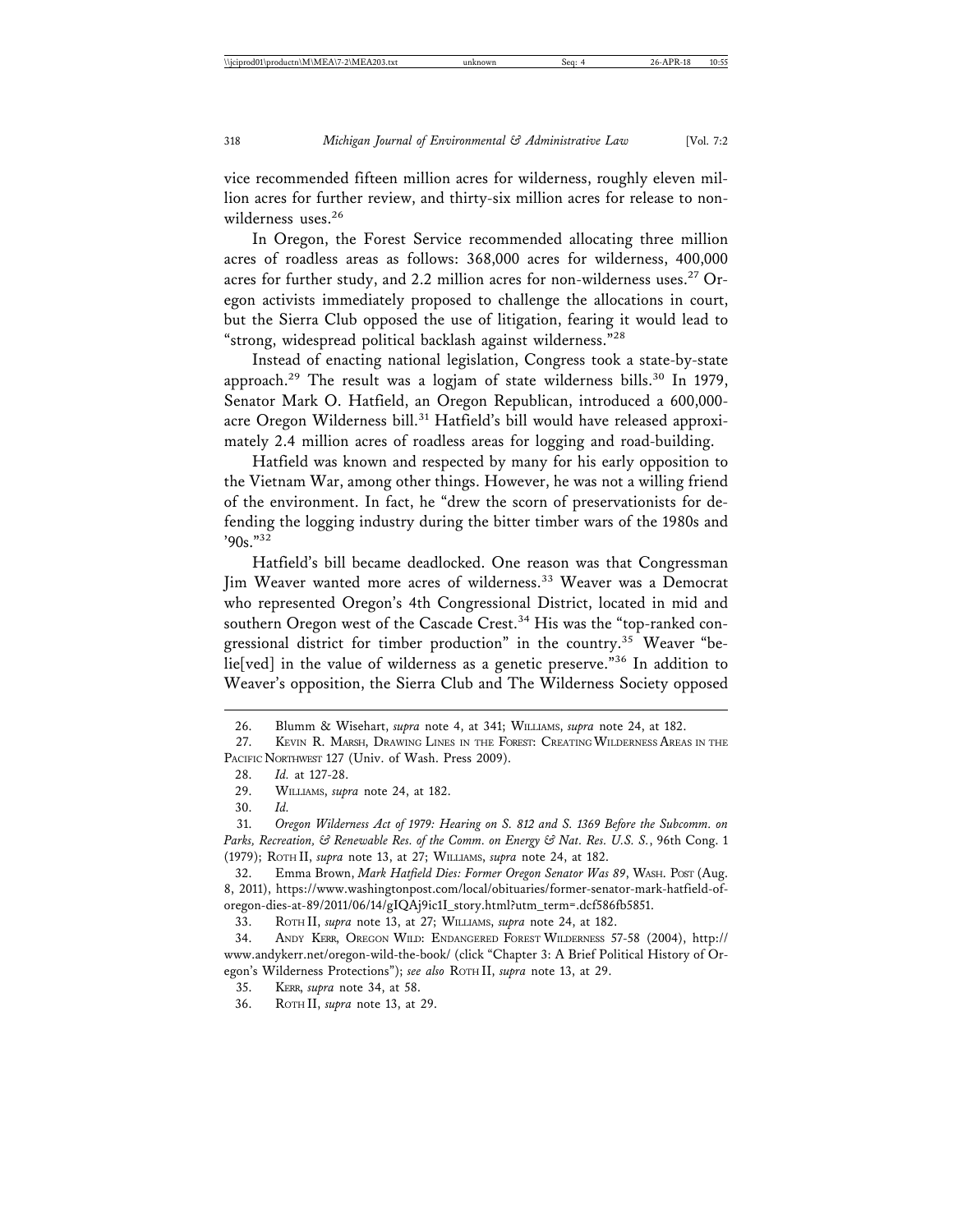the "hard" release language in Hatfield's bill.<sup>37</sup> ("Hard" release would permanently release roadless areas not designated as wilderness to non-wilderness uses; "soft" release would allow roadless areas not designated as wilderness to be reconsidered as wilderness in the future.<sup>38</sup>) Stymied, Hatfield effectively removed himself from the wilderness issue for the next four years.<sup>39</sup>

But the issue itself would not go away. In 1980, the State of California sued Secretary of Agriculture Bob Bergland, challenging the legal sufficiency of the RARE II EIS with respect to forty-seven roadless areas in California.40 Judge Lawrence Karlton of the Eastern District of California held the EIS deficient on several grounds, including its failure to adequately describe roadless areas and discuss the effect of release on wilderness characteristics and values.<sup>41</sup> Judge Karlton pilloried the Forest Service for reducing "[m]ajor features of an area . . . to highly generalized descriptions such as 'mountain' or 'river.' One can hypothesize how the Grand Canyon might be rated: 'Canyon with river, little vegetation.'"42

Congress began searching for compromise language to include in wilderness bills that would ensure "sufficiency" (protection against RARE II lawsuits) and the release of roadless areas not designated as wilderness for non-wilderness uses.<sup>43</sup> A compromise was reached on soft release, specifically, the release of roadless areas for one cycle of the planning process required by the National Forest Management Act, or ten to fifteen years.<sup>44</sup> However, upon the election of Ronald Reagan as President and the flip of the Senate to Republican control in 1981, for the first time since 1955,<sup>45</sup> the timber industry reneged on its support for the compromise.<sup>46</sup>

## THE OREGON SCENE

Meanwhile, the Forest Service was attempting to log individual roadless areas allocated to non-wilderness by RARE II. One such attempt involved the North Kalmiopsis roadless area in the Siskiyou National Forest

<sup>37.</sup> *Id.* at 27; WILLIAMS, *supra* note 24, at 182.

<sup>38.</sup> *See* Blumm & Wisehart, *supra* note 4, at 345; *see also* ROTH II, *supra* note 13, at 3; WILLIAMS, *supra* note 24, at 182.

<sup>39.</sup> ROTH II, *supra* note 13, at 27.

<sup>40.</sup> California v. Bergland, 483 F. Supp. 465, 470 (E.D. Cal. 1980).

<sup>41.</sup> *Id.* at 470, 484.

<sup>42.</sup> *Id.* at 486 n.22.

<sup>43.</sup> ROTH II, *supra* note 13, at 3.

<sup>44.</sup> *Id.*

<sup>45.</sup> *Senate Chronology, 1970-Present*, U.S. SENATE, https://www.senate.gov/history/chron ology.htm (last visited Nov. 4, 2017) (click on tab "1970-Present").

<sup>46.</sup> ROTH II, *supra* note 13, at 4.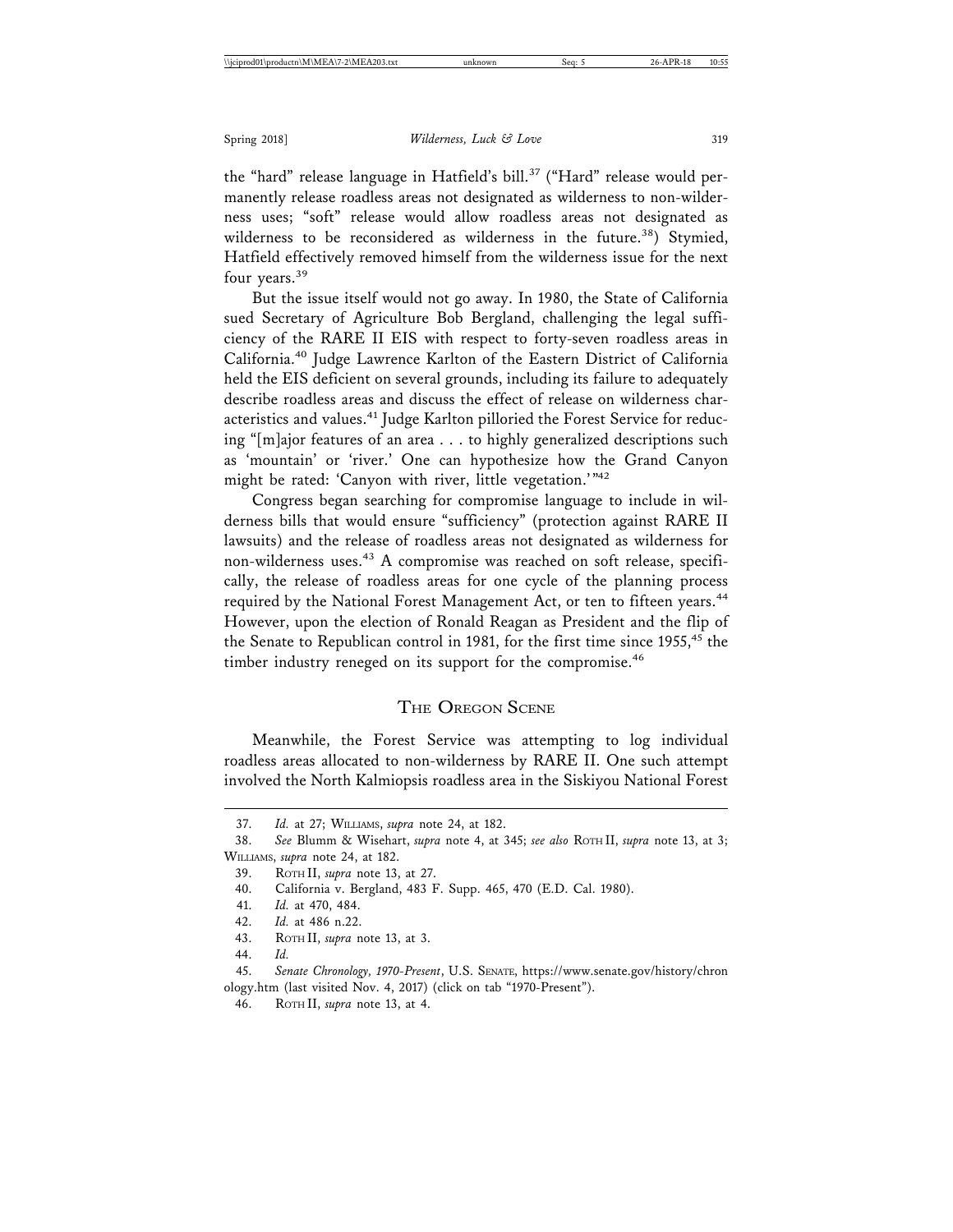in southwest Oregon. In the summer of 1982, the Sierra Club sued the Forest Service to stop the construction of a road into the area and the access it would provide to virgin forest for logging.<sup>47</sup>

The background of this lawsuit is lengthy. "The Kalmiopsis is a rugged jumble of steep mountains, long ridges, and deep river canyons."<sup>48</sup> "Magnificent old-growth forests contrast with serpentine prairies and open Jeffrey pine savannas to provide for an ever-changing landscape."49 The "diversity of plant life includes regional endemics found no place else."50 "Wildlife is equally as rich, with more vertebrate species recorded . . . than in any other subregion of Oregon."<sup>51</sup>

In 1946, the Forest Service established the Kalmiopsis Wild Area, a 76,900-acre administrative classification to protect an area abundant with Kalmiopsis leachiana, a rare type of heath.<sup>52</sup> The 1964 Wilderness Act then designated the Kalmiopsis Wild Area as a wilderness.<sup>53</sup>

In 1978, Congress expanded the Kalmiopsis Wilderness to a total of 180,000 acres.<sup>54</sup> Jim Weaver and his colleagues in the House wanted to include more acres to the north and south, but Hatfield and his Senate colleagues refused.<sup>55</sup> The area in hottest dispute was to the north.<sup>56</sup>

The North Kalmiopsis,<sup>57</sup> 113,000 acres in size,<sup>58</sup> is watershed to several important wild fisheries, as well as the Wild Section of the Wild and Scenic Illinois River.59 Three tributaries of the Wild Illinois also flow through the North Kalmiopsis roadless area: the Silver, Indigo, and Lawson Creeks.<sup>60</sup> The wild fish populations of these tributaries "are an essential part of the

49. WUERTHNER, *supra* note 48, at 54.

50. *Id.*

54. *Id.*

55. KERR, *supra* note 34, at 56-57; ZAKIN, *supra* note 17, at 238.

56. KERR, *supra* note 34, at 57; ZAKIN, *supra* note 17, at 238.

60. *Id.*

<sup>47.</sup> *Sierra Club v. Block,* No. 82–1006 FR, 1982 U.S. Dist. LEXIS 18154, (D. Or. Aug. 30, 1982); *see also* Earth First! v. Block, 569 F. Supp. 415, 420 (D. Or. 1983).

GEORGE WUERTHNER, OREGON'S WILDERNESS AREAS: THE COMPLETE GUIDE 54 (2003); Lee Webb, *Kalmiopsis Wilderness*, WILDERNESS CONNECT, http://www.wilderness.net/NWPS/ enlargeAndDetails?id=2626 (last visited Feb. 24, 2018).

<sup>51.</sup> *Id.* at 54-55.

<sup>52.</sup> *Id.* at 53-55.

<sup>53.</sup> *Id.* at 55.

<sup>57.</sup> Aaron Moffatt, *North Kalmiopsis Roadless Area*, GEOVIEW.INFO, http://us.geoview.info/ north\_kalmiopsis\_roadless\_area,74696384p (last visited Nov. 4, 2017).

<sup>58.</sup> Paul Fattig, *Earth First! Founder Looks to Bring Back the Wild*, ASHLAND DAILY TIDINGS (Oct. 21, 2013), http://www.dailytidings.com/article/20131021/NEWS02/310210305; *20 Years Later, Oregon Protests Have Echo*, SEATTLE TIMES, Apr. 28, 2003, at B2 [hereinafter *20 Years*].

<sup>59.</sup> *North Kalmiopsis Roadless Area*, KALMIOPSISWILD.ORG, http://kalmiopsiswild.org/ north-kalmiopsis/ (last visited Nov. 4, 2017).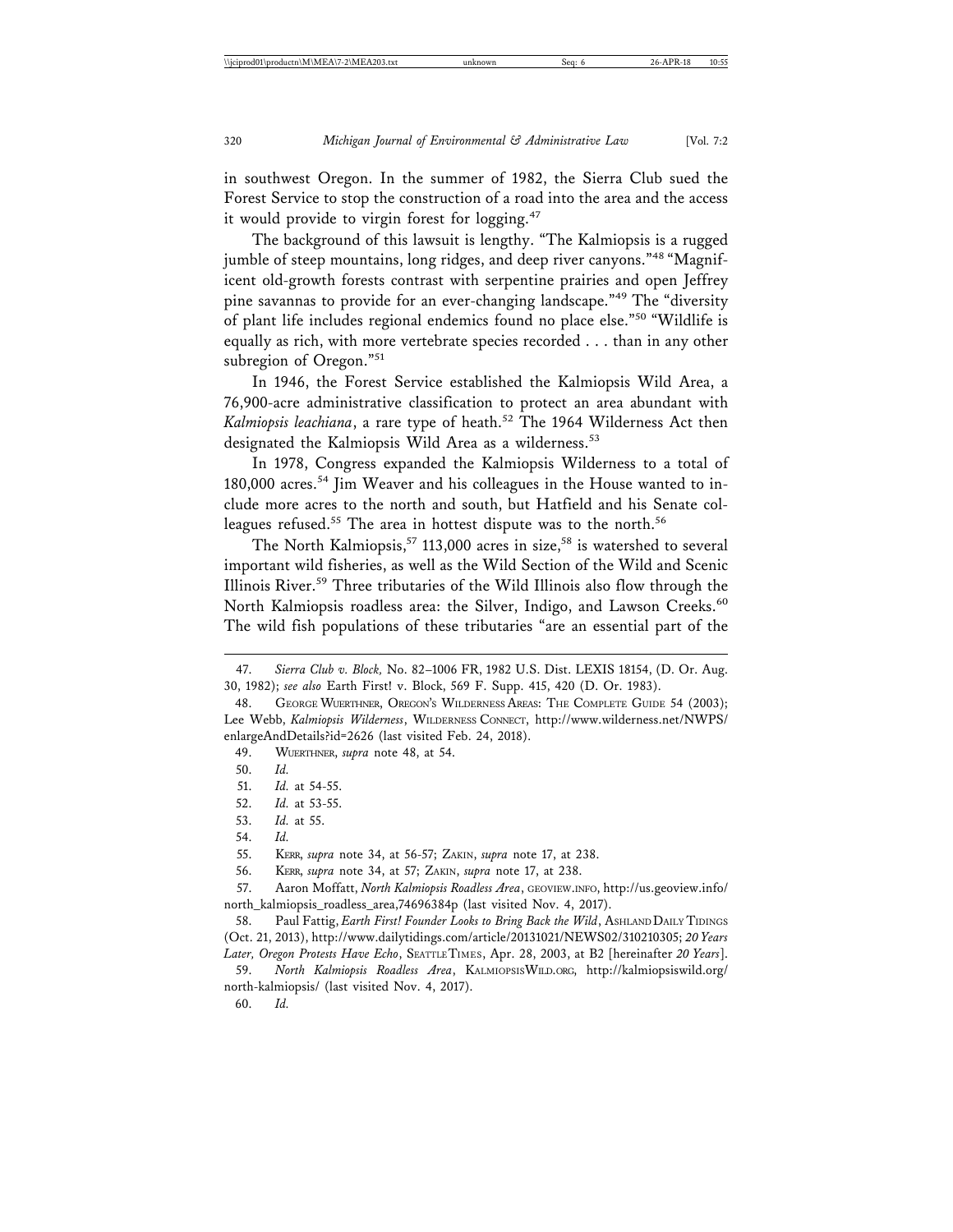world class fishery of the lower Wild and Scenic Rogue River."<sup>61</sup> The Rogue was one of the eight "instant" rivers designated as a Wild and Scenic River upon enactment of the Wild and Scenic Rivers Act in 1968.<sup>62</sup>

In 1979, the Forest Service approved logging in the North Kalmiopsis, and the construction of a road to reach the logging sites, relying on the RARE II EIS for the allocation of the roadless area to non-wilderness uses and on the Rogue-Illinois Planning Unit EIS for the analysis of alternative non-wilderness uses.<sup>63</sup>

The road was designed to traverse a line immediately north of the boundary between the Kalmiopsis Wilderness and the North Kalmiopsis roadless area. It would pass just below a 3,811-foot peak named Bald Mountain,<sup>64</sup> so it was called the "Bald Mountain Road." On December 23, 1981, Congress expressly made a line item appropriation of \$1,485,000 for the construction of the road.65 If completed, the Bald Mountain Road would foreclose the expansion of the Kalmiopsis Wilderness.

On July 13, 1982, the Forest Service awarded a contract to Plumley, Inc., for construction of the first seven miles of the Bald Mountain Road.<sup>66</sup> Plumley began work on the road that August.<sup>67</sup>

In the lawsuit that followed, *Sierra Club v. Block* (John Block was the latest Secretary of Agriculture), the Sierra Club called the shots because it had hired the lawyer handling the case.<sup>68</sup> Still concerned about an industry and congressional backlash, and a wholesale release of roadless areas to development as a consequence, the Sierra Club refused to challenge the sufficiency of the RARE II EIS, even though it was well aware of the outcome of *California v. Bergland*. 69

64. *See* Dennis Poulin, *Bald Mountain (Oregon),* SUMMIT POST, http://www.summitpost .org/bald-mountain-oregon/357347/c-357308 (last visited Nov. 4, 2017); ZAKIN, *supra* note 17, at 230.

65. Land and Water Resources Act of 1981, Pub. L. No. 97-100, 95 Stat. 1391, 1405 (1981) ("\$1,485,000 shall be available for construction of the Bald Mountain Road in the Siskiyou National Forest.").

66. *Earth First!*, 569 F. Supp. at 420; Sierra Club v. Block, 13 Envtl. L. Rep. at 20178.

67. Sierra Club v. Block, 13 Envtl. L. Rep. at 20178.

68. Email from Andy Kerr to Neil Kagan (Apr. 10, 2017) (on file with author); *see also* ZAKIN, *supra* note 17, at 238-40.

69. *See* ZAKIN, *supra* note 17, at 238-40; KERR, *supra* note 34, at 58.

<sup>61.</sup> *Id.*

<sup>62. 16</sup> U.S.C. § 1274(a)(5) (1970).

<sup>63.</sup> *See* Earth First! v. Block, 569 F. Supp. 415, 418-19 (D. Or. 1983); *see also* Sierra Club v. Block, 13 Envtl. L. Rep. 20177-78 (D. Or. 1982) (order denying preliminary injunction).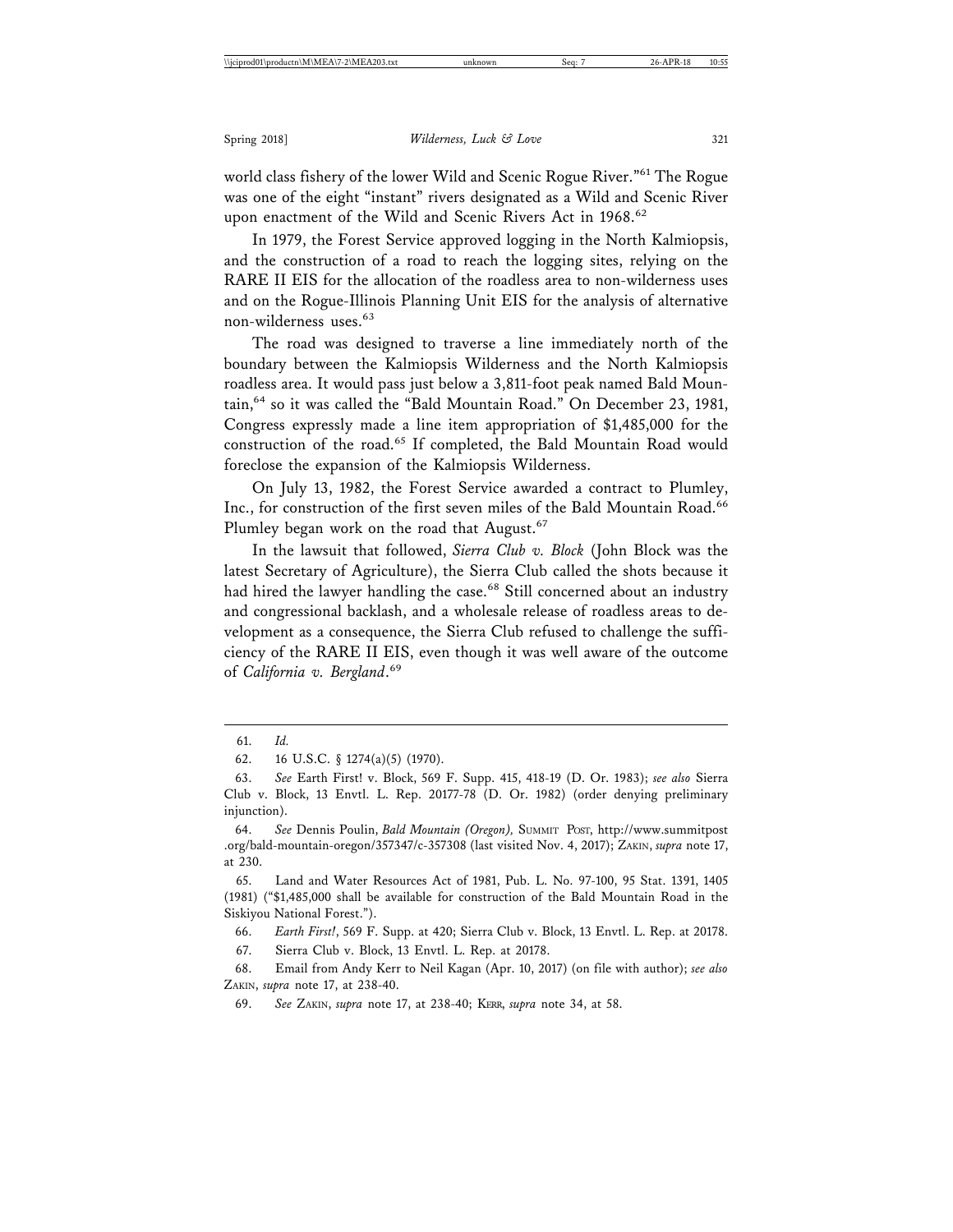The Sierra Club's Bald Mountain Road lawsuit failed. Judge Helen Frye of the District of Oregon denied the plaintiffs' application for a preliminary injunction on August 30, 1982.<sup>70</sup>

Later that year, the U.S. Court of Appeals for the 9th Circuit upheld Judge Karlton's decision in the case that was then titled *California v. Block*, after John Block's ascension to the office of Secretary. The Ninth Circuit enjoined activities that would impair the wilderness character of the fortyseven roadless areas that were the subject of the lawsuit until the Forest Service prepared an EIS that complied with NEPA.

#### MY PATH

I will leave things there while I travel back in time to explain how I arrived on the scene in Oregon.

My remarkable luck in life began with the unearned privilege of being born white and male. My parents and large, extended family lived in New York City, in the Borough of Queens.

I will quickly jump ahead to 1970, when I was sixteen and a sophomore in high school. On April 22nd, I woke up.

April 22, 1970, was the very first Earth Day. A day devoted to the environment was the brainstorm of Gaylord Nelson, U.S. Senator from Wisconsin, prompted by his observation of the devastation caused by the huge 1969 Santa Barbara oil spill. On Earth Day 1970, "20 million Americans took to the streets, parks, and auditoriums to demonstrate for a healthy, sustainable environment in massive coast-to-coast rallies."71

My high school in Woodbridge, New Jersey, held an assembly to mark the occasion. I looked upon the whole thing merely as a diversion from class, and I do not remember precisely what was said. But the assembly turned out to be my road-to-Damascus moment. I was seized by the irresistible conviction that my duty was to spend my life protecting the natural environment against the destructiveness of civilization—because the environment is essential for life and because life is a thing of beauty.

In my senior year of high school, in Berwyn, Pennsylvania, I took a course in advanced biology that focused on ecology and included ecosystem field studies. I vividly remember the sense of amazement I experienced when my teacher, Dr. Ralph Heister, waded into a stream, picked up a rock,

<sup>70.</sup> Sierra Club v. Block, 13 Envtl. L. Rep. at 20178; *see also Earth First!*, 569 F. Supp. at 420. On January 13, 1983, all parties agreed to a dismissal of *Sierra Club v. Block* "with prejudice," without a final determination of the plaintiffs' claim that the Forest Service failed to comply with NEPA. *Earth First!*, 569 F. Supp. at 420.

<sup>71.</sup> *The History of Earth Day*, EARTH DAY NETWORK, https://earthday.org/about/the-his tory-of-earth-day/ (last visited Nov. 5, 2017).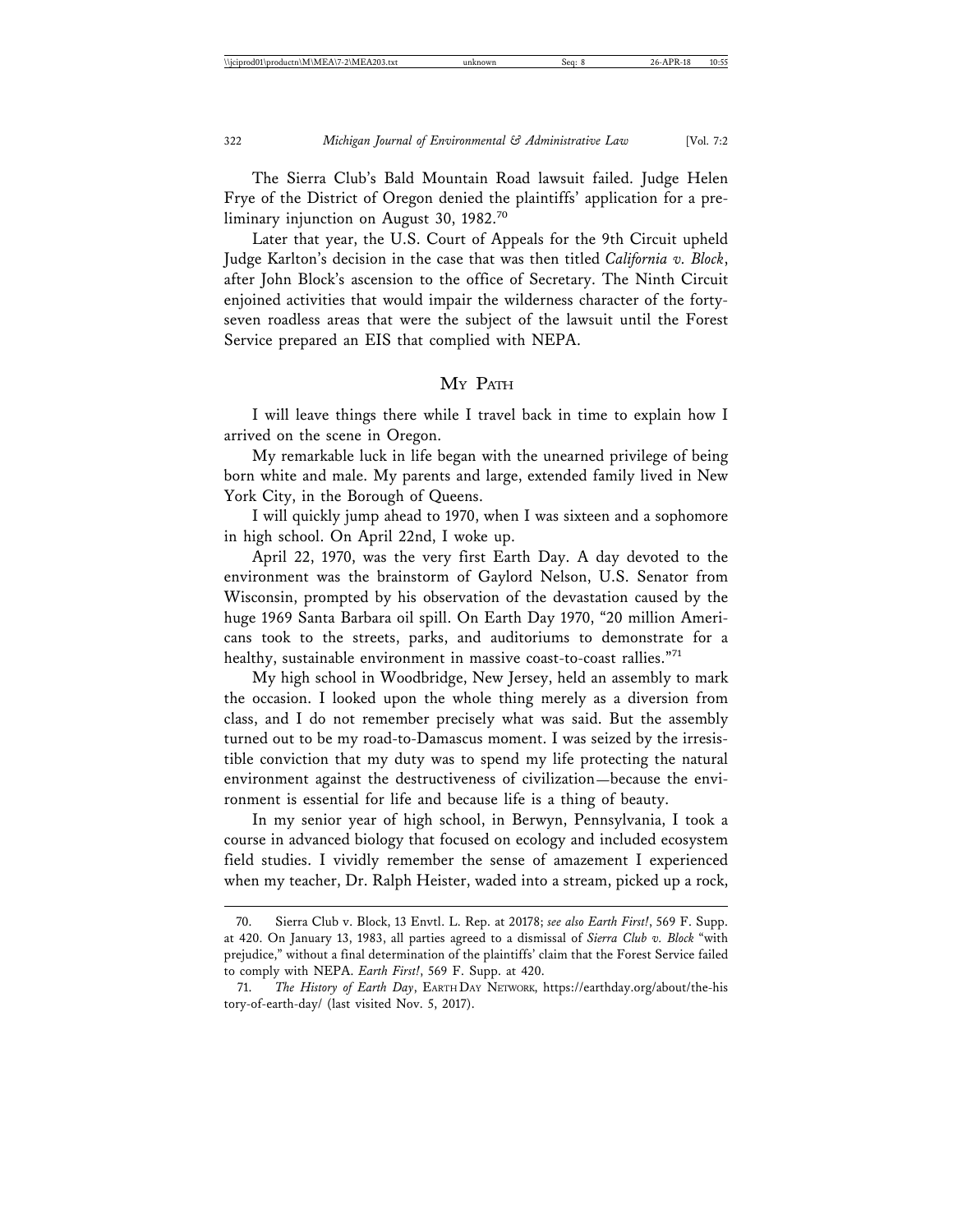turned it over, and showed it to me. It was covered with immature mayflies, stoneflies, and caddisflies. Here was a whole world that I had not known to exist. I was captivated, convinced my destiny was to become an aquatic entomologist.

As luck would have it, Dr. Heister was a protégé of Dr. Robert Butler, then a professor of fish biology at the Pennsylvania State University. Through Dr. Heister's intercession, Dr. Butler became my advisor when I arrived at Penn State in the fall of 1972 to major in biology. In our very first conversation, Dr. Butler, one of the wisest, kindest men I have ever known, suggested I should consider a double major, just in case the market for biologists was weak when I graduated.

Earlier that year, I happened to read an op-ed in *The New York Times* written by Anthony Lewis. He noted that laws were being passed to address the grave ecological crisis facing society.72 Recalling this, I proposed to make law my double major.

Dr. Butler immediately endorsed this idea. He named some of the new laws to protect the environment that had just been passed or were on the verge of passing (for instance, NEPA, the Clean Air Act, and the Clean Water Act), and said lawyers would soon be needed to enforce them. My course was set.

Fortunately, my college career was not interrupted by the Vietnam War. I had duly registered for the draft upon my eighteenth birthday. In the lottery drawing held for my age cohort on March 8, 1973, my number was seventy-five.<sup>73</sup> This number almost certainly would have been low enough for me to be drafted.<sup>74</sup> But the last draft call was on December 7, 1972, and the Selective Service's authority to induct draftees expired on June 30, 1973.75 Luckily for me, I was spared the ordeal of Vietnam.

I graduated from Penn State in the Summer of 1975, but I did not go directly to law school. Instead, that fall I went to graduate school to get a better grounding in science, particularly in ecology, because I believed the knowledge I would acquire would make me a better lawyer for the environment. I enrolled in a Master's degree program at Michigan State University. I was awarded a graduate assistantship with Dr. Rich Merritt, a new professor in the Department of Entomology. I was one of Dr. Merritt's first graduate students. The field work for my Master's thesis was grueling, so it took

75. *Id.*

<sup>72.</sup> Anthony Lewis, *Life and Politics*, N.Y. TIMES, Jan. 16, 1972, at 31.

<sup>73.</sup> *The Vietnam Lotteries*, SELECTIVE SERV. SYS., https://www.sss.gov/About/History-And-Records/lotter1 (last visited Nov. 5, 2017).

<sup>74.</sup> *See id.*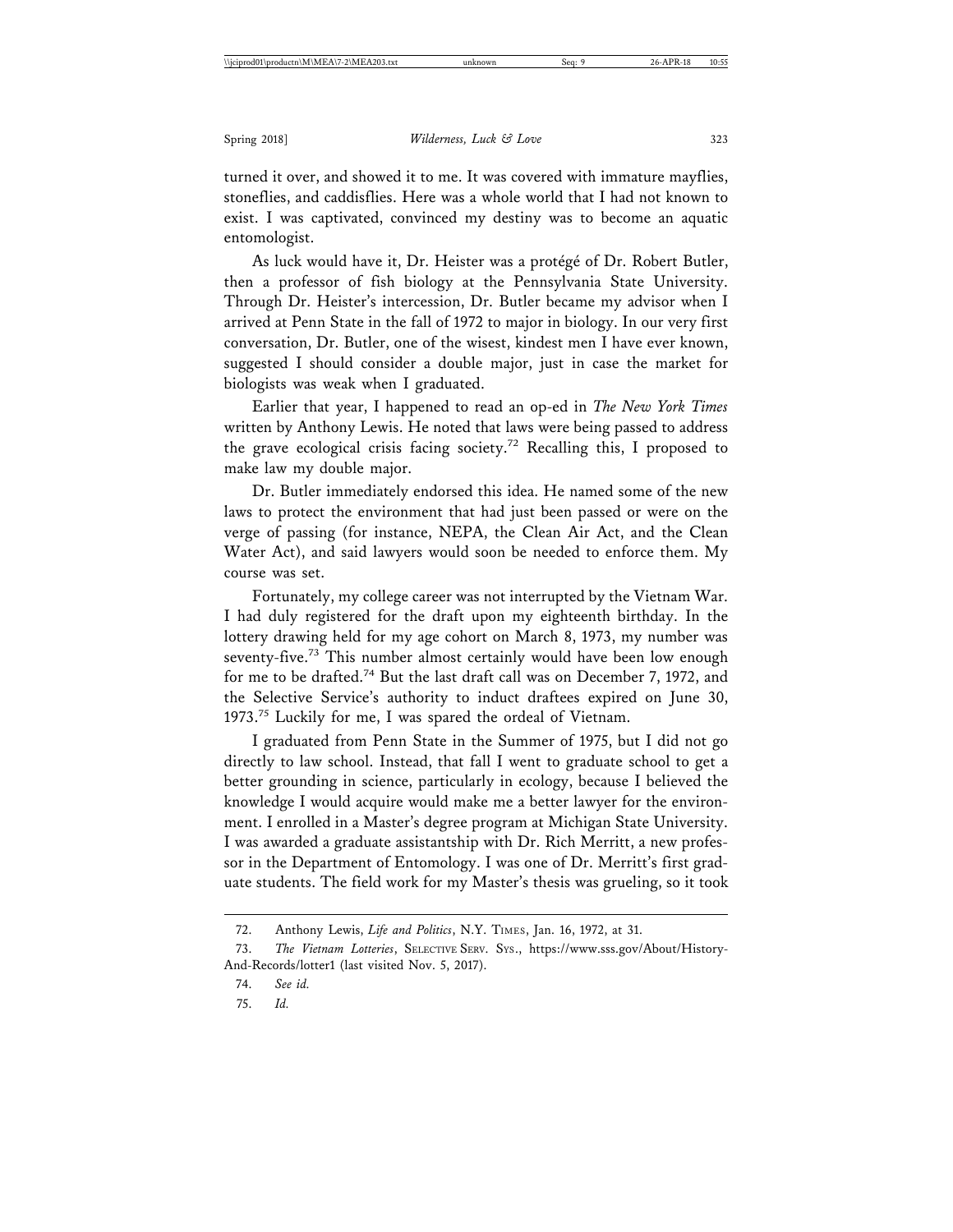me three years instead of the usual two to earn my degree. By then, I was more than ready for law school.

I had applied to a handful of law schools, and I was accepted by most of them, including my first choice: the University of Oregon, in Eugene. Oregon's law school was my first choice because it had the best environmental law curriculum. That meshed perfectly with my attraction both to the West and to Oregon, in particular.

Not only had I been drawn to the West's vast open spaces and beauty from childhood, but Oregon had a reputation for environmental protection. While he was Oregon's governor, Tom McCall had given a notorious speech in 1971, saying, "We want you to visit our State of Excitement often. Come again and again. But, for heaven's sake, don't move here to live."76 "McCall hoped to ward off environmental degradation associated with post World War II development."<sup>77</sup> He presided over the enactment of a comprehensive pollution prevention program in 1969; the "bottle bill," to reduce litter, in 1971; and a comprehensive land use planning program to protect natural resources and prevent urban sprawl in 1973.<sup>78</sup>

I drove from East Lansing, Michigan, to Eugene, Oregon, in May 1978, as soon as I was finished with my Master's degree. I left before the graduation ceremony because I could not get to Oregon and law school soon enough.

Upon my arrival, I lost no time in introducing myself to Professor John Bonine, who had himself arrived at the law school earlier in 1978 and established the first environmental law clinic in the United States. John had come to Oregon from the U.S. Environmental Protection Agency, where he was Associate General Counsel. Previously, he had worked on the first Senate campaign of none other than Mark Hatfield.

To my good fortune, John was to become my teacher, employer, mentor, loyal friend, and confidant. That summer, before I even started law school, he allowed me to sit in on his clinic, where I applied my scientific background to a project to stop the spraying of the toxic herbicide 2,4-D in state and privately-owned forests. I helped a professor in the Biology Department at the University of Oregon, Dr. George Streisinger, draft testimony for presentation at a hearing before the Oregon Board of Forestry.

At the end of the summer, on August 24, 1978, the time came to register for law school. That day is the luckiest day of my life because that is the

<sup>76.</sup> *Tom McCall Biography*, HIST. PROJECT, https://oregonhistoryproject.org/articles/biog raphies/tom-mccall-biography/ (last updated May 1, 2014).

<sup>77.</sup> *Id.*

<sup>78.</sup> *Id.*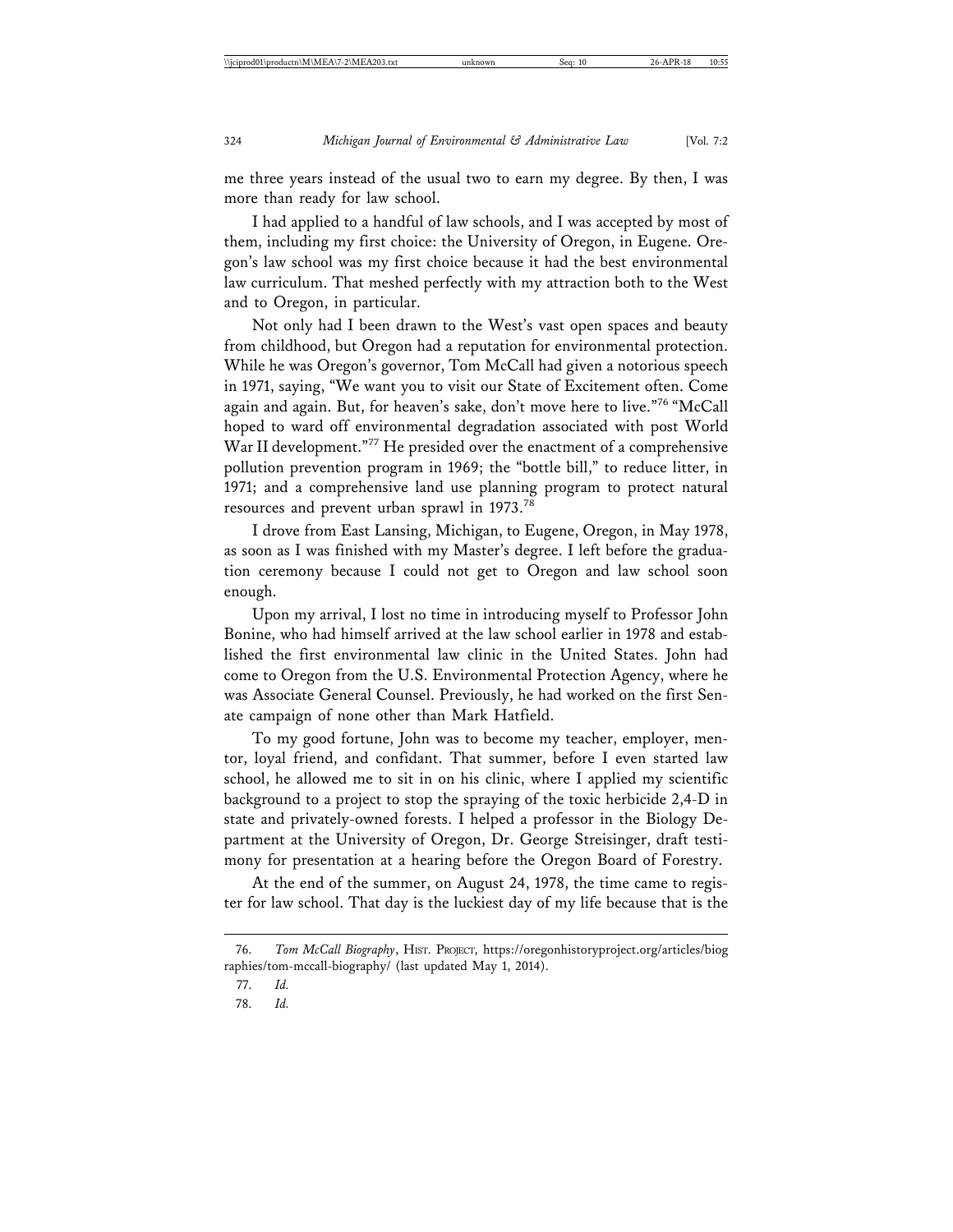day I met the love of my life. Her name was Elizabeth and she called herself Betty. But I knew her as Keiko.

Betty was a woman filled with *joie de vivre*. No one loved life more. She was described as "composed and serene,"79 yet "full of joy,"80 "vibrant,"81 and "cheerful,"<sup>82</sup> possessed both of a "quick wit"<sup>83</sup> and a "smile [that] could light up a room."<sup>84</sup> People were drawn to her. Swept up in her daring, they shed caution, ventured to join her, and discovered the thrill of rafting whitewater rivers and parachuting out of airplanes. *Carpe diem*. That was her motto.

Betty was also registering for her first year of law school when I arrived at the registration room. I paused on the threshold. Then I saw her. In that instant, I turned to stone. I literally could not move for several heartbeats. My feet felt rooted to the ground. Coming to my senses, I gathered the forms I had to fill out. With uncharacteristic boldness, I took the seat next to hers, leaned toward her, and spoke those immortal words: "Do we use pen or pencil on these forms?"

Giving me barely a glance, Betty said, "I don't know, but I'm using pen." She did not give me a second look.

I did not fall in love with Betty Reed. I plunged in, and I never surfaced. That she chose me is a perpetual source of delight and wonder, a mystery I have still to solve. Just lucky, I guess. We became best friends, and we shared a charmed and blissful life for seventeen years.

I was not the most successful student in law school. In fact, my grades were downright disappointing, not even close to my expectations. I seriously questioned whether I belonged in law school or had a future as a lawyer. Betty would have none of it. She had faith in me. Only with her encouragement, I stayed with it. I graduated all right, at the top of the *bottom* half of my class. But my Trial Practice professor told me I would do fine.

Betty and I married almost two years to the day we met, just before our third and last year of law school began. In Spring 1981, we drove around Oregon, stopping seemingly in every small town with a lawyer, looking for jobs, handing out resumes. This was not a good time to find a job, though.

- 83. Letter from Barbara Haslinger to Neil Kagan (Mar. 1996) (on file with author).
- 84. Letter from Melinda Eden to Neil Kagan, *supra* note 79.

<sup>79.</sup> Letter from Melinda Eden to Neil Kagan (Mar. 19, 1996) (on file with author).

<sup>80.</sup> Letter from Mary Lawrence to Neil Kagan (Mar. 1996) (on file with author).

<sup>81.</sup> Letter from Margaret Reeves to Neil Kagan (Apr. 12, 1996) (on file with author); Letter from Mary Lawrence to Neil Kagan, *supra* note 80.

<sup>82.</sup> Letter from Janet Schroer to Neil Kagan (Apr. 1, 1996) (on file with author).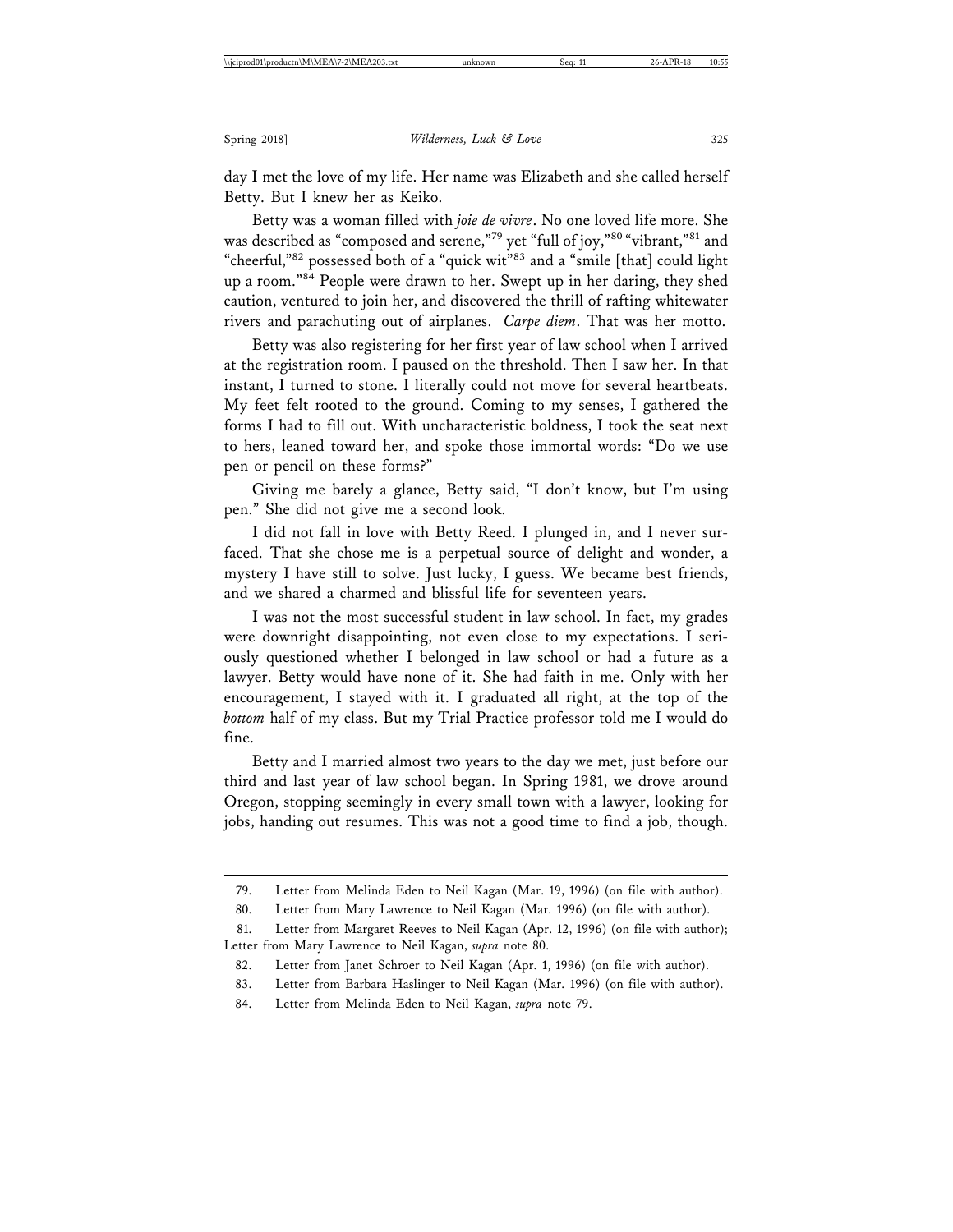The country had just emerged from a brief recession and was hovering on the brink of a longer one that lasted from July 1981 to November 1982.<sup>85</sup>

By the time Betty and I graduated from law school in May 1981, only one of us had a job—her. Bill Laswell, then the District Attorney for Douglas County, in Southwest Oregon, hired her as a Deputy District Attorney.

As the center of the heart of the western timber industry, Douglas County was dominated by that industry. In those days, the timber industry was as critical to the economy of Douglas County as it was to the rest of Oregon, if not more so. The timber industry was a major source of employment. The county budget depended heavily on its substantial share of the receipts from federal timber sales, including those in the nearby Umpqua National Forest.

Betty and I moved to the small town of Roseburg, the county seat of Douglas County. Roseburg is a very conservative, small town. Its population in 1980 was 16,644 inhabitants.<sup>86</sup> Roseburg was proud of its identity with the timber industry. So proud, it proclaimed itself the "Timber Capital of the Nation."<sup>87</sup>

No law firm in Roseburg would hire me, probably as much because of the recession as because of my outspoken commitment to environmental protection. Bill Laswell generously gave me a brief internship. I traveled around Douglas County, prosecuting misdemeanors in its four Justice Courts. Later, I contracted myself out, doing legal research and drafting pleadings, motions, and briefs for other lawyers. This is not what I went to law school for, obviously, but it did give me trial and practical experience.

In September 1982, in the midst of the recession, with an unsecured loan from a local bank—the "Timber Community Bank," of all banks—I opened my own law office as a solo practitioner. I was ready for business. My first six cases were all . . . divorces.

Divorce was something I knew absolutely nothing about. I had at least taken classes in criminal law and procedure in law school. I spent a lot of time in the law library, educating myself on family law, and I pestered the friendly lawyers in town for advice. The not-so-friendly lawyers referred people to me they did not want to represent, people who had little money or whose legal affairs were so tangled that no one else would take them on.

<sup>85.</sup> Richard C. Auxier, *Reagan's Recession*, PEW RES. CTR. (Dec. 14, 2010), http://www .pewresearch.org/2010/12/14/reagans-recession/.

<sup>86.</sup> U.S. DEP'T OF COMMERCE, BUREAU OF THE CENSUS, PC80-1-A39, NUMBER OF INHABI-TANTS (OREGON) 9, (1980).

<sup>87.</sup> *See* THE CITY OF ROSEBURG, http://www.cityofroseburg.org/ (last visited Nov. 5, 2017).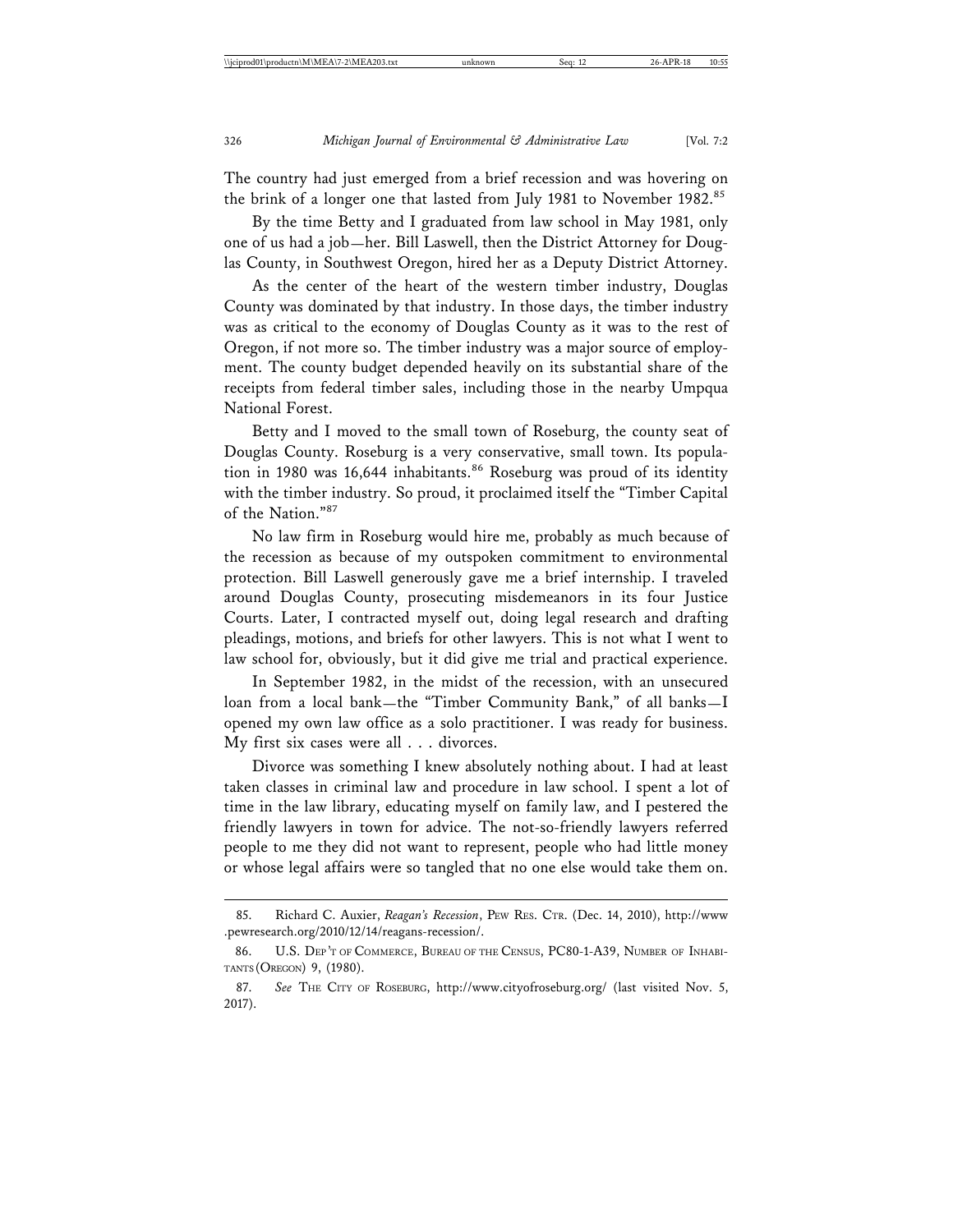Meanwhile, I bided my time, waiting for my chance to start working for the environment.

#### 1983

In 1983, preserving wilderness became my *raison d'ˆetre*.

In April, the U.S. House of Representatives passed a 1.2 million-acre Oregon Wilderness bill, which had been introduced by Oregon's Congressional Democrats: Jim Weaver, Les AuCoin, and Ron Wyden.<sup>88</sup> Hatfield planned to proceed with a Senate bill, holding field hearings and talking with all the major interests in the summer, but he never introduced a bill in 1983.89 The House bill died.

#### THE BALD MOUNTAIN ROAD LAWSUIT

Back in Oregon, also in April, construction of the Bald Mountain Road resumed. The onset of winter in 1982 had shut down the road-building before it got very far.

Neither the Sierra Club lawsuit nor anything else had succeeded in stopping the road. So, Earth First!—"the self-proclaimed anarchist 'nonorganization'"90—began a series of blockades and delaying actions to prevent the bulldozers and chainsaws from wreaking their havoc.

The name "Earth First!" was coined by Dave Foreman in 1980 while he and his band of true believers started talking about forming a radical environmental group.<sup>91</sup> Inspired by Edward Abbey's book, "The Monkey Wrench Gang," Earth First!'s symbol was a fist in a circle; its logo: "No Compromise in Defense of Mother Earth!"92 Earth First!'s goal was to "preserve one major wilderness area in every ecosystem in the United States."93

- 90. ZAKIN, *supra* note 17, at 8.
- 91. *Id.* at 132-33.
- 92. *Id.* at 133.
- 93. *Id.* at 144.

<sup>88.</sup> ROTH II, *supra* note 13, at 31.

<sup>89.</sup> *Id.* at 31, 34.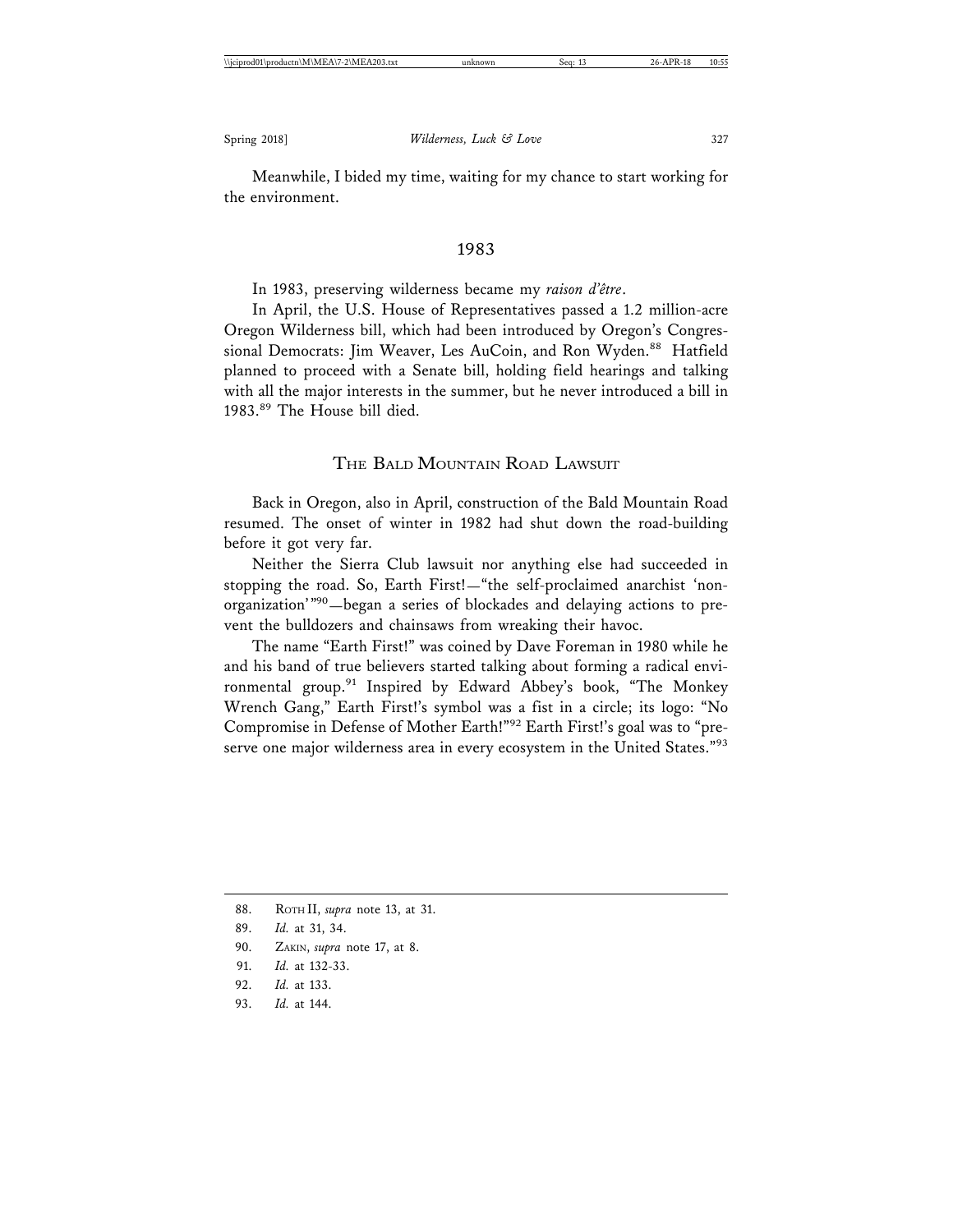

*From left, Steve Marsden, Mike Roselle, Kevin Everhart, and Pedro Tama*<sup>94</sup>

In late April, on Bald Mountain, four men stepped in front of a Caterpillar bulldozer and refused to move out of the way. "Nothing like this had ever happened in Oregon's timber country."95 The driver, Les Moore, "shouted at the blockaders, who stood there silently, in good civil-disobedience fashion."96 When Moore ran out of words, he charged the blockaders with his bulldozer while they stood firm.

He backed down the road scar about fifty feet, lowered the blade and prepared to charge. The big Cat moved forward, its thirteenfoot blade scraping a wall of dirt up against the protesters' feet. . . . Nobody moved. Visibly frustrated, Moore backed up the bulldozer

<sup>94.</sup> Paul Fattig, *The Birth of a Movement*, MEDFORD MAIL TRIB., Apr. 27, 2003 (featuring a photo of the protestors in front of the bulldozer at Bald Mountain).

<sup>95.</sup> ZAKIN, *supra* note 17, at 250.

<sup>96.</sup> *Id.*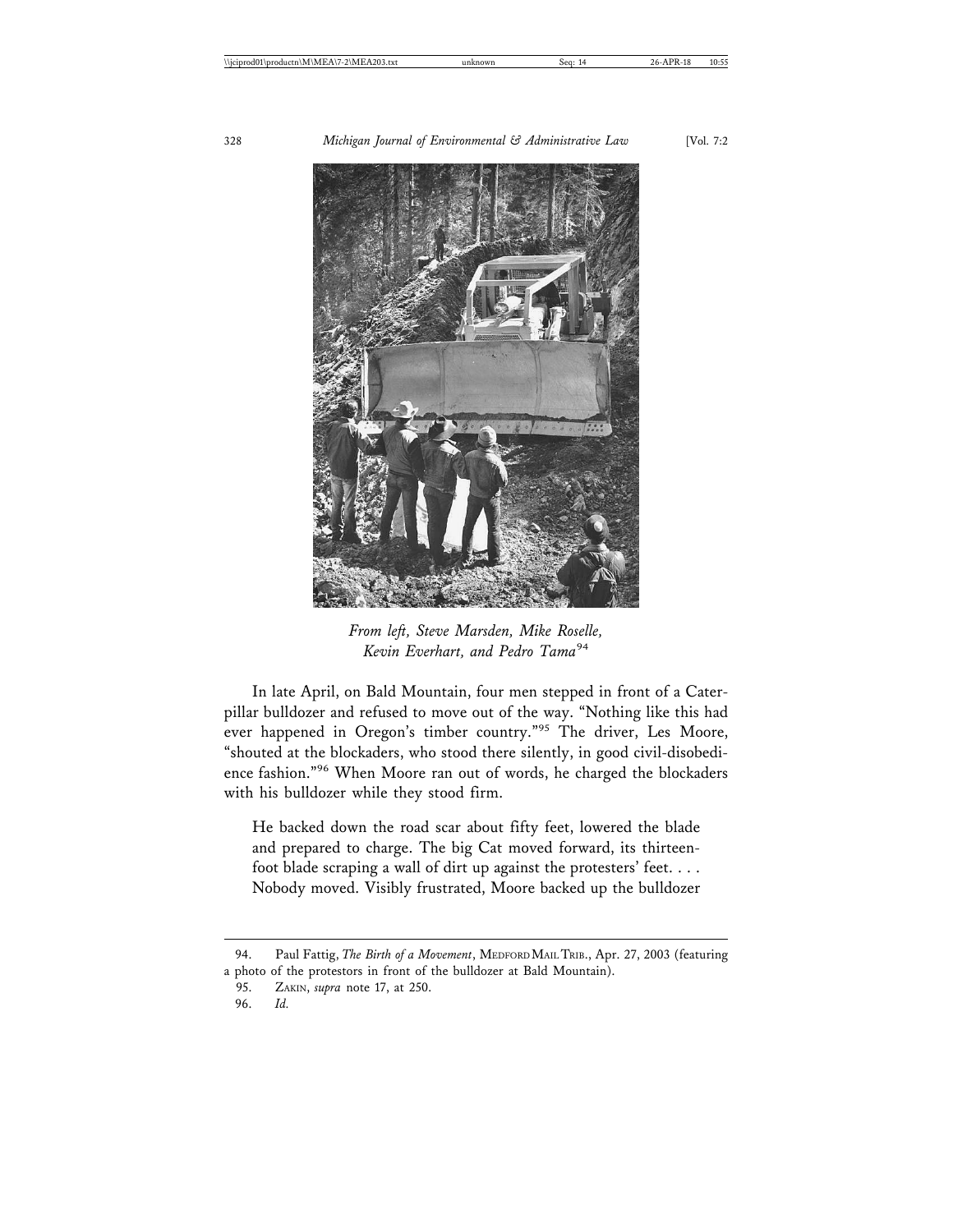about ten yards. The protesters . . . hustled up to where Moore was, and faced off against the blade again.<sup>97</sup>

Moore was defeated, but ran off to call the authorities. "When the cops finally got there, they duly arrested the blockaders."98 The *Earth First! Journal* proclaimed, "The blockade of the Bald Mountain Road had begun, after months of planning and preparations; so too, began the nonviolent struggle to save all wilderness."99 "It was the first significant use of a nonviolent civil-disobedience protest in the battle over ancient forests."100

The human blockades on Bald Mountain continued. By the beginning of July, seven blockades had been mounted, leading to the arrests of fortyfour people.101 One group of blockaders was nearly buried alive by an outof-control bulldozer driver.102 The blockades were big news, and not just in Oregon. "The Bald Mountain fight is widely regarded as the 'shot heard round the world' in what became known as the spotted owl wars."103 It was "a turning point in the long-running battle over the future of the Northwest's old-growth forest"104 and "became a rallying cry for direct-action campaigns throughout the U.S."<sup>105</sup>

By this time, the Oregon Wilderness Coalition had re-named itself the Oregon Natural Resources Council (ONRC). While it was still named OWC, ONRC had been a plaintiff in the unsuccessful Sierra Club lawsuit in 1982. The high visibility of the Earth First! blockades enabled ONRC to raise funds to cover the costs of a new lawsuit to stop the road.<sup>106</sup> ONRC could not raise enough money to hire a lawyer, though. Consequently, Andy Kerr, then ONRC's Conservation Director, began looking for someone to handle the case for free.

One morning in mid-May, John Bonine was bicycling from West Eugene to his office at the law school when by happenstance his path crossed

100. *20 Years*, *supra* note 58 (quoting Andy Kerr, senior counselor for ONRC).

102. ZAKIN, *supra* note 17, at 254.

103. *Noted Environmentalist Leaves Headwaters Post*, SEATTLE POST-INTELLIGENCER, Mar. 31, 1998, at B3.

104. *20 years*, *supra* note 58.

105. *Id.*; *see also* Fattig, *supra* note 94; Andy Kerr, *Civil Disobedience for the Forest: The Time for Direct Action has Come Again*, WILD FOREST REV. (Apr. 1995), http://www.andykerr .net/civil-disobedience/.

106. ZAKIN, *supra* note 17, at 258.

<sup>97.</sup> *Id.* at 250-51.

<sup>98.</sup> *Id.* at 251.

<sup>99.</sup> *Id.*

<sup>101.</sup> ZAKIN, *supra* note 17, at 253; John E. Bonine, *Private Public Interest Environmental Law: History, Hard Work, and Hope*, 26 PACE ENVTL. L. REV. 465, 486 (2009); Fattig, *supra* note 94; *20 Years*, *supra* note 58; *Protesters Remain in Jail*, UNITED PRESS INT'L, July 1, 1993.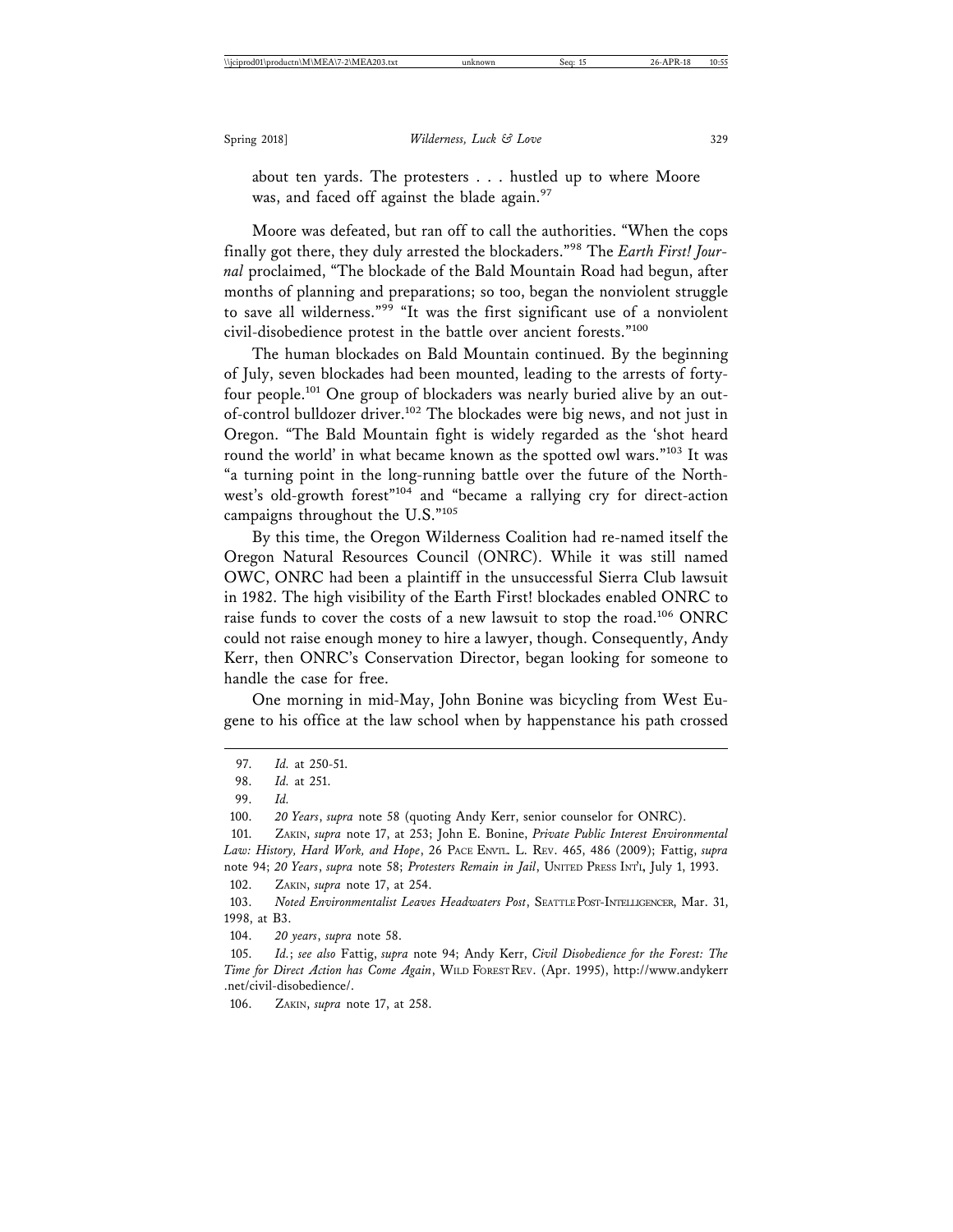Andy's.107 Andy mentioned the blockades to John. As John remembers it, Andy said, "We haven't been able to find anybody to file a lawsuit against the construction of this road in Southern Oregon."108 John suggested Andy call me. "Why don't you call my friend and former student, Neil Kagan, in Roseburg . . . . He is a public interest environmental lawyer, trying to make it on his own."109 Andy did call, and he asked me to file a lawsuit to stop the Bald Mountain Road. As Andy later explained, "Competent, and *pro bono*, legal counsel was hard to find back then."110

Of course, I leaped at the chance. The vision of bringing a case such as this was my reason for going to law school rather than pursuing a career as a biologist. I had been preparing myself for this case for eleven years.

But as I began evaluating the case, it seemed to have three strikes against it. *Strike One*: Congress had expressly appropriated money to fund the Bald Mountain Road. That might mean Congress intended to override NEPA and the necessity of an EIS. *Strike Two*: ONRC had been a party to the 1982 lawsuit to stop the Bald Mountain Road, *Sierra Club v. Block*. The Sierra Club and the then-OWC had not raised a legal theory available to them in that lawsuit—that the RARE II EIS was inadequate. This failure would give rise to the defense of claim preclusion, a doctrine that requires a party to raise all the available legal theories when it sues, or be precluded from raising them in a later lawsuit. *Strike Three*: The previous lawsuit had failed. This suggested a new case might well fail on the merits, too.

As I dug deeper, the prospects began to look better. First, I found precedents indicating that Congress's appropriation did not override NEPA. Next, although ONRC had been a party to the 1982 lawsuit, the addition of new parties to a new lawsuit could defeat a defense of claim preclusion. Finally, the EIS for the Rogue-Illinois Planning Unit relied on the general analysis of the RARE II EIS to support the allocation of the North Kalmiopsis to non-wilderness uses. *California v. Block* established that the RARE II EIS did not disclose the specific effects of the allocation on the wilderness characteristics of the North Kalmiopsis.

Now I had a case. I feverishly got to work, because the road was under construction, two blockades had already occurred, and more were coming. First, to head off a claim preclusion defense, I had ONRC invite Earth First! to join the lawsuit. In a nod to Earth First!'s role in raising the profile of the case, ONRC agreed to allow Earth First! to be named as the lead plaintiff. However, I was concerned that Earth First! would not be able to

<sup>107.</sup> Email from John Bonine to Neil Kagan (Mar. 30, 2017) (on file with author).

<sup>108.</sup> *Id.*

<sup>109.</sup> *Id.*; Bonine, *supra* note 101, at 486.

<sup>110.</sup> Email from Andy Kerr to Neil Kagan (Apr. 10, 2017) (on file with author).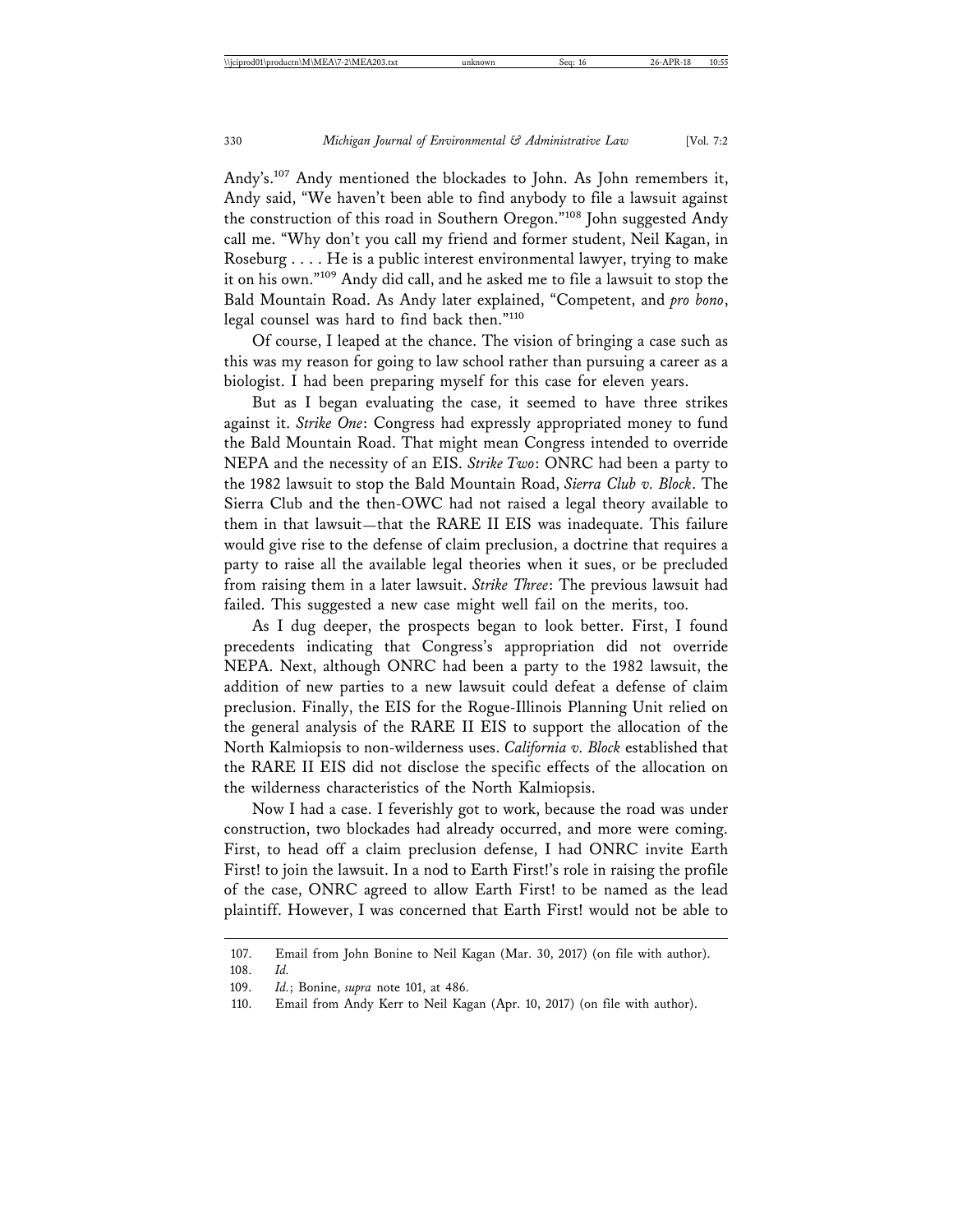establish standing—the right to bring a lawsuit. So, I also had ONRC invite a number of individuals to be named as plaintiffs. Some of them, like Steve Marsden and Pedro Tama, had been members of OWC or were members of Earth First!. One of them, Claudia Beausoleil, was not a member of either group.

I still had a bit of a "Catch-22"111 problem: I could only file a lawsuit in federal court if I was admitted to federal court; the only way I could be admitted to federal court was if I had conducted a trial in federal court; but I could not conduct a trial in federal court because I was not admitted to federal court. To escape this paradoxical situation, I had to find a sponsor a lawyer already admitted to federal court. However, I could find no attorney in Oregon willing to sponsor me, including attorneys sympathetic to the environment. Maybe they were discouraged by the fallout that might come from representing an environmental group as radical as Earth First!, whose members openly broke the law.

Whatever the reason, I was desperate. I finally called on Jim Arneson, a criminal defense attorney in Roseburg who was a member of the Umpqua Valley Audubon Society. Soon after arriving in Roseburg, I had helped this Audubon chapter by successfully challenging Douglas County's failure to comply with Oregon Statewide Planning Goal 5. The purpose of Goal 5 is to "protect natural resources and conserve scenic and historic areas and open

111. In *Catch-22*, Joseph Heller captured the absurdity of war as experienced by the members of a World War II bomber squadron stationed in Italy.

"Is Orr crazy?"

"He sure is," Doc Daneeka said.

"Can you ground him?"

"I sure can. But first he has to ask me to. That's part of the rule."

"Then why doesn't he ask you to?"

"Because he's crazy," Doc Daneeka said. "He has to be crazy to keep flying combat missions after all the close calls he's had. Sure, I can ground Orr. But first he has to ask me to."

"That's all he has to do to be grounded?"

"That's all. Let him ask me."

"And then you can ground him?" Yossarian asked.

"No. Then I can't ground him."

"You mean there's a catch?"

"Sure there's a catch," Doc Daneeka replied. "Catch-22. Anyone who wants to get out of combat duty isn't really crazy. . . ."

JOSEPH HELLER, CATCH-22 45 (Simon & Schuster 1992).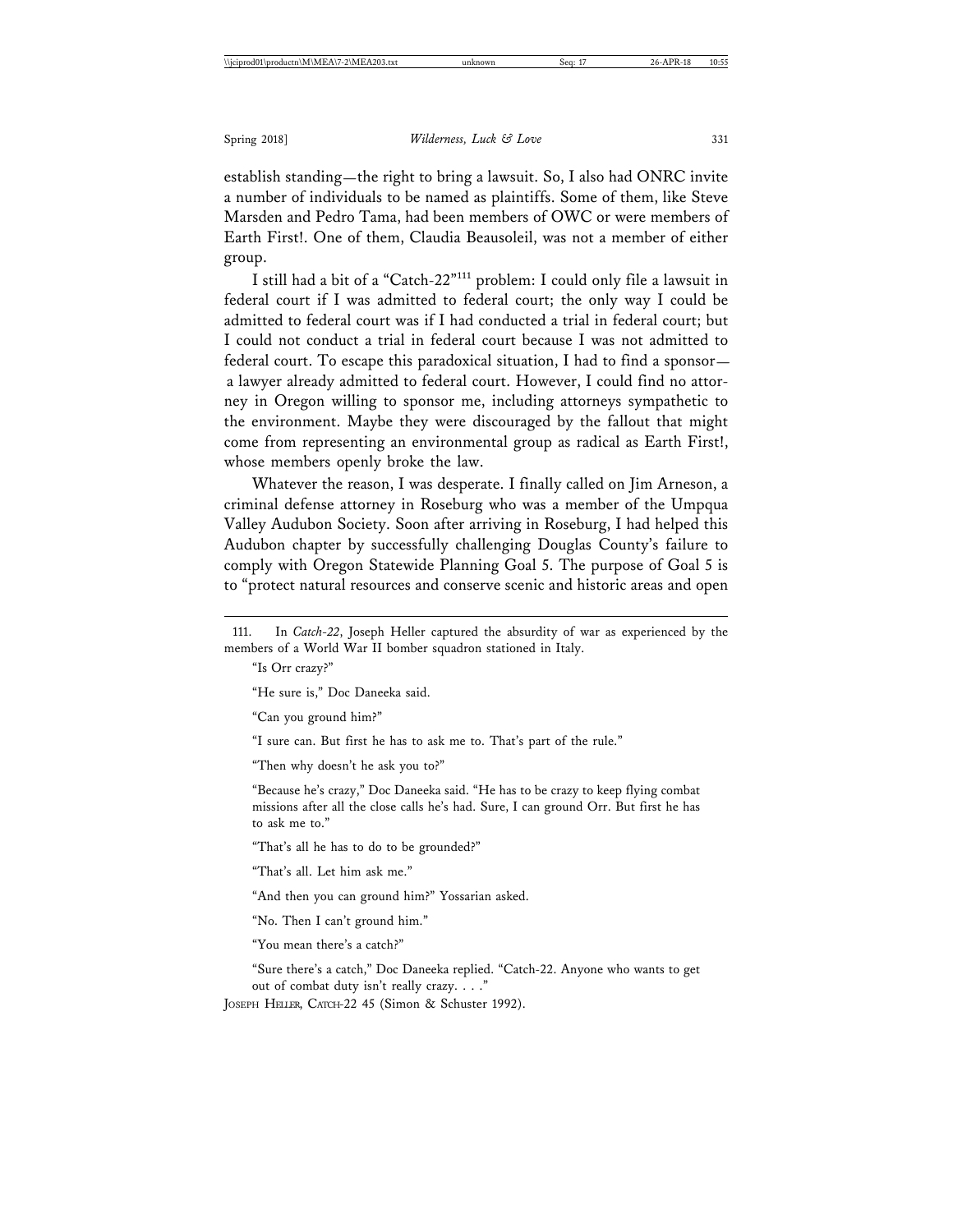spaces."<sup>112</sup> (Convincing the Oregon Land Conservation and Development Commission to reject their land use plan hardly endeared me to the County Commissioners, who invited me into their office for a little chat. We exchanged views. We agreed to disagree.)

Jim knew little about environmental law. Nevertheless, he agreed to serve as my co-counsel. Then, I was off to the races!

As quickly as I could, I drafted a complaint; prepared affidavits for the plaintiffs, detailing the harm they would suffer if the road were built; wrote a motion asking for a temporary restraining order (TRO) and a preliminary injunction stopping the construction of the road and the related timber harvesting; and wrote a brief explaining how the Forest Service had violated the law. I typed it all up on the latest technological marvel: an IBM Correcting "Selectric" III typewriter. One of its novel features was a "Lift-off Tape" system, which allowed me to lift incorrectly typed characters off the page. If that failed, I had white-out.

I drove the seventy miles from Roseburg to Eugene to file the papers in *Earth First! v. Block* in the U.S. District Court for the District of Oregon on Thursday, June 30th. Then, following the rules of civil procedure, I called the U.S. Attorney's office. I told an Assistant U.S. Attorney that I was going to ask a judge for a TRO to stop the Bald Mountain Road. He had handled the Sierra Club lawsuit the year before. He told me my lawsuit was precluded. No surprise. I said I thought otherwise, and we would see.

The case was assigned to Judge James Redden,<sup>113</sup> who was based in Portland. I called his clerk to schedule an immediate hearing on my request for a TRO.

# EARTH FIRST! V. BLOCK-ROUND 1 JULY 1, 1983

Judge Redden received the case at about 11 a.m. on Friday, July 1st, just before the start of a long Fourth of July weekend.<sup>114</sup> At 1:33 p.m., after reading the briefs, the opinion in *Sierra Club v. Block* (the 1982 Bald Mountain Road lawsuit), and the opinion in *California v Block*, the judge convened

<sup>112.</sup> OR. DEP'T OF LAND CONSERVATION & DEV., OAR 660-015-0000(5), GOAL 5: NATURAL RESOURCES, SCENIC AND HISTORIC AREAS, AND OPEN SPACES (1996), http://www.oregon.gov/ LCD/docs/goals/goal5.pdf.

<sup>113.</sup> Judge Redden was nominated by President Jimmy Carter on December 3, 1979, to a new seat on the United States District Court for the District of Oregon. *Redden, James Anthony*, FED. JUD. CTR., https://www.fjc.gov/history/judges/redden-james-anthony (last visited Nov. 5, 2017). He was confirmed by the United States Senate and received his commission on February 20, 1980. *Id.*

<sup>114.</sup> Transcript of Hearing on Motion for Temporary Restraining Order at 1, Earth First! v. Block, 569 F. Supp. 415 (D. Or. July 1, 1983) (No. 83-6298ME).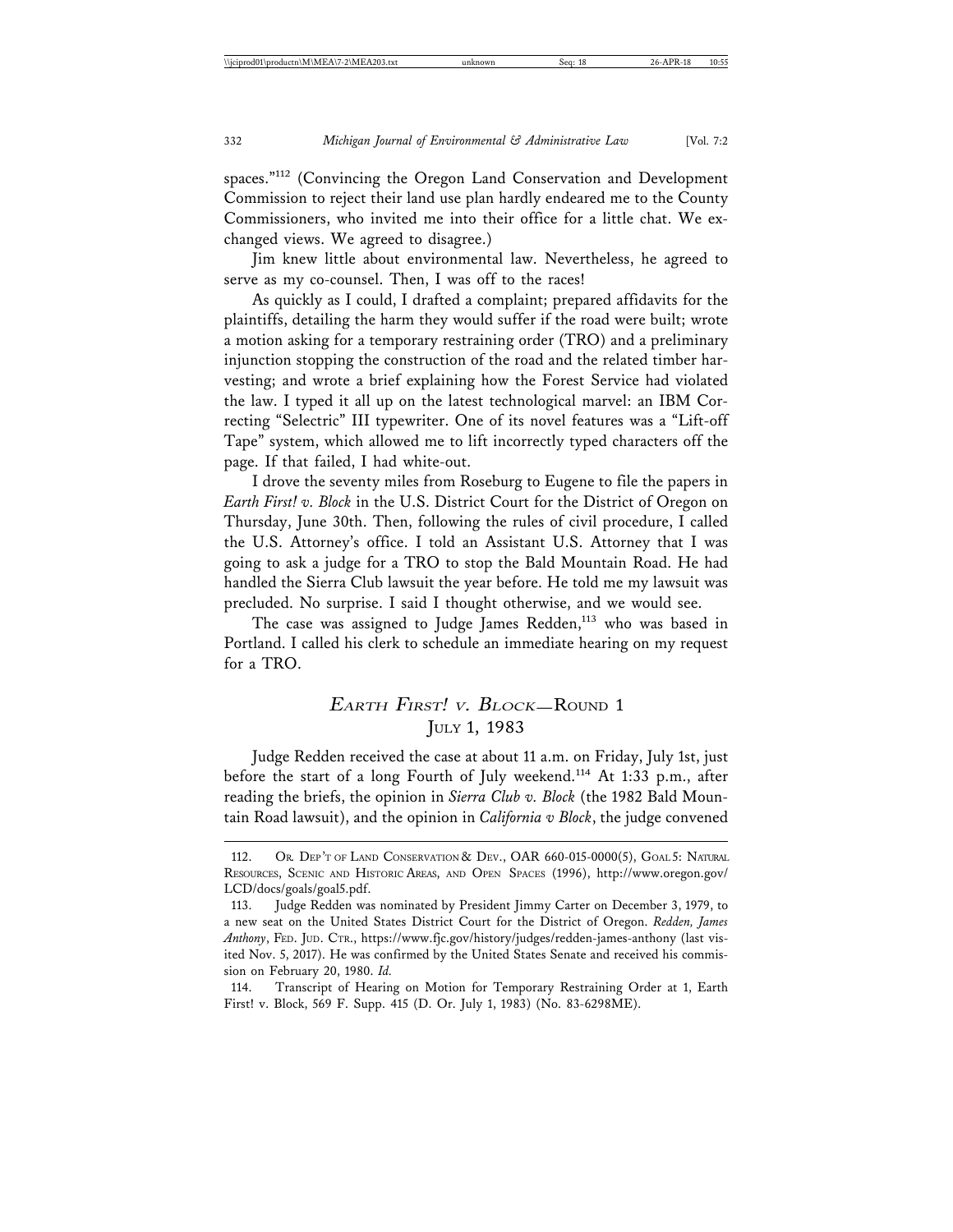a conference call.<sup>115</sup> I was in Roseburg. The judge and two attorneys representing the Forest Service were in Portland.

The judge's first question was for me: Why was my case not precluded by *Sierra Club v. Block*? 116 I answered that Judge Frye was not asked to evaluate whether the Forest Service complied with NEPA in allocating the North Kalmiopsis to non-wilderness uses. Rather, she was only asked to evaluate whether the Forest Service complied with NEPA in choosing among different plans for non-wilderness use.<sup>117</sup> In other words, so far as Judge Frye was concerned, the non-wilderness allocation was a given, not something she needed to concern herself with.<sup>118</sup>

I also argued that Judge Frye's decision should not bar Earth First! or the nine individuals I had named as plaintiffs because they were not parties to *Sierra Club v. Block*. Therefore, they had not had a full and fair opportunity to litigate the issues. $119$ 

The attorneys for the Forest Service argued that the issue in my case was the same as the issue in *Sierra Club v. Block*, namely, compliance with NEPA, and that the Rogue-Illinois Planning Unit EIS provided the sitespecific analysis missing in the RARE II EIS.<sup>120</sup>

I came right back, reading excerpts from the Rogue-Illinois Planning Unit EIS. These excerpts showed that the planning unit EIS did not analyze the environmental impact that non-wilderness designation would have on the wilderness characteristics of the North Kalmiopsis roadless area.<sup>121</sup>

Next, the judge wanted to know how much of the road had already been built.122 About five miles of the total 8-mile road had been substantially completed.<sup>123</sup> In that case, the judge asked me, had not irreparable harm to the environment already occurred? $124}$  No, I said, not when one balances the road against an untouched, *de facto* wilderness 113,000 acres in size.<sup>125</sup> Especially not where, if the road were completed, the area would be opened up for  $logging.<sup>126</sup>$ 

At this point, the time was approximately 4:30 p.m. The hearing had gone on for three hours. The judge said, "[B]oth sides have made very

115. *Id.* 116. *Id.* at 1-2. 117. *Id.* at 5-6. 118. *Id.* at 20. 119. *Id.* at 4-5, 20-23. 120. *Id.* at 7-8, 13. 121. *Id.* at 15-20. 122. *Id.* at 14. 123. *Id.* 124. *Id.* at 28. 125. *Id.* 126. *Id.* 28-29.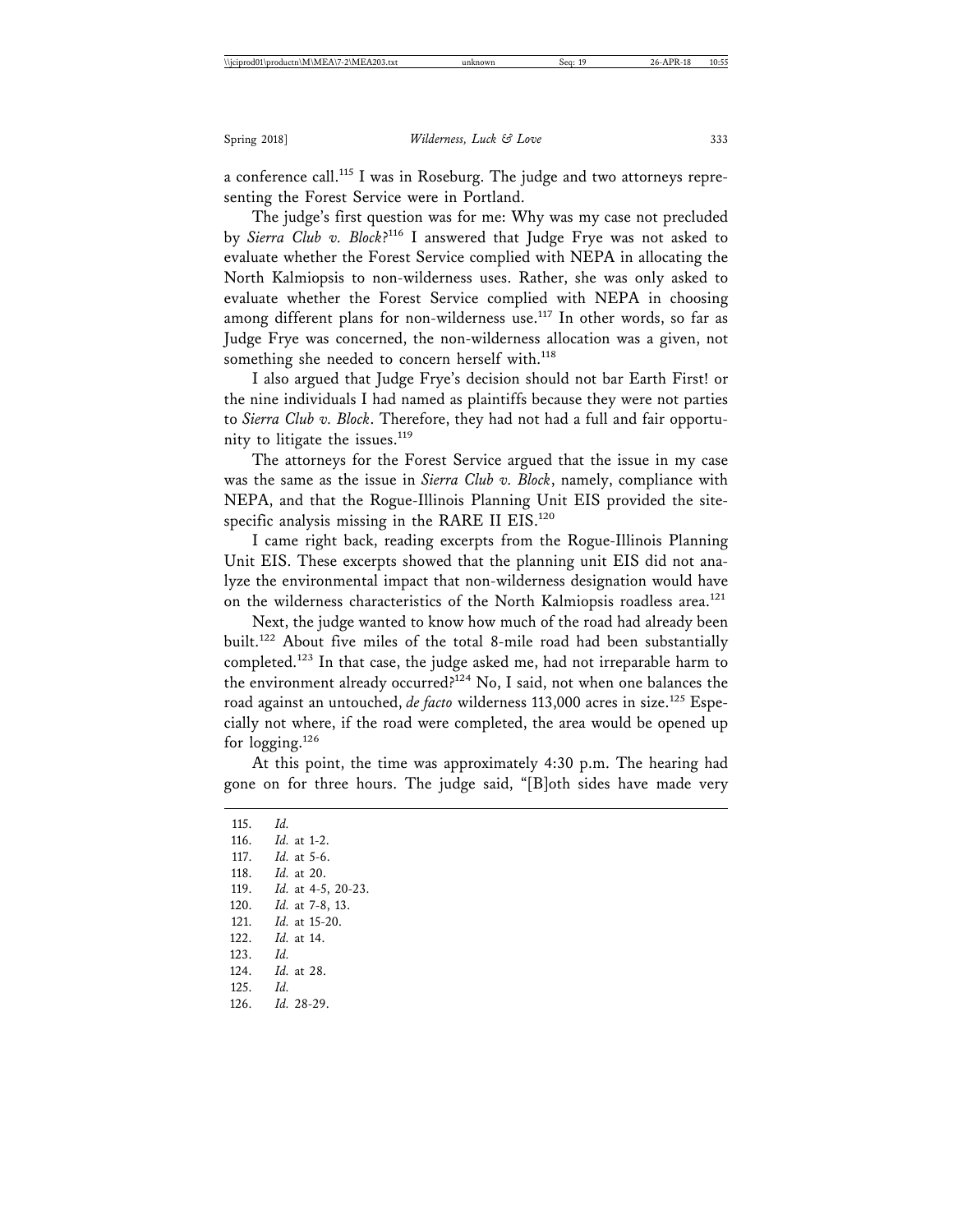strong arguments on who should prevail."<sup>127</sup> He said he would think things over and let us know his decision in a little while.<sup>128</sup> I camped by the phone, sitting on pins and needles. (This was long before cell phones.)

The judge called us back at 5:02 p.m. His first words were, "Okay. My inclination is to grant the Temporary Restraining Order."129 "My thing [sic] is, there is [a] strong enough likelihood of success in this case on the plaintiffs' part, based upon what I know now, that I should enter a TRO."130 But he immediately expressed concern that I had not included Plumley as a necessary party, and wondered whether he could order Plumley to do anything.131 Ultimately, the judge reasoned that Plumley would not be seriously affected by a TRO that would expire at 5:00 p.m. on the following Wednesday, July 6th.<sup>132</sup> He entered a TRO to that effect, scheduling another TRO hearing on the 6th, and a hearing on my motion for a preliminary injunction on the 13th.<sup>133</sup>

As soon as we hung up, I called Andy Kerr to give him the good news. Earth First! had received a special permit close to the road construction area for the July 4th weekend. More than 300 people showed up for the third annual "Round River Rendezvous," planning to stage a protest and more blockades.134 But when the news of the TRO arrived, "the giant protest [that had been planned] against the Bald Mountain Road . . . became instead a giant celebration."<sup>135</sup> "The Rendezvous, which Earth First!ers had expected to be a war, turned into a victory party. . . . There were speeches, dancing, and music."<sup>136</sup>

# EARTH FIRST! V. BLOCK-ROUND 2 JULY 6, 1983

Five days later, Judge Redden convened a second conference call. Once again, I was in Roseburg. Everyone else, including Plumley's lawyer, was in the judge's chambers in Portland.

130. *Id.* at 41.

132. *Id.* at 42.

<sup>127.</sup> *Id.* at 32.

<sup>128.</sup> *Id.* at 33, 36-37.

<sup>129.</sup> *Id.* at 38.

<sup>131.</sup> *Id.* at 38, 41.

<sup>133.</sup> *Id.* at 44 (ordering the grant of the TRO).

<sup>134.</sup> MARTHA FRANCES LEE, EARTH FIRST!: ENVIRONMENTAL APOCALYPSE 73-74 (1995) (". . . with over three hundred Earth Firstlers in attendance."); ZAKIN, *supra* note 17, at 258. The first of these rendezvous was held on July 4, 1980 and Earth Firstler Bart Koeher "came up with the name Round River Rendezvous after Aldo Leopold's metaphor for an ecological world-view." ZAKIN, *supra* note 17, at 141-42.

<sup>135.</sup> LEE, *supra* note 134, at 73.

<sup>136.</sup> ZAKIN, *supra* note 17, at 258.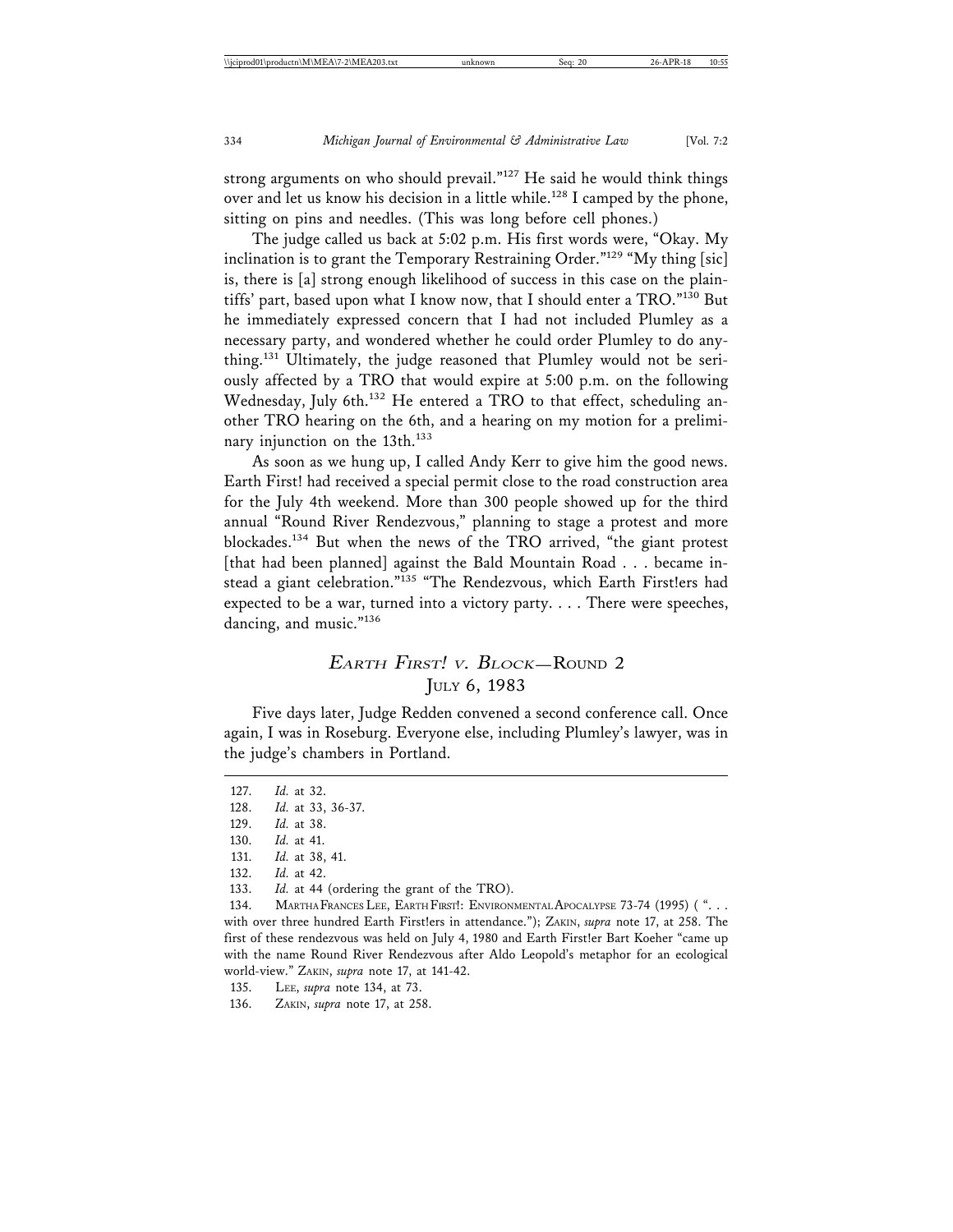The judge said that, contrary to the government's position, he thought *California v. Block* supported my arguments.137 Then, he asked to hear from Plumley's lawyer.138 Plumley's lawyer argued that it would suffer irreparable harm if the TRO were kept in place because: (1) the company was small; (2) the company's focus was on building the Bald Mountain Road; (3) the company had spent \$488,000 on new equipment for the job; (4) the company had spent \$2,105.58 a day on wages and \$5,598 a day on equipment; (5) the job was half-completed; and (6) completing it would take until the end of September.<sup>139</sup>

The judge then asked me to respond to Plumley's claim that it would be irreparably harmed if it were kept from completing the road. I argued that Plumley's losses were economic, quantifiable, and compensable. Ours, on the other hand, were incalculable because the wilderness, once invaded and destroyed, could never be recovered or, at least, not for many, many lifetimes.<sup>140</sup>

I also argued that the Forest Service was responsible for Plumley's economic losses because it misled him by allowing the construction of the road, despite *California v. Block*. 141 I added that the Forest Service had betrayed the public trust for the same reason.142 The Forest Service's lawyer "object[ed] most strenuously" to this accusation.<sup>143</sup> I suppose I went too far, but perhaps I can be forgiven for letting my passion get the better of me in light of my youth. The judge, at least, was forgiving. "I think there is usually quite a bit of rhetoric in cases like this," he said dryly.<sup>144</sup>

Then the judge asked for the government's views.<sup>145</sup> The Forest Service's lawyers said the road would give access to very valuable timber, creating jobs and receipts both for the federal government, the state, and the county.146

After hearing all sides, the judge decided to keep the TRO in effect until the hearing on my motion for a preliminary injunction on July 13th.<sup>147</sup>

138. *Id.* at 3. 139. *Id.* at 4-5, 7, 9-10, 12, 22. 140. *Id.* at 24-26. 141. *Id.* at 25. 142. *Id.* 143. *Id.* at 26, 28. 144. *Id.* at 28. 145. *Id.* 146. *Id.* at 27.

147. Earth First! v. Block, 569 F. Supp. 415, 417 (D. Or. 1983) (noting that J. Redden made an order extending TRO).

<sup>137.</sup> Transcript of Proceedings at 2-3, Earth First! v. Block, 569 F. Supp. 415 (D. Or. July 6, 1983) (No. 83-6298ME-RE).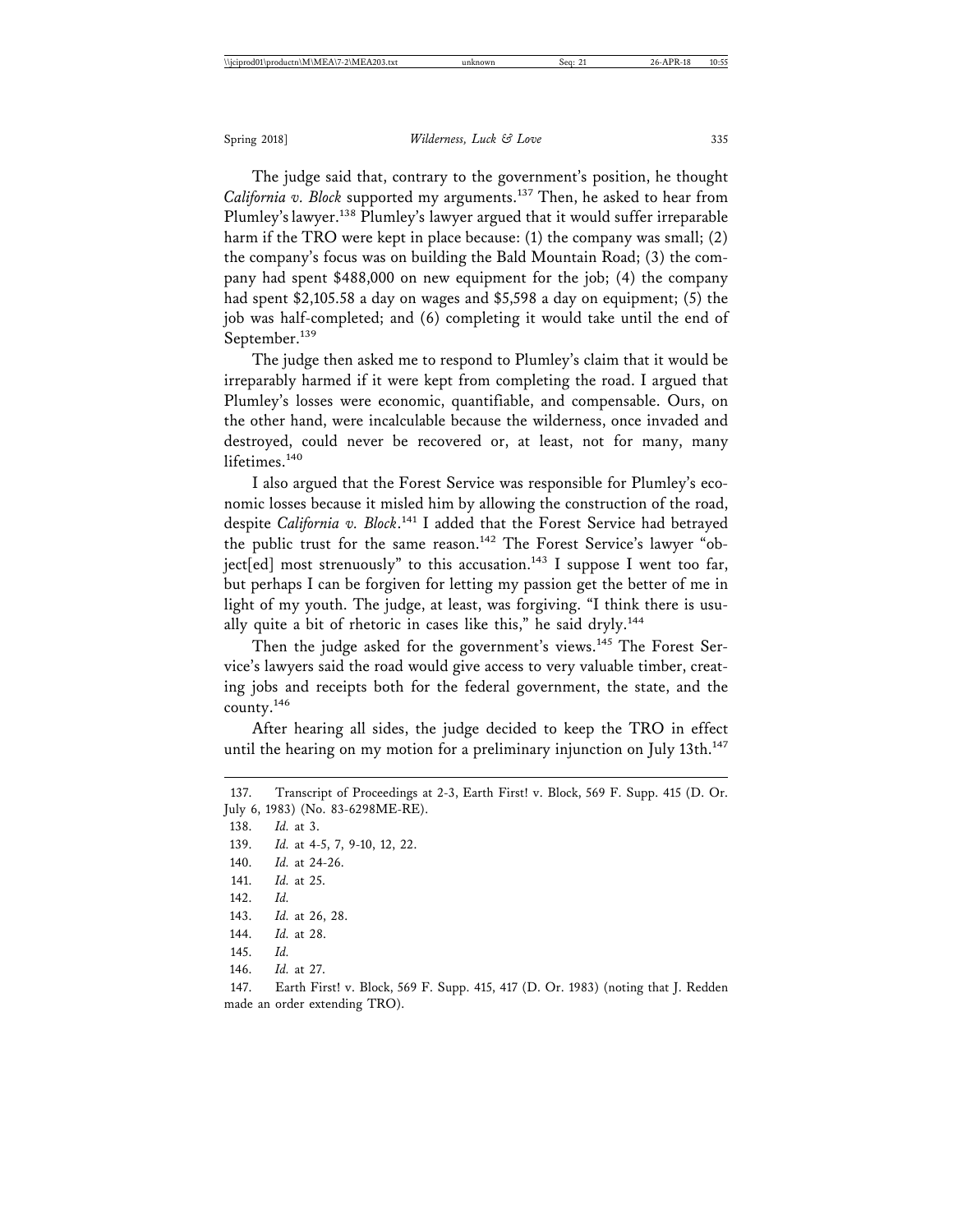# EARTH FIRST! V. BLOCK—ROUND 3 JULY 13, 1983

Over the next seven days, I briefed various issues that had come up during the TRO hearings while pulling all of my evidence and arguments together. The hearing was held at the federal courthouse in Eugene. There was intense interest in the case, and the media was following it closely. The courtroom was packed. I was wearing my one and only suit.

At the outset, Judge Redden outlined the several issues of concern to him. These included: (1) the Forest Service's failure to inform Judge Frye of *California v. Bergland* in the Sierra Club's 1982 Bald Mountain lawsuit, *Sierra Club v. Block*; (2) the Forest Service's apparent failure to inform Plumley that *California v. Bergland* might interfere with the road-building; (3) the preclusive effect, if any, of *Sierra Club v. Block* on the current lawsuit; (4) the plaintiffs' failure to file their lawsuit before the construction of the road resumed in 1983, at least some of them choosing instead to use "illegal means," "which has been noted from the press;" and (5) whether the substantial completion of the road meant that irreparable harm had already been done.<sup>148</sup> This last point seemed particularly bothersome to the judge. He said:

[T]he harm may have virtually been done by now and perhaps the best course of action would be to finish this road and not use it or stop right where it is. I just don't know. It would have been an easy decision to make it if it hadn't been started. But the delay in [sic] filing of this lawsuit makes the decision much more difficult.<sup>149</sup>

Then the judge gave me the go-ahead to proceed.

Diving in, I called my first witness in my first trial before a federal judge. I proceeded through my witnesses, most of them plaintiffs in the case. Jim Arneson conducted some of the questioning on direct and, later, on cross-examination.

One very important witness for the plaintiffs was a Forest Service geologist. To protect him as best I could from repercussions for testifying against his employer, I had subpoenaed him, and I established that I had compelled him to testify in our very first exchange.<sup>150</sup> Through his testimony, I established that Plumley would be using explosives to blow up part of the mountain to build the road.<sup>151</sup> This was a very important point be-

<sup>148.</sup> Transcript of Proceedings at 2-8, Earth First! v. Block, 569 F. Supp. 415 (D. Or. July 13, 1983) (No. 83-6298-ME-RE).

<sup>149.</sup> *Id.* at 7.

<sup>150.</sup> *Id.* at 38.

<sup>151.</sup> *Id.* at 39-40.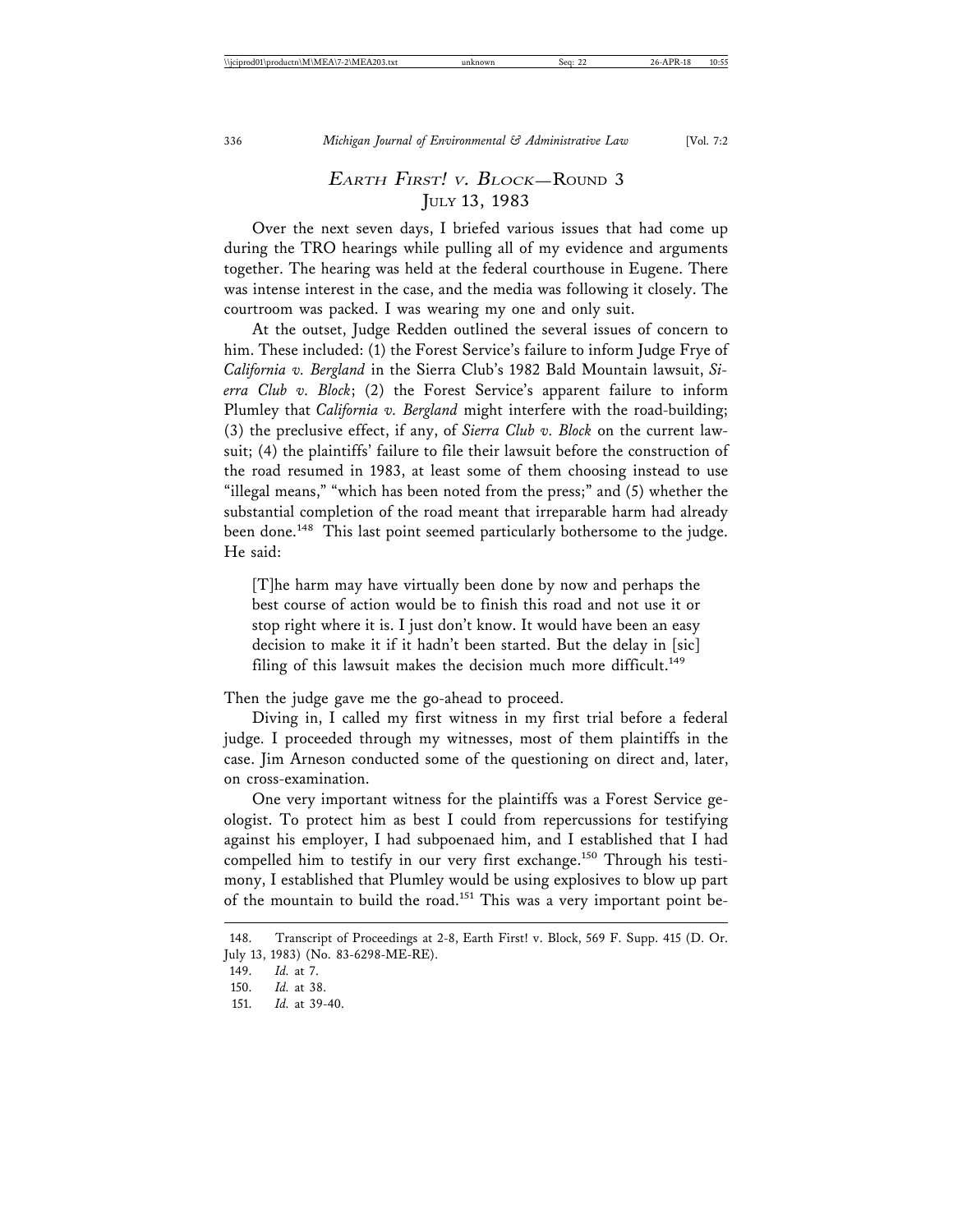cause it underscored the irreparable harm that I needed to show to get the injunction. One cannot put a blown-up mountain back together. Judge Redden took note.

The Ninth Circuit's *California v. Block* decision was controlling precedent in Oregon. Yet, I had to prove that the EIS for the Rogue-Illinois Planning Unit depended on the invalidated RARE II EIS.

For its part, the Forest Service did not roll over. Through their crossexamination of the individual plaintiffs who testified, the Forest Service's lawyers attempted to establish that the plaintiffs had been represented in the Sierra Club's Bald Mountain Road lawsuit because they were members either of the Sierra Club or OWC.152

The Forest Service's lawyers also elicited testimony from some of the plaintiffs that they came to the court with "dirty hands," because they had participated in the non-violent, but still criminal blockades.<sup>153</sup> One of these was young Claudia Beausoleil. On cross-examination, she testified that she had been arrested for a blockade on May 5th and fined \$100.<sup>154</sup> Following up, the government lawyer asked her, "I understand from the record . . . this had to do with your attaching yourself to some road building equipment?"<sup>155</sup> Claudia guilelessly answered, "Yes, I chained myself to the bulldozer; I felt it was the right thing to do."156 I got the impression that Claudia's forthrightness and idealism impressed the judge.

At the end of a very long day, after a short recess, the judge reconvened the hearing to announce his decision. He indicated that he was troubled by the failure of the government to disclose the *California v. Bergland* case in the 1982 lawsuit to stop the Bald Mountain Road:

There has been a lot of talk about dirty hands. I don't know whose are the dirtiest, plaintiffs' [for acts of civil disobedience] or defendants' [for not advising Judge Frye of *California v. Bergland*].157 Both plaintiffs and defendants in *Sierra Club v. Block* apparently thought it would be the best course not to bring *California v. Bergland* to the attention of the Court. . . . The Forest Service . . . for . . . obvious reasons.158

158. Transcript of Proceedings at 190-91, Earth First! v. Block, 569 F. Supp. 415 (D. Or. July 13, 1983) (No. 83-6298ME).

<sup>152.</sup> *Id.* at 68-69, 96, 105-07, 120-22.

<sup>153.</sup> *Id.* at 70-71, 89-90, 96-98.

<sup>154.</sup> *Id.* at 97.

<sup>155.</sup> *Id.*

<sup>156.</sup> *Id.*

<sup>157.</sup> Earth First! v. Block, 569 F. Supp. 415, 420 (D. Or. 1983) ("The government did not raise the RARE II issue, or advise the court of existing case law on point.").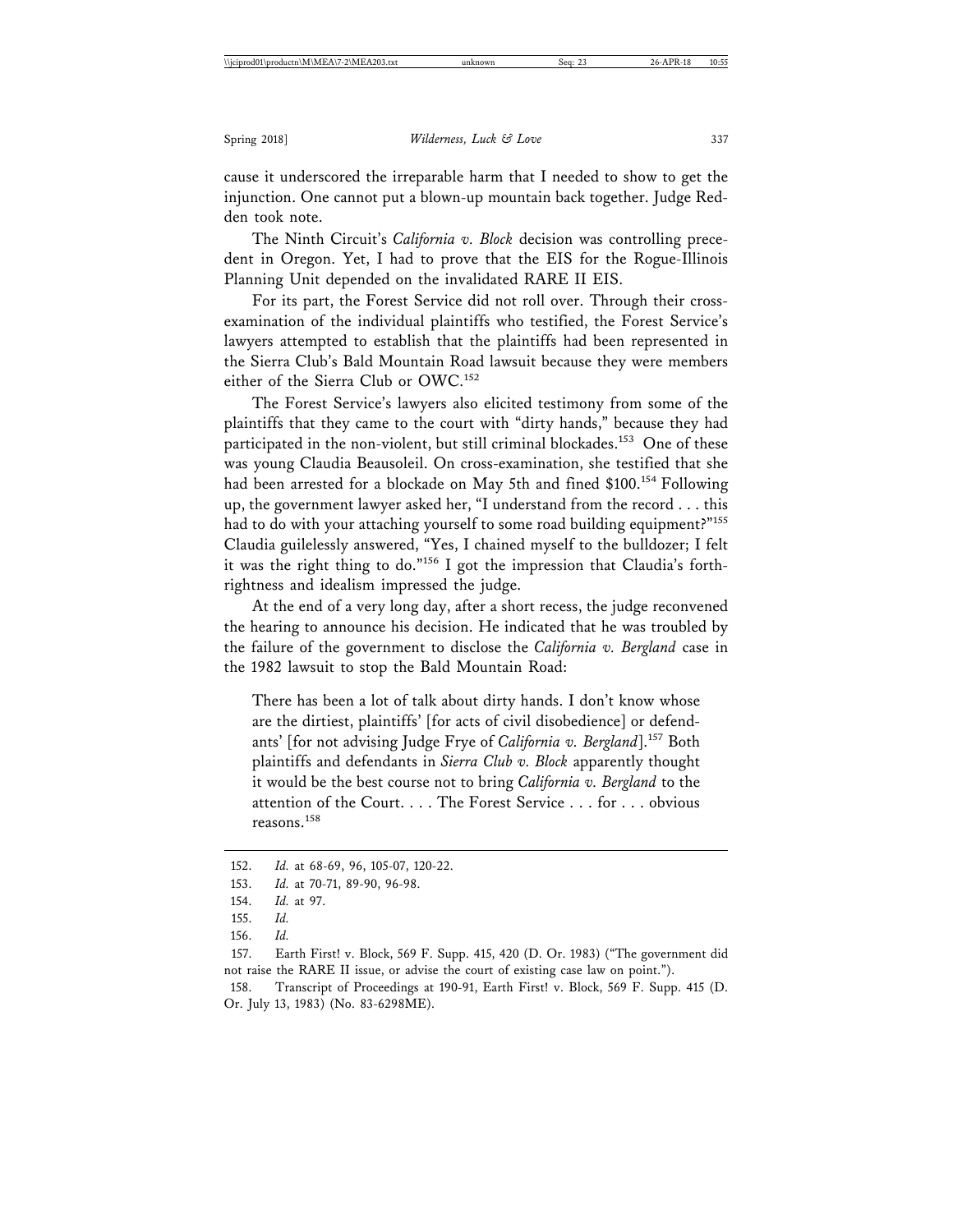Judge Redden rejected the Forest Service's call to dismiss the case for lack of standing. He said that even though ONRC had been a plaintiff in *Sierra Club v. Block*, and even though some of the individual plaintiffs had been represented in that lawsuit by virtue of their membership either in the Sierra Club or ONRC, one plaintiff had not: Claudia.<sup>159</sup>

Then the judge announced his decision on the merits: Based on *California v. Block*, the Forest Service had violated NEPA.160 The Rogue-Illinois Planning Unit EIS was inadequate because it lacked the site-specific analysis required to designate a roadless area as non-wilderness, relying instead upon the invalid RARE II EIS.<sup>161</sup> He would grant a preliminary injunction stopping the construction of the road. But he would not enjoin logging in the North Kalmiopsis roadless area, saying:

It seems to me the course of action I should take is to grant the preliminary injunction. . . . [This] does not reach the issue of logging. . . . *You have some 17 other contracts which involve[ ] roads and logging which apparently the course of action will be to litigate one by one*. 162

I had been on an adrenaline-high all day. By this time, I was exhausted. But I had to get the judge to extend the injunction to the logging. In my motion, I had asked not only for an injunction stopping the road, but also for an injunction stopping every single one of the planned timber sales in the North Kalmiopsis.

But who was I, a mere novice in federal court, just two years out of law school, to correct a federal judge in front of a courtroom full of people hanging on every word and gesture?

Shakily, I got to my feet. This is what I said and how the judge responded:

MR. KAGAN: Your Honor . . . I would like to clarify that plaintiffs in this action are not merely attacking the construction of *this* road. We are saying that *any activity* . . . *including all of the timber sales that are planned in this area* . . . *should be enjoined*.

THE COURT: . . . . It seems to me in retrospect that is true, *this is a preliminary injunction enjoining everything*. 163

163. *Id.* at 198.

<sup>159.</sup> *Id.* at 190.

<sup>160.</sup> *See id.* at 191.

<sup>161.</sup> Earth First! v. Block, 569 F. Supp. 415, 419-20 (D. Or. 1983).

<sup>162.</sup> Transcript of Proceedings at 191-92, Earth First! v. Block, 569 F. Supp. 415 (D. Or. July 13, 1983) (No. 83-6298ME) (emphasis added).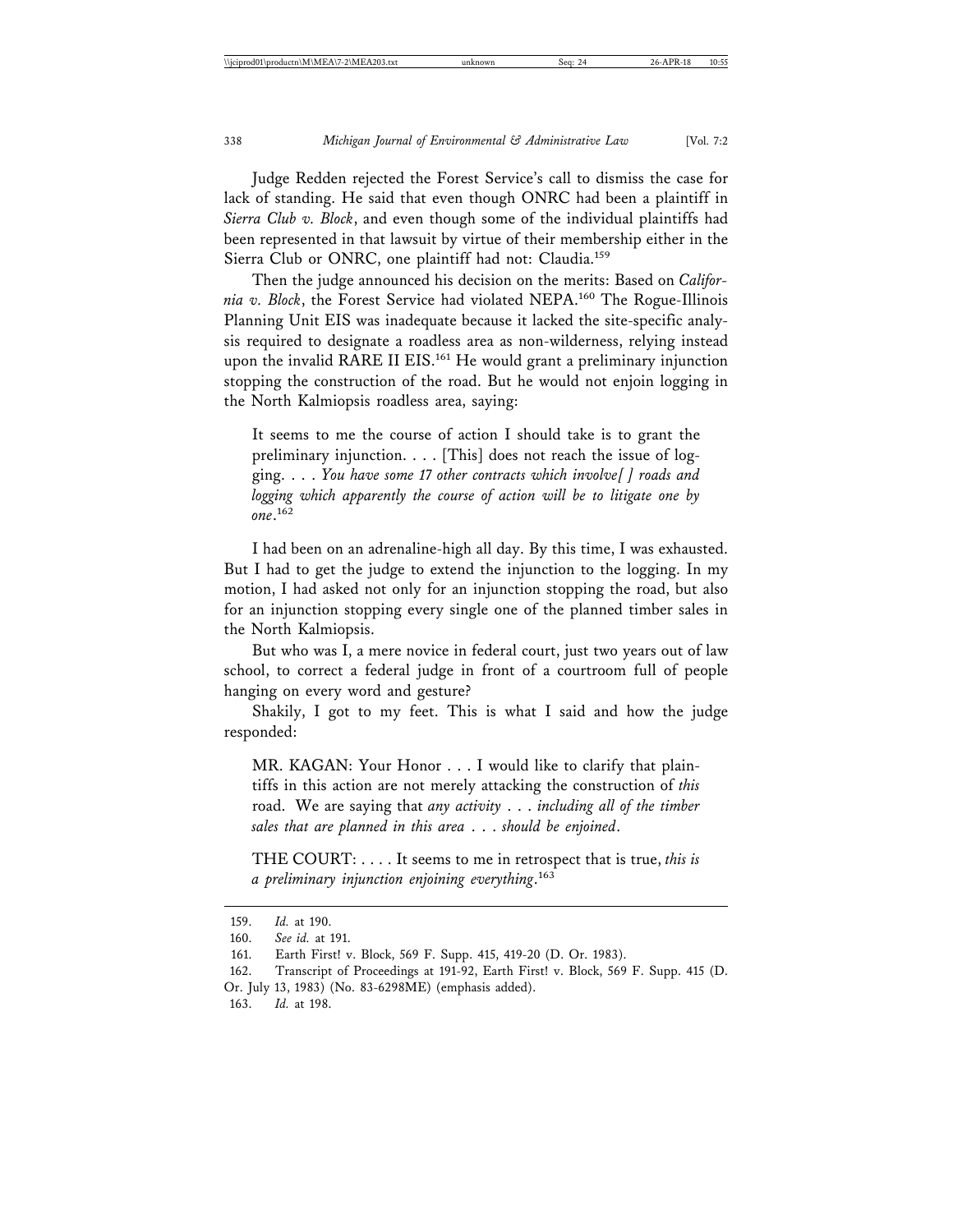The North Kalmiopsis was saved.

## THE OREGON RARE II LAWSUIT

After the success of its Bald Mountain Road lawsuit, ONRC turned its attention to bringing a lawsuit challenging the non-wilderness allocations in all the roadless areas in all eleven of the National Forests in Oregon.<sup>164</sup> As I have already noted, together these roadless areas contained more than three million acres.

An Oregon lawsuit was necessary for two reasons. First, the threat of a lawsuit alone would leave the roadless areas exposed to development. This was the official policy of the Department of Agriculture, as the Assistant Secretary for Natural Resources and Environment reminded the Chief of the Forest Service in a memo dated September 9, 1983. Displaying overt contempt for the rule of law, he wrote, "I would . . . restate the Department's policy that timber sales and other activities not be held up or withdrawn merely because of the threat of appeal or lawsuit relying on the Ninth Circuit [*California v. Block*] decision. *It is important that the Forest Service put those who wish to halt development activities in the position of actually having taken the necessary steps to do so*."165

The second reason for bringing an Oregon lawsuit was to pressure Congress to legislatively protect the roadless areas. James Monteith, now ONRC's Executive Director, laid out the strategy to the group's members as follows:

A RARE II suit may provide the necessary incentive, since the "locking up" of three million acres will be anathema to them [the timber industry], and the only way to "unlock" those lands is to pass legislation. . . . *The lawsuit is the best catalyst* we can provide, short of total capitulation on the acreage. If it's not an adequate incentive for the industry, so be it.<sup>166</sup>

One roadless area Betty and I often visited was Boulder Creek, almost 20,000 acres in size, located in the Umpqua National Forest in Douglas

<sup>164.</sup> *See, e.g.*, SIERRA CLUB, *Oregon National Forests*, http://oregon2.sierraclub.org/sites/ or.sierraclub.org/files/juniper-group/images/Oregon-NF.png (last visited Feb. 24, 2018); *Pacific Northwest Forest Areas*, U.S. DEP 'T AGRIC., https://www.fs.usda.gov/detail/r6/home/ ?cid=fsbdev2\_026675#oregon (last visited Nov. 5, 2017).

<sup>165.</sup> Complaint at 40, Or. Nat. Res. Council v. Block, No. 83-1902 (D. Or. Dec. 13, 1983) (emphasis added) (quoting from Exhibit 8: Memorandum from John B. Crowell, Jr., Assistant Sec'y for Nat. Res. & Env't, Dep't of Agric., to R. Max Peterson, Chief, Forest Serv. (Sept. 9, 1983)).

<sup>166.</sup> ROTH II, *supra* note 13, at 35 (emphasis added) (quoting James Monteith, Executive Director, ONRC, Dec. 2, 1983).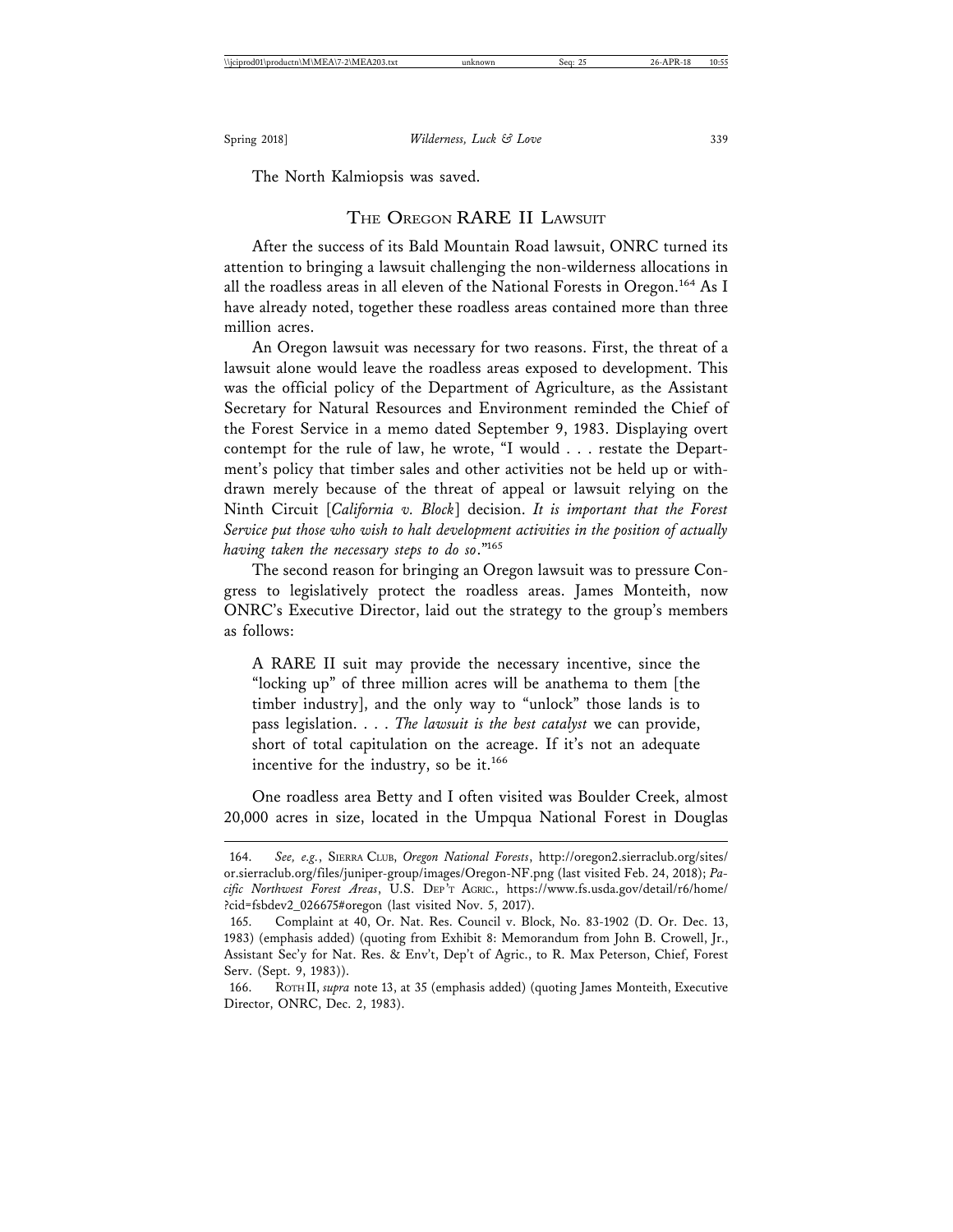County, fifty miles east of Roseburg.167 "Small waterfalls and rapids connect the series of quiet pools that make up Boulder Creek, a tributary of the North Umpqua River," famous worldwide for its steelhead runs.<sup>168</sup> Ponderosa pines flourish on Pine Bench, near the southern end of the area, and are thought to be the largest such stand of this kind this far northwest of the crest of the Cascade Mountains.<sup>169</sup>

ONRC approached me to bring an Oregon lawsuit. Andy Kerr later wrote, "I think you were our first and only ask. Bonine [recommended] you to us. You'd work *pro bono*, even though you were living in the logging capital of the world at the time . . . . Though history prove[d] our choice right, we were desperate. If you had said no, no Plan B was in mind."<sup>170</sup>

Needless to say, ONRC did not have to ask me twice. On December 13th, I filed *Oregon Natural Resources Council v. Block* in the U.S. District Court for the District of Oregon.<sup>171</sup> The lawsuit covered all three million acres of roadless areas in all the National Forests in Oregon. It sought an injunction on logging, road-building, and other development in all roadless areas, including 202 existing timber sales and 183 planned timber sales.<sup>172</sup> Because the lawsuit might halt activities in the roadless areas, opined one of Oregon's leading newspapers, "When Congress convenes next month, Mark Hatfield will be virtually compelled to push an Oregon wilderness bill through the Senate."<sup>173</sup>

I meanwhile had no illusions that the case would be an easy one to win. *California v. Block* notwithstanding, proving that the EIS for each planning unit in each National Forest depended on the invalid RARE II EIS would be a major challenge. Just finding and gathering the print versions of all these EISs would be a daunting prospect. The Internet? Still in its infancy.

173. *RARE II Pressures Mount*, EUGENE REG.-GUARD, Dec. 18, 1983, at 22A.

<sup>167.</sup> *Boulder Creek Wilderness*, U.S. FOREST SERV., https://www.fs.usda.gov/recarea/ump qua/recarea/?recid=63374 (last visited Nov. 5, 2017) [hereinafter *Boulder Creek*].

<sup>168.</sup> *Id.*; S. COMM. ON ENERGY AND NATURAL RESOURCES ON OREGON WILDERNESS ACTOF 1984, S. REP . NO. 465, at 14, 98th Cong., 2d Sess. (1984).

<sup>169.</sup> *Boulder Creek*, *supra* note 167.

<sup>170.</sup> Email from Andy Kerr to Neil Kagan (Apr. 10, 2017) (on file with author); *see also* Bonine, *supra* note 101, at 486.

<sup>171.</sup> Complaint at 1, Or. Nat. Res. Council v. Block, No. 83-1902 (D. Or. Dec. 13, 1983); *see also* Richard Green, *Suit Seeks to Prevent Timber Cut*, SALEM STATESMAN J., Dec. 14, 1983, at 1A; WILLIAMS, *supra* note 24, 184; *Suit Filed to Stop Logging on RARE 2 Land*, GRANTS PASS DAILY COURIER, Dec. 13, 1983, at 1A; Dan Wyant, Suit Seeks Timber-Sales Halt, EUGENE REG.-GUARD, Dec. 14, 1983, at 1A.

<sup>172.</sup> Complaint at 14 ¶ 2, Or. Nat. Res. Council v. Block, No. 83-1902 (D. Or. Dec. 13, 1983); Green, *supra* note 171, at 1A; *Suit Filed to Stop Logging on RARE 2 Land*, *supra* note 171, at 1A; Wyant, *supra* note 171, at 1A.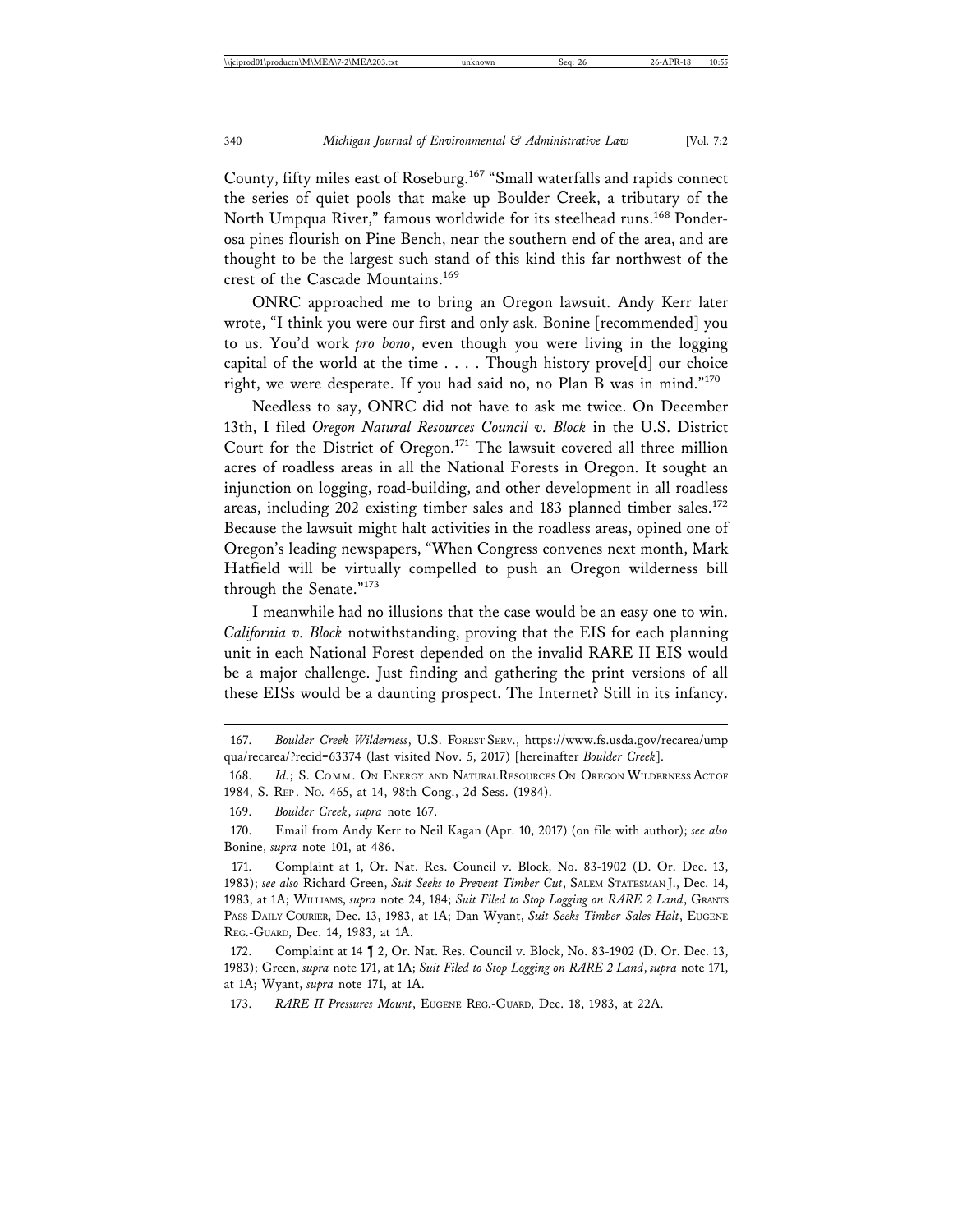As in the case of ONRC's Bald Mountain Road lawsuit, the Sierra Club and The Wilderness Society opposed the statewide lawsuit, still fearful of a legislative backlash that might result in hard release.174 However, the National Audubon Society and six Oregon Audubon chapters became my clients, joining the lawsuit as plaintiffs.<sup>175</sup>

The government was the defendant, of course, but not the only one. I was mindful of Judge Redden's admonition that I should have included Plumley in the Bald Mountain Road lawsuit because it had a financial stake in the outcome of the case.

Having learned my lesson, I named in addition to the government a defendant class made up of representatives of the timber industry. Class actions are used almost exclusively to form plaintiff classes, not defendant classes. The reason I used the vehicle of a class action was that I did not know the identity of the scores of companies, large and small, that had contracted with the Forest Service to build roads or log timber in all the planning units of each of the eleven National Forests in Oregon. What is more, even if I could discover their identity, serving each one of them with legal papers would be a logistical nightmare.

So, whom did I choose as representatives of the defendant class? Two were timber industry trade associations, the Industrial Forestry Association and the Northwest Pine Association.176 Two others were timber companies that were amongst the largest purchasers of timber on National Forest lands in Oregon.177 One was a national company, Louisiana-Pacific, the single largest purchaser.<sup>178</sup> The other was an Oregon company, close to home. In fact, its headquarters were in the place Betty and I called home: Douglas County. The name of the company? Roseburg's namesake: Roseburg Lumber Company,179 a major employer in Douglas County.

<sup>174.</sup> ROTH II, *supra* note 17, at 35 ("The Sierra Club and The Wilderness Society attempted to dissociate themselves completely from ONRC's suit.").

<sup>175.</sup> *Id.; Audobon [sic] Society Joins Lawsuit to Halt Forest Land Development*, EUGENE REG.-GUARD, Feb. 2, 1984, at 1B; *Audubon Chapters Join Forest Wilderness Suit*, GRANTS PASS DAILY COURIER, Feb. 10, 1984, at 8. The six chapters were the Central Oregon Audubon Society, Lane County Audubon Society, Portland Audubon Society, Rogue Valley Audubon Society, Salem Audubon Society, and Umpqua Valley Audubon Society. First Amended Complaint, Or. Nat. Res. Council v. Block, No. 83-1902 (D. Or. May 4, 1984); *Audubon Chapters Join Forest Wilderness Suit*, *supra* note 175, at 8.

<sup>176.</sup> Complaint at 3-4 ¶¶ 9, 12, Or. Nat. Res. Council v. Block, No. 83-1902 (D. Or. Dec. 13, 1983); Green, *supra* note 171, at 1A.

<sup>177.</sup> Wyant, *supra* note 171, at 1A, 4A.

<sup>178.</sup> Complaint at 3-4 ¶¶ 9, 13, Or. Nat. Res. Council v. Block, No. 83-1902 (D. Or. Dec. 13, 1983); Green, *supra* note 171, at 1A; Wyant, *supra* note 171, at 1A.

<sup>179.</sup> Complaint at 3-4 ¶¶ 9, 13, Or. Nat. Res. Council v. Block, No. 83-1902 (D. Or. Dec. 13, 1983); Green, *supra* note 171, at 1A.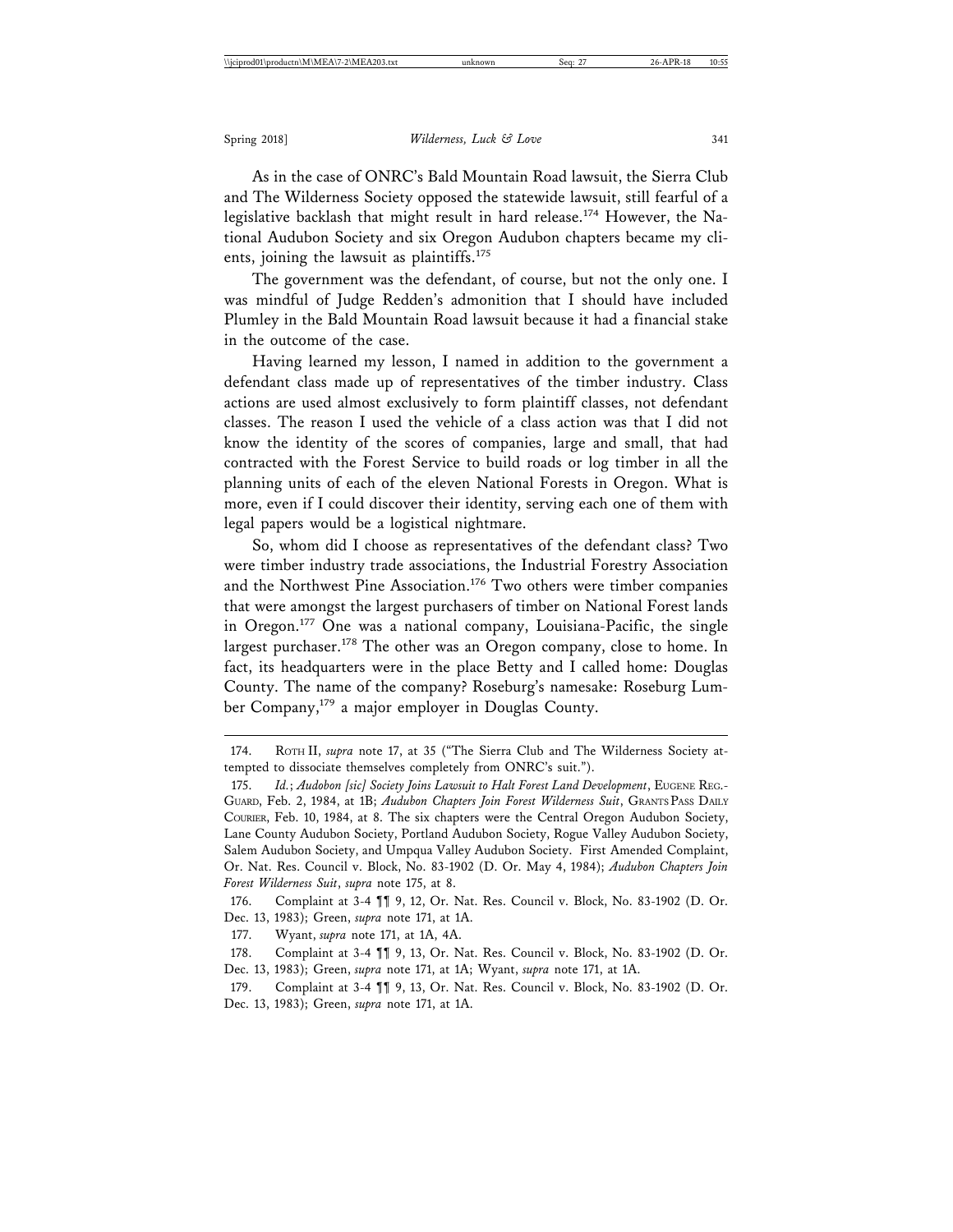I was warned to expect death threats by a friend in the know. None materialized. I might have been elected "most hated man in Douglas County" had an election been held. But, enveloped in Betty's love, I was safe.

#### 1984

On January 25th, Jeff Sirmon, the Regional Forester of the Pacific Northwest Region of the Forest Service, announced that all National Forests in Oregon, except the Willamette,<sup>180</sup> had stopped selling timber from the roadless areas studied in RARE II.<sup>181</sup> "The halt . . . [came] in response to a lawsuit filed last month in federal court . . . by the Oregon Natural Resources Council."182 The stoppage would reduce the logging of Oregon's National Forests in Fiscal Year 1984 by 14%, or 500 million board feet.<sup>183</sup> "'Until this lawsuit gets resolved, we won't be selling any of this timber,' . . . [Sirmon] said."184

Sirmon's announcement came right out of the government's playbook. Earlier, the Assistant Secretary for Natural Resources and Environment had "strongly suggest[ed]" that the Forest Service issue press announcements whenever it was compelled to "acquiesce" to the deferral of development activities because of the Ninth Circuit decision in *California v. Block*. 185

Meanwhile, *California v. Bergland* had "generated intense political pressures from logging interests and other development interests" to relieve the Forest Service of the necessity of conducting the detailed analysis required by NEPA before it could allocate roadless areas to non-wilderness uses.<sup>186</sup> The threat of injunctions in states other than California drove these interests to "put their political clout behind bills to designate some of these

<sup>180.</sup> The Forest Service claimed that the Willamette had prepared an EIS that evaluated the wilderness potential of its roadless areas. *Willamette Sees Slight Reduction*, EUGENE REG.- GUARD, Feb. 2, 1984, at 1B.

<sup>181.</sup> *Suit Could Cut Timber Sales, Foresters Say*, SALEM STATESMAN J., Jan. 26, 1984, at 7B; *Suit Halts Harvesting of Timber*, EUGENE REG.-GUARD, Jan. 26, 1984, at 3B; *Suit May Slash Timber Harvest 14%*, GRANTS PASS DAILY COURIER, Jan. 26, 1984, at 5C.

<sup>182.</sup> *Suit Could Cut Timber Sales, Foresters Say*, *supra* note 181, at 7B; *Suit Halts Harvesting of Timber*, *supra* note 181, at 3B; *accord* WILLIAMS, *supra* note 24, at 184; Bonine, *supra* note 101, at 486.

<sup>183.</sup> *Suit Could Cut Timber Sales, Foresters Say*, *supra* note 181, at 7B; *Suit Halts Harvesting of Timber*, *supra* note 181, at 3B; *Suit May Slash Timber Harvest 14%*, *supra* note 181, at 5C. 184. *Suit Halts Harvesting of Timber*, *supra* note 181, at 3B.

<sup>185.</sup> Complaint at 40, Or. Nat. Res. Council v. Block, No. 83-1902 (D. Or. Dec. 13, 1983) (quoting from Exhibit 8: Memorandum from John B. Crowell, Jr., Assistant Sec'y for Nat. Res. & Env't, Dep't of Agric., to R. Max Peterson, Chief, Forest Serv. (Sept. 9, 1983)).

<sup>186.</sup> DOUG SCOTT, THE ENDURING WILDERNESS 82-83 (2004); *see also* MARSH, *supra* note 27, at 133-34.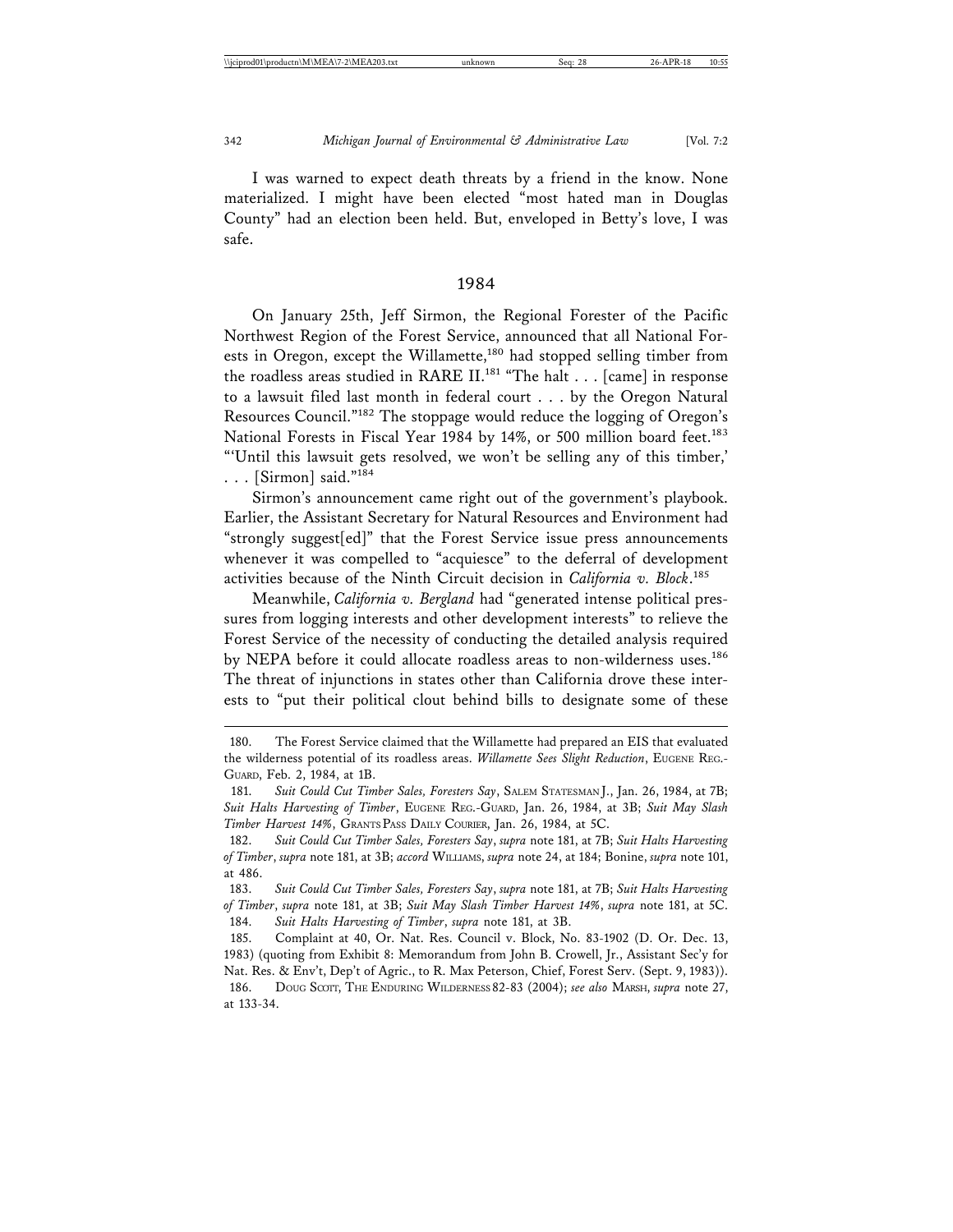roadless areas as wilderness, if only to get as much of the other roadless land as they could released and made available for possible roading [sic] and timber sales."<sup>187</sup>

The Bald Mountain Road lawsuit transformed the looming threat of an injunction in a state other than California into a reality. As its sole successor, the Oregon lawsuit precipitated a statewide *de facto* injunction and posed the only actual threat of a court-ordered injunction in the country.<sup>188</sup>

Andy Kerr told me that Jim Weaver called the Oregon lawsuit a "jewel." Weaver and other champions of wilderness in Congress used the industry pressure generated by the fear of yet another judicial injunction as leverage.<sup>189</sup> They demanded the designation of a substantial portion of roadless areas as wilderness in exchange for the release of other roadless areas for non-wilderness uses.<sup>190</sup> "Although Senator Hatfield intensely disliked being coerced in this way, he recognized the renewed urgency of passing an Oregon wilderness bill. He made it known that he was willing to negotiate with Weaver and include additional acreage in exchange for some form of temporary release language."<sup>191</sup>

In court, I was keeping the pressure on, keeping the Oregon lawsuit alive, keeping the defendants at bay. The timber companies had filed motions to strike or dismiss.<sup>192</sup> I filed memos in opposition.<sup>193</sup> On January 30th, the judge denied the motions, keeping the timber companies in the case.<sup>194</sup> He also scheduled my motion to certify a defendant class to be heard on April 16th.<sup>195</sup>

190. *Id.*

191. MARSH, *supra* note 27, at 137; *see* KERR, *supra* note 34, at 59 (The lawsuit "forced Hatfield to finally act on Wilderness legislation.").

192. Docket Sheet at nos. 21, 23, Or. Nat. Res. Council v. Block, No. 83-1902.

193. *Id.* at nos. 27, 28.

194. *Id.* at no. 31.

195. *Id.* On April 16th, the judge denied the motion to certify a defendant class, but essentially gave me what I wanted by limiting my obligation to that of serving only lead counsel for the private defendants – counsel the defendants would have to select or that the judge would appoint. Hearing on Motion to Certify a Class at 2-3, 6-8, Or. Nat. Res. Council v. Block, No. 83-1902 (D. Or. Apr. 16, 1984). So, I proceeded to file an amended complaint naming another ninety individual timber and construction companies as defendants. Docket Sheet at nos. 57-146, 148, Or. Nat. Res. Council v. Block, No. 83-1902. The lawyer for one of the defendants amusedly called the case "Neil Kagan against the world."

<sup>187.</sup> SCOTT, *supra* note 186, at 82-83.

<sup>188.</sup> The Bald Mountain Road and Oregon lawsuits were the only RARE II lawsuits brought after *California v. Bergland*.

<sup>189.</sup> *Id.* at 83.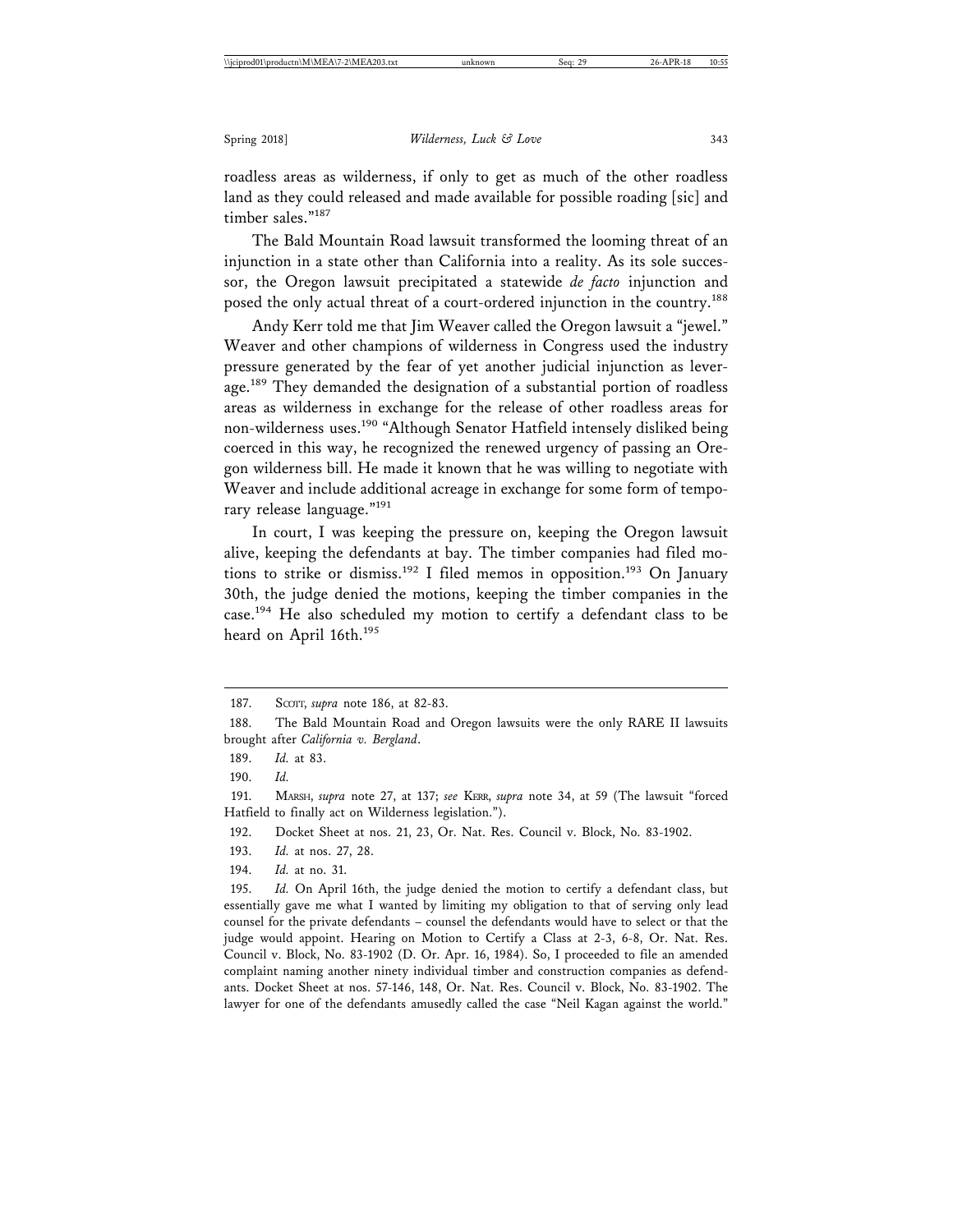In February, Senator Hatfield met with representatives of the Sierra Club.196 To their surprise, he promised to support soft release.197 Hatfield supported soft release because he knew the Senate did not have the votes for hard release.198 Because he was running for re-election in 1984, he also wanted credit for resolving the impasse over release language.<sup>199</sup> And then there was that pesky lawsuit that just happened to be jeopardizing the stability of Oregon's timber industry and, thus, the state's economy.<sup>200</sup>

"By March, wilderness bills for New Hampshire, Vermont, Wisconsin, and North Carolina [all containing soft release language] had been prepared and were ready for action by the Senate Agriculture Committee."<sup>201</sup> The "moment of truth" on release language arrived later, on April 11th.<sup>202</sup> Senator James McClure (Republican from Idaho) was presiding as chairman at a business meeting of the Energy and Natural Resources Committee, when he and Hatfield had a "dramatic showdown."203 McClure was "insist[ing] that all wilderness bills contain permanent-release language."<sup>204</sup>

Hatfield not so subtly reminded members of the committee that he was the chairman of the Appropriations Committee. The Appropriations Committee is one of the most powerful in the Senate because it oversees discretionary spending. The chair of the committee has enormous influence over requests by other Senators to appropriate the money they covet for their states and constituents. Hatfield's mention of his chairmanship served notice on his colleagues of how much they depended on his goodwill. He expressed his impatience over the delay in the passage of the Oregon Wilderness bill, citing the urgency created by the Oregon lawsuit, and he demanded action as follows:

199. Email from Andy Kerr to Neil Kagan (Mar. 31, 2017) (on file with author).

<sup>196.</sup> ROTH II, *supra* note 13, at 17.

<sup>197.</sup> *See id.*

<sup>198.</sup> *See* Email from Andy Kerr to Neil Kagan (Mar. 31, 2017) (on file with author). An event in March confirmed the lack of votes for hard release. Senator Jesse Helms (R-NC) requested that the North Carolina wilderness bill pass out of the Senate Agriculture Committee, even though it contained soft release language instead of the hard release language he favored. *See* ROTH II, *supra* note 13, at 17-18. "The Sierra Club's Tim Mahoney . . . saw [this] as an important event and *a signal to Senator [James] McClure that he did not have enough support in the Senate to pass long-term release*." *Id.* at 18 (emphasis added).

<sup>200.</sup> *Id.*

<sup>201.</sup> ROTH II, *supra* note 13, at 17.

<sup>202.</sup> *Id.* at 18.

<sup>203.</sup> *Id.*

<sup>204.</sup> MARSH, *supra* note 27, at 137; *accord* WILLIAMS, *supra* note 24, at 182; *Millions of Acres Win Wilderness Protection*, CQ ALMANAC 313-17 (40th ed. 1984), https://library.cqpress.com/ cqalmanac/document.php?id=cqal84-1152976.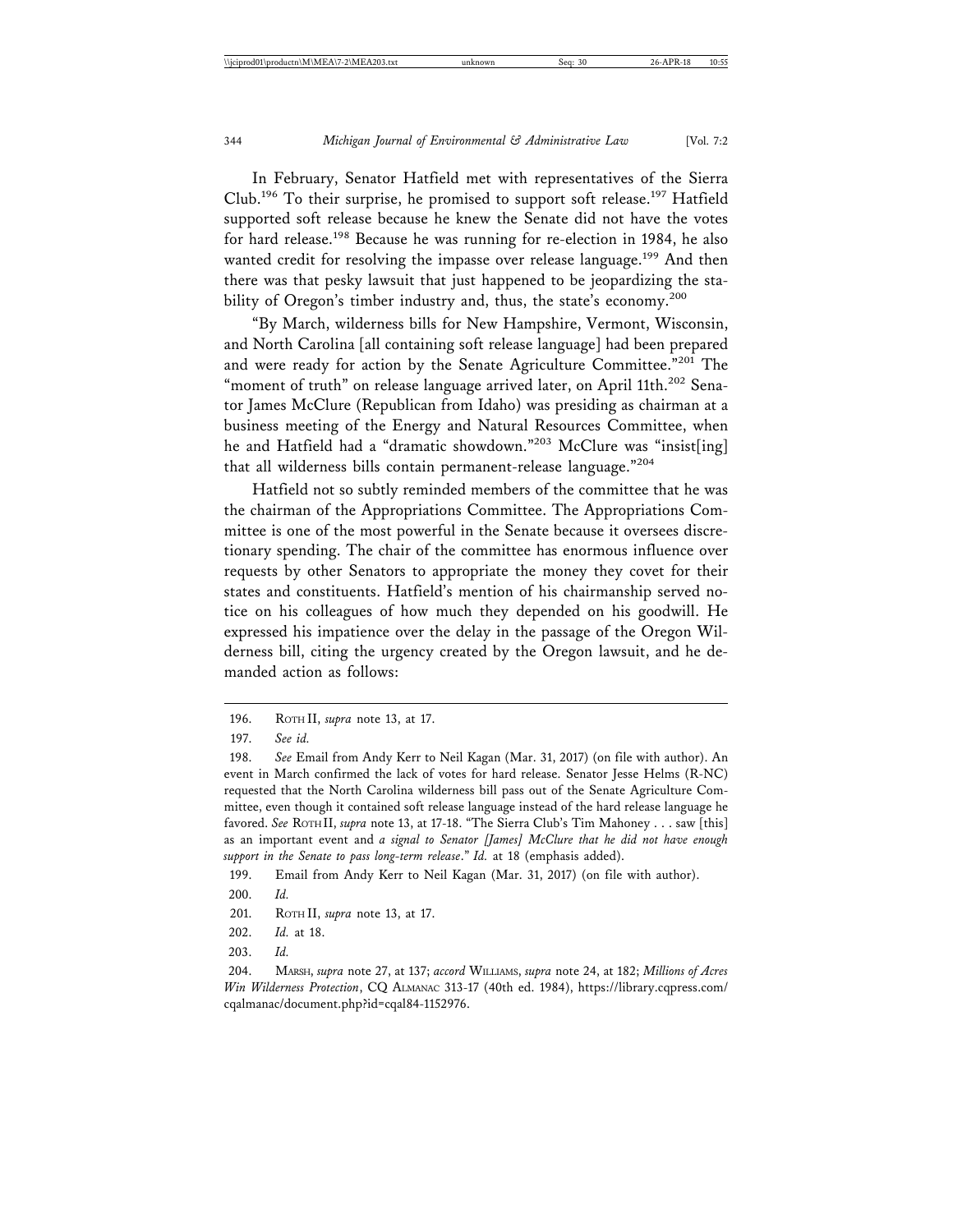I think unlike any of the other western states at this moment, we are in a very unique situation in Oregon in that we have had suits<sup>205</sup> filed that are now being litigated . . . And considering the basic economics of Oregon is related to the timber industry, we are in a very urgent situation . . .

Now, as Chairman of the Appropriations Committee, I have tried to accommodate the members of the Senate in literally hundreds of amendments . . . And I have tried to perform that same help and assistance with senators on this committee.

Now, Mr. Chairman, I am a little bit impatient today because I've been ready to move on this bill for quite some time.<sup>206</sup>

Hatfield's ultimatum broke the logjam caused by the debate over release language.<sup>207</sup> House and Senate negotiators got serious.<sup>208</sup> On May 2nd, they announced a compromise on soft release that would be added to all wilderness legislation.<sup>209</sup> Under this compromise, the Forest Service would reconsider roadless areas allocated to non-wilderness uses at least every fifteen years for possible inclusion in the Wilderness Preservation System.<sup>210</sup> In the interim, the Forest Service could allow logging and other development on those lands.<sup>211</sup> "Most important to Hatfield and the Oregon timber industry, the [Oregon] bill included sufficiency language that nullified the ONRC's lawsuit."<sup>212</sup>

209. *Millions of Acres Win Wilderness Protection*, *supra* note 204.

<sup>205.</sup> Although Hatfield referred to "suits," plural, ONRC's statewide RARE II lawsuit was the only one then being litigated in Oregon. It was also the only statewide RARE II lawsuit ever brought anywhere in the country.

<sup>206.</sup> ROTH II, *supra* note 13, at 18-19 (quoting from U.S Senate Energy Committee Business Meeting, Apr. 11, 1984) (emphasis added). Senator Dan Evans (R-WA) too "expressed his extreme readiness" for passage of the Washington Wilderness bill, which also had soft release language. *Id.* at 18-19.

<sup>207.</sup> MARSH, *supra* note 27, at 138.

<sup>208.</sup> *See* ROTH II, *supra* note 13, at 19.

<sup>210.</sup> *See id.*; SCOTT, *supra* note 186, at 83.

<sup>211.</sup> *Millions of Acres Win Wilderness Protection*, *supra* note 204.

<sup>212.</sup> MARSH, *supra* note 27, at 138; *see also* Oregon Wilderness Act of 1984, Pub. L. 98- 328, § 7, 98 Stat. 272, 277-79 (1984). After the enactment of the Oregon Wilderness Act of 1984, the U.S. District Court entered a final judgment dismissing the Oregon lawsuit as moot. Final Judgment, Or. Nat. Res. Council v. Block, No. 83-1902 (D. Or. Aug. 6, 1984).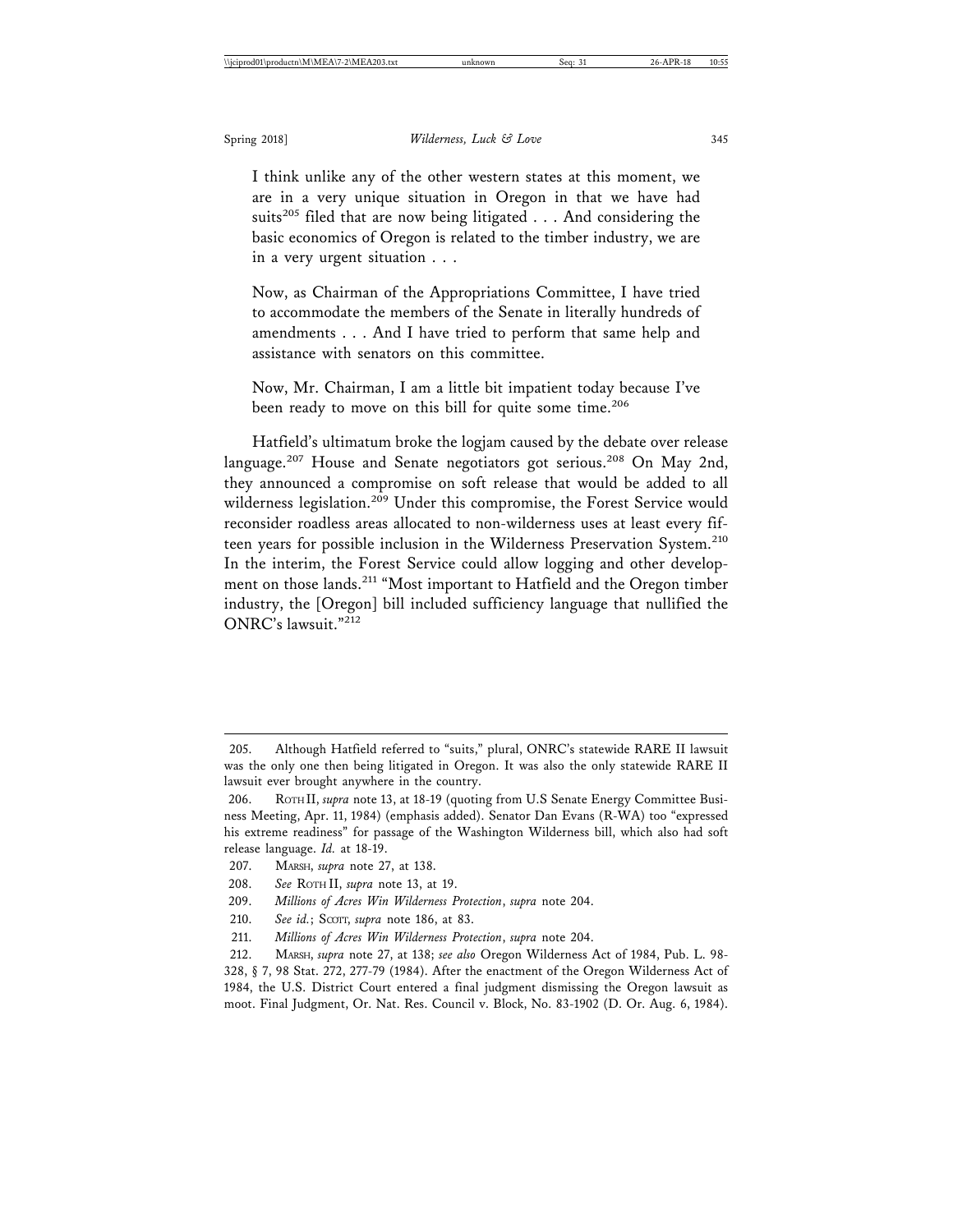Ultimately, driven by the desire to resolve the RARE II dilemma, Congress enacted bills designating 8,265,647 acres as wilderness in eighteen states.<sup>213</sup> The bills were enacted in the following order: $^{214}$ 

- Wisconsin  $(24,339 \text{ acres})^{215}$
- Vermont  $(41,265 \text{ acres})^{216}$
- New Hampshire  $(77,000 \text{ acres})^{217}$
- North Carolina  $(68,750 \text{ acres})^{218}$
- Oregon  $(859,500 \text{ acres} = 854,000 \text{ acres}$  Forest Service + 5,500 acres Bureau of Land Management)<sup>219</sup>
- Washington (1,005,930 acres = 998,790 acres Forest Service + 7,140 acres Interior $)^{220}$
- Arizona (1,062,510 acres = 699,140 acres Forest Service + 363,370 acres Interior / Bureau of Land Management)<sup>221</sup>
- California (3,207,510 acres = 1,792,930 acres Forest Service + 1,414,580 acres National Park Service)<sup>222</sup>
- Utah (749,550 acres)<sup>223</sup>
- Florida (49,150 acres)<sup>224</sup>
- Arkansas (91,103 acres)<sup>225</sup>
- Georgia (14,439 acres)<sup>226</sup>

213. SCOTT, *supra* note 186, at 83. Congress actually enacted twenty state Wilderness bills in 1984. However, Congress's designation of Wilderness in Missouri and New Mexico was not prompted by RARE II. *See* San Juan Basin Wilderness Protection Act of 1984, Pub. L. 98-603, 98 Stat. 3155, (1984); *see also* Irish Wilderness Act of 1984, Pub. L. 98-289, 98 Stat. 199, (1984).

214. Acreage is land under the jurisdiction of the Forest Service, except where noted.

215. Wisconsin Wilderness Act of 1984, Pub. L. 98-321, § 2, 98 Stat. 250, 250 (1984). 216. Vermont Wilderness Act of 1984, Pub. L. 98-322, § 102, 98 Stat. 253, 254 (1984).

- 217. New Hampshire Wilderness Act of 1984, Pub. L. 98-323, § 101, 98 Stat. 259, 259
- (1984).

218. North Carolina Wilderness Act of 1984, Pub. L. 98-324, § 2, 98 Stat. 263, 263-64 (1984).

219. Oregon Wilderness Act of 1984, Pub. L. 98-328, §§ 3, 4(f), 98 Stat. 272, 272-75, 277 (1984).

220. Washington State Wilderness Act of 1984, Pub. L. 98-339, § 3, 98 Stat. 299, 299- 302 (1984).

221. Arizona Wilderness Act of 1984, Pub. L. 98-406, §§ 101, 202, 203, 301, 98 Stat. 1485, 1485-89, 1491-93 (1984).

- 223. Utah Wilderness Act of 1984, Pub. L. 98-428, § 102, 98 Stat. 1657, 1657-59 (1984).
- 224. Florida Wilderness Act of 1984, Pub. L. 98-430, § 1, 98 Stat. 1665, 1665-66 (1984).

225. Arkansas Wilderness Act of 1984, Pub. L. 98-508, § 3, 98 Stat. 2349, 2349-50 (1984).

226. Georgia Wilderness Act of 1984, Pub. L. 98-514, § 2, 98 Stat. 2416, 2416 (1984).

<sup>222.</sup> California Wilderness Act of 1984, Pub. L. 98-425, §§ 101, 106, 98 Stat. 1619, 1619- 24, 1626-27 (1984).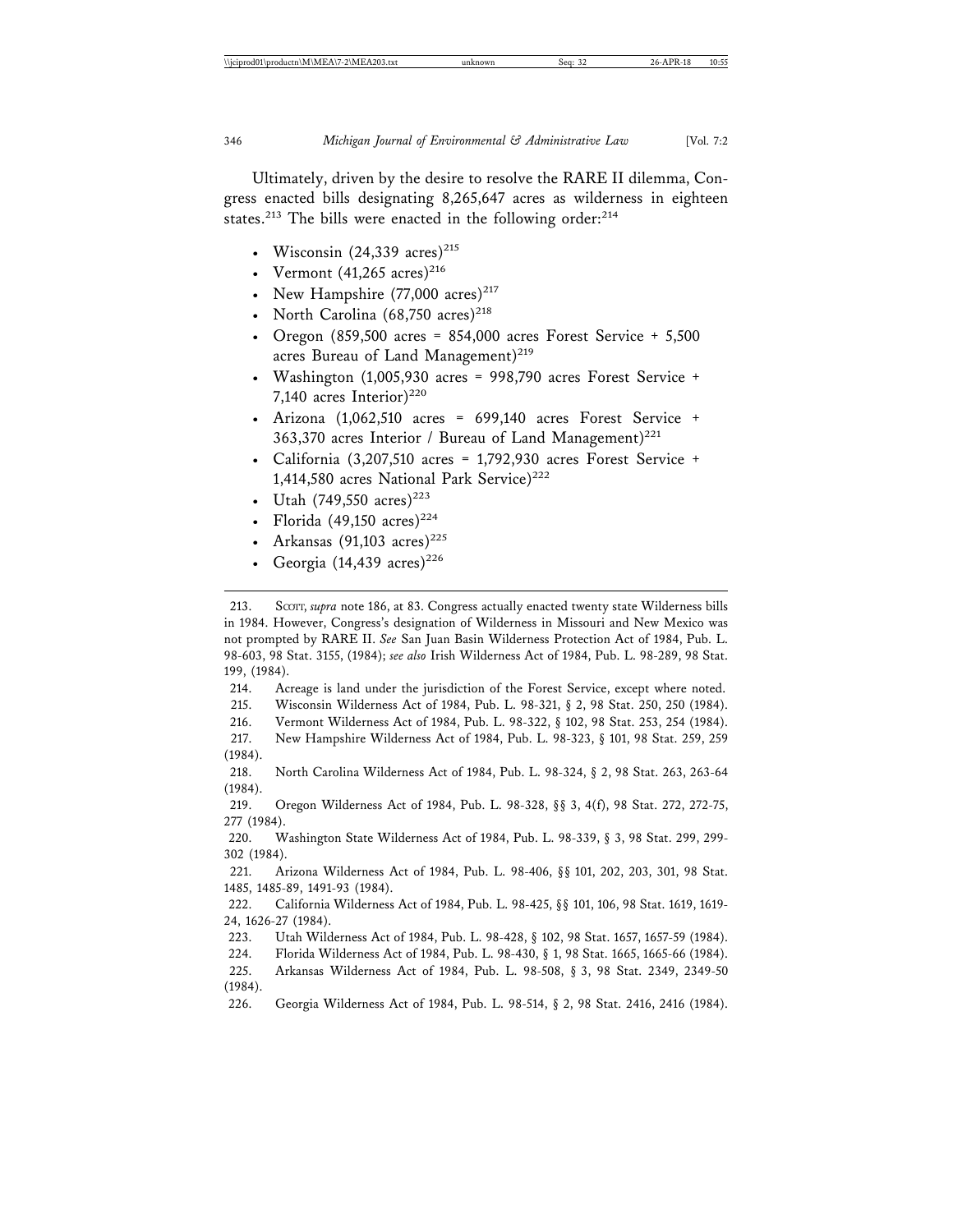- Mississippi  $(5,500 \text{ acres})^{227}$
- Wyoming  $(884,129 \text{ acres})^{228}$
- Texas  $(34,346 \text{ acres})^{229}$
- Tennessee  $(24,942 \text{ acres})^{230}$
- Pennsylvania  $(9,705 \text{ acres})^{231}$
- Virginia (55,984 acres)<sup>232</sup>

"Most of these laws designated substantially more Wilderness than [the Forest Service had recommended]."<sup>233</sup>

The Oregon Wilderness Act of 1984 alone protected more than one million acres from development, forever.<sup>234</sup> It set aside as components of the National Wilderness Preservation System 859,500 acres:

in order to promote, perpetuate, and preserve the wilderness character of the lands, protect watersheds and wildlife habitat, preserve scenic and historic resources, and promote scientific research, primitive recreation, solitude, physical and mental challenge, and inspiration for the benefit of all the American people, to a greater extent than is possible in the absence of wilderness designation.<sup>235</sup>

(In RARE II, the Forest Service had recommended only 368,000 acres for wilderness.<sup>236</sup>) The Oregon Wilderness Act set aside another 156,900 acres "[i]n order to conserve, protect, and manage, in a substantially undeveloped condition, certain National Forest System lands in the State of Oregon having unique geographic, topographic, biological, ecological features and pos-

227. Mississippi National Forest Wilderness Act of 1984, Pub. L. 98-515, § 2, 98 Stat. 2420, 2420 (1984).

229. Texas Wilderness Act of 1984, Pub. L. 98-574, § 2, 98 Stat. 3051, 3051 (1984).

230. Tennessee Wilderness Act of 1984, Pub. L. 98-578, § 2, 98 Stat. 3088, 3088 (1984).

231. Pennsylvania Wilderness Act of 1984, Pub. L. 98-585, § 4, 98 Stat. 3100, 3100-01 (1984).

232. Virginia Wilderness Act of 1984, Pub. L. 98-586, § 2, 98 Stat. 3105, 3105-06 (1984).

233. Scorr, *supra* note 186, at 83.

235. Oregon Wilderness Act of 1984, Pub. L. 98-328, § 2(b)(1), 3, 98 Stat. 272, 272-75 (1984).

236. MARSH, *supra* note 27, at 127.

<sup>228.</sup> Wyoming Wilderness Act of 1984, Pub. L. 98-550, § 201, 98 Stat. 2807, 2808-09 (1984).

<sup>234.</sup> None were more responsible for the passage of the Oregon Wilderness Act of 1984 than James Monteith, Andy Kerr, and Tim Lillebo. They have deservedly received credit for their vision, savvy, and courage, but not enough.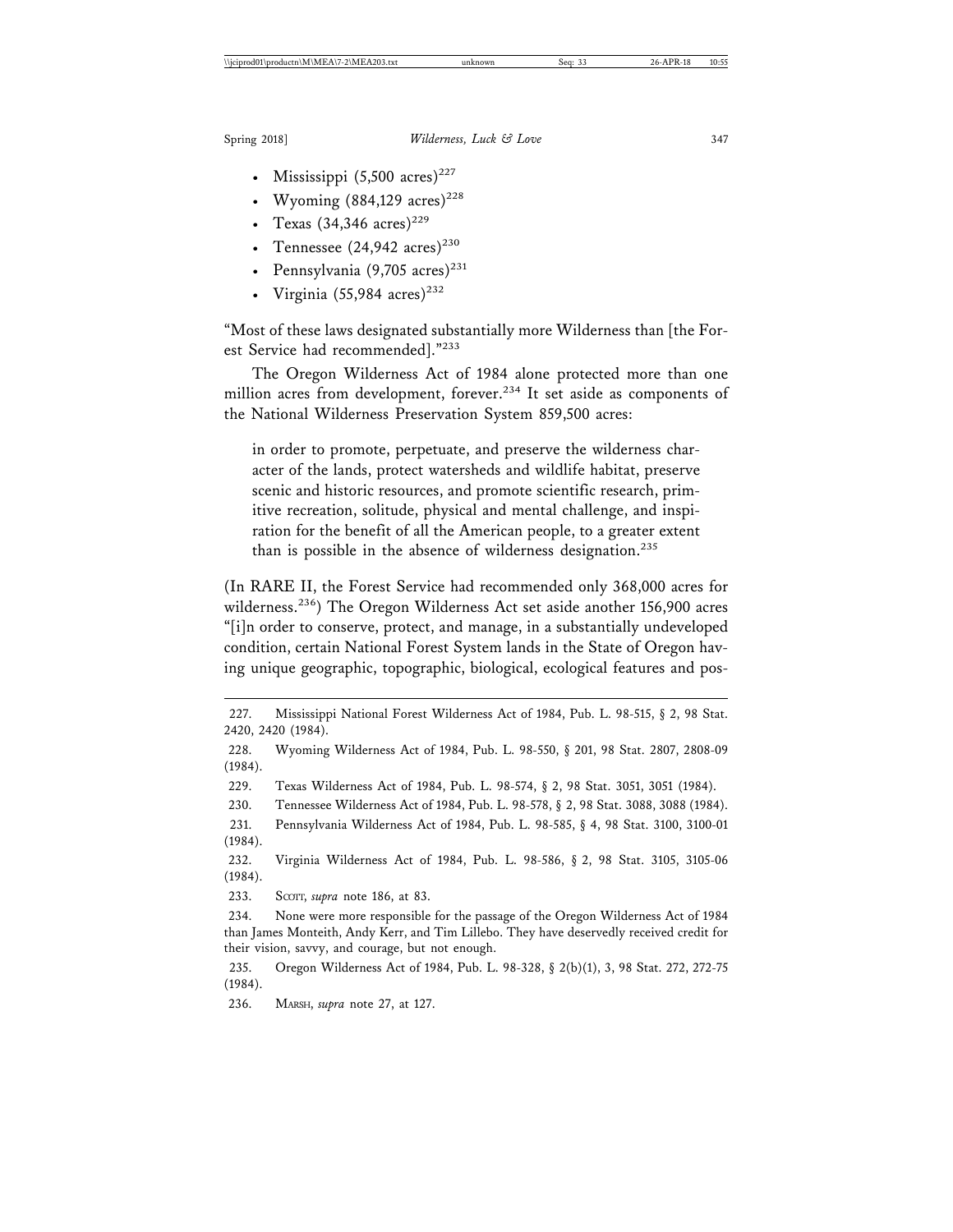sessing significant scenic, wildlife, dispersed recreation, and watershed values."237

In explaining the pressing need for the Oregon Wilderness bill on the Senate floor on May 24, 1984, Senator Hatfield again gave the Oregon lawsuit as the reason, as follows:

[T]his legislation includes provisions which are essential to the stabilization of Oregon's timber base. It resolves the issue raised in . . . a . . . [law]suit which has been filed in Oregon pertaining to the adequacy of the RARE II study. This bill declares that the environmental impact statement is sufficient. Without such action, some 700 million board feet of timber which already has been sold is in jeopardy, and another 1.7 billion board feet of timber contained in planned timber sales will not be sold and harvested, assuming the likely success of the litigation. Resolution of the issue itself is a major step forward for Oregon's uncertain lumber economy.238

At the time, Oregon had an annual sales program of about 3.5 billion board feet.<sup>239</sup> The lawsuit might have cut that program in half.

Summing up, the Chief Historian of the Forest Service wrote as follows:

The fight over release had come to a welcome end for all involved. The path had been cleared to designate 6.6 million acres of National Forest System land [in six Western and twelve Eastern States] as wilderness, the largest designated acreage in a single session of Congress since the Wilderness Act of 1964.

. . . .

*Senator Hatfield's role in resolving the release question made the Oregon Wilderness bill [a catalyst, and therefore] one of the most important of those passed in 1984*. 240

ONRC's strategy had played out just as it hoped. The success of its Bald Mountain Road lawsuit showed that a statewide lawsuit relying on *California v. Block* could succeed. For that reason, Regional Forester Sirmon ordered a halt to timber sales in roadless areas a little more than a month after I filed the Oregon lawsuit. The effects of that stoppage and the law-

<sup>237.</sup> Oregon Wilderness Act of 1984, Pub. L. 98-328, § 4(a)-(b), 98 Stat. 272, 275-76 (1984).

<sup>238. 130</sup> CONG. REC. 14,058-59 (1984) (emphasis added) (statement of Sen. Hatfield). 239. *Id.*

<sup>240.</sup> ROTH II, *supra* note 13, at 19, 23.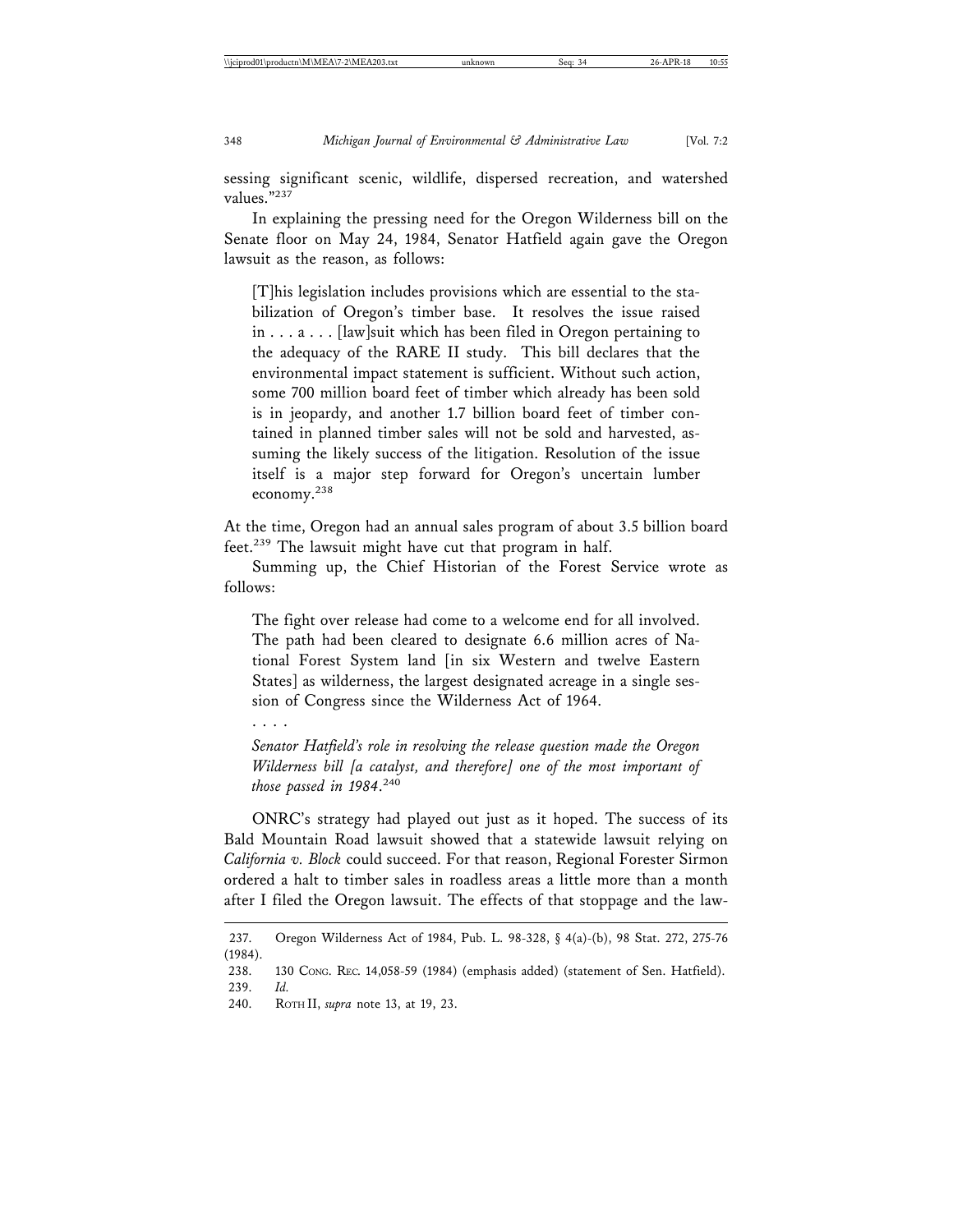suit's existential threat to Oregon's timber economy were the impetus that forced Hatfield to break the logjam blocking wilderness legislation in Oregon and, incidentally, in the other states, too.

As Andy Kerr put it to me, "Your litigation was a catalyst for the Oregon bill, which was a catalyst for all those others."<sup>241</sup>

### NOT THE END

The litigation was not mine, though. The truth is that the lawsuits were ours, mine and Betty's. My work was only possible because of her.

While I was pouring my time *pro bono* into the two lawsuits, alienating the populace in the process, my income was minimal. Adjusted for inflation, my annual income in 1983 was \$13,752.<sup>242</sup> As low as it was in 1983, it dropped by nearly half to  $$7,539$  in 1984.<sup>243</sup> My recollection is that my paying work came mostly from court appointments to represent indigent criminal defendants.

I was only able to bring the lawsuits because Betty supported us on her modest income, first as a Deputy District Attorney, then as a contract attorney for the City of Roseburg, and finally as the Roseburg City Attorney. She was a gifted and successful trial lawyer.

Betty never complained, but then, she did not regard the simple lifestyle we had as a sacrifice. Sure, she wanted wilderness, but there was another reason for her support, the real reason. She loved me.

Her support eventually may have cost Betty her job. In August 1985, she had re-joined the District Attorney's office. She was laid off in June 1986, after I had brought a lawsuit for ONRC to stop Mark Hatfield's pet project: the Elk Creek Dam, an Army Corps of Engineers boondoggle that would have destroyed a salmon-bearing tributary to the Wild and Scenic Rogue River had the dam been completed.<sup>244</sup> The reason given for Betty's layoff was budget cuts. I was later told by a friend who claimed to know that this was just a pretext for ridding Roseburg, Douglas County, and Southern Oregon of me. We relocated to Gresham, which borders Portland on the east.

<sup>241.</sup> Email from Andy Kerr to Neil Kagan (Apr. 10, 2017) (on file with author).

<sup>242.</sup> This represents the adjustment of my 1983 annual income of \$5,691 to reflect its buying power in July 2017, using the CPI Inflation Calculator. *CPI Inflation Calculator*, U.S. DEP 'T LABOR, https://data.bls.gov/cgi-bin/cpicalc.pl?cost1=5691&year1=198312&year2=201707 (last visited Nov. 6, 2017).

<sup>243.</sup> This represents the adjustment of my 1984 annual income of \$3,243 to reflect its buying power in July 2017, using the CPI Inflation Calculator. U.S. DEP 'T LABOR, *supra* note 242.

<sup>244.</sup> Neil Kagan, *The Elk Creek Dam Story*, 26 PACE ENVTL. L. REV. 493 (2009).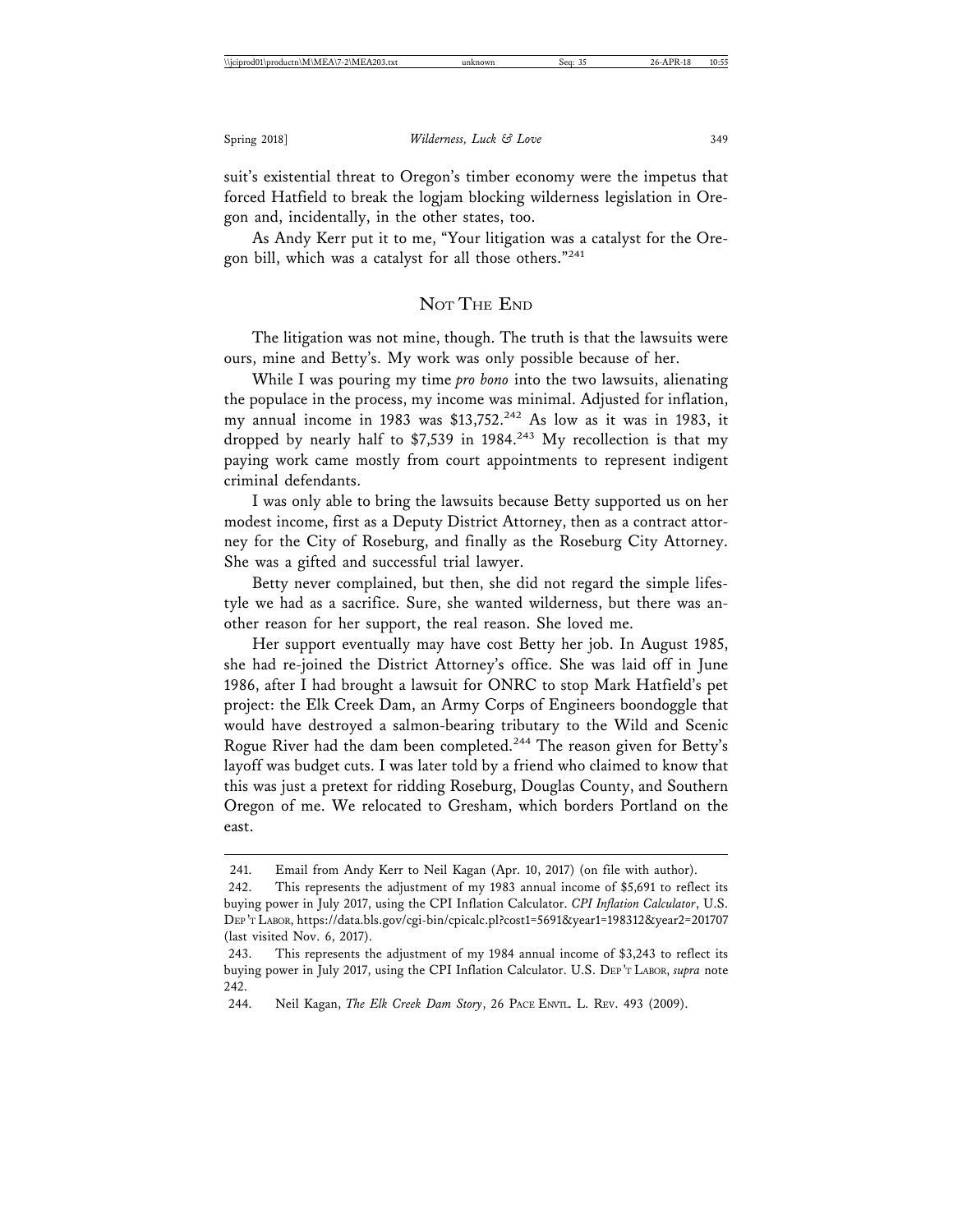A year later, Betty saved my life. Cancer, originating in my thyroid, painlessly and unobtrusively grew and metastasized to my lymph nodes. One morning, Betty noticed a lump on the side of my neck, prompting me to seek a diagnosis, which rapidly led to a biopsy, then surgery to remove as much of the cancerous tissue as possible. According to the surgeons, Betty's discovery of one of the tumors came in the nick of time. Without the treatment I received, I would have died in a few months.

Then, in 1994, cancer struck again. Only this time, Betty was the target. She was diagnosed in October, a month after our daughter Hannah's first birthday. During the next ten months, she endured multiple painful surgeries, debilitating rounds of chemotherapy, tiring sessions of radiation, and reconstructive surgery. At last, the cancer seemed to be in remission.

Then, in September, she started coughing, constantly, day and night. We went to the doctor, who took X-rays. When they were developed, he called us into his office. Showing the X-rays to us, he said, "This is bad." He explained that the cancer had recurred and spread from her breast to her lungs. We were stunned.

When we returned home from that devastating trip to the doctor, Betty got in bed, propped up against the headboard by pillows. Then this brave woman, who was quick to laughter, who rarely shed a tear, let loose a river of tears. Tears poured from her eyes and coursed down her cheeks in a continuous stream, like twin waterfalls. "I don't want to leave Hannah," she said. "I don't want to leave you." That is when my heart first began to break.

To stay with us, she tried everything over the next three months. She willingly subjected herself to experimental, physically punishing chemotherapy. She could tolerate this only by taking higher and higher doses of morphine, but the drug gave her less and less relief.

She lost her hair. Again. She lost weight. Night after night she lost sleep. She became gaunt and frail.

I gave her all the love, support, and care in my power to give. However, although she had saved my life, I was powerless to save hers. Rational or not, I felt guilty about this for years. In time, with counseling, I came to forgive myself: for failing her, for being the one who lived, for being alive. Mostly.

On December 22, 1995, I was home taking care of Hannah when Betty called me from her hospital bed. The cancer had spread to her liver. She said the doctor had told her that her condition was hopeless. She wanted to be home until she could be transferred to a hospice. "Then, you've decided you're ready to die? Is that what you *want*?" "Yes. Is that what *you* want?"

Never have I been faced with a more troubling question. I certainly did not want her to die, but I could tell from her imploring tone that she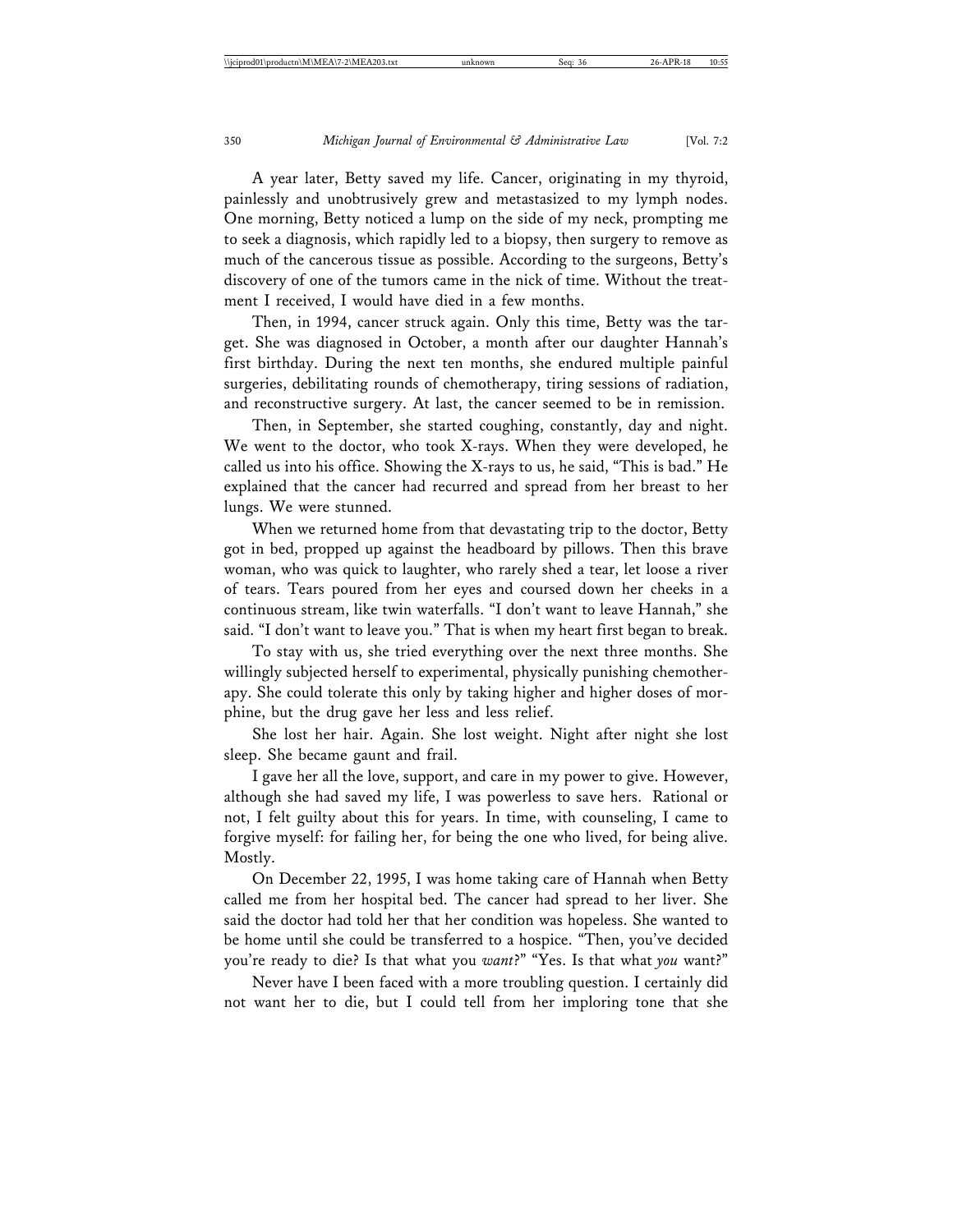needed me to say "yes." After a moment's anguish, I understood that what she meant was: Do I have your support? To that question, there was only one answer, which I gave unreservedly: "For your sake, yes."

The doctor had called me earlier that day. She told me she thought Betty might have two weeks of life left. An ambulance brought her home early on the 23rd.

So, I thought we would have time to talk—not enough time, of course, but time enough to express our love for one another and to say farewell. Shortly after we got her settled in bed, though, while I was in the living room attending to the nurse's instructions for her home care, Betty slipped into unconsciousness. One of the friends by her side urgently called me into the bedroom. Rushing there, I found her breathing with difficulty—deep, drawn out breaths, punctuated by long pauses. Distressed, I called her name. She did not answer. She did not wake up.

She was on the brink of death. But she was not dead yet. I realized then I still had a chance, a possibility of communing with my beloved one last time. I know not how, but suddenly I was calm.

I sat by her side, took her hand, held it in mine. Without any clear idea of what I would say, I began to speak to her. I spoke of our magical life together, of my appreciation for her gift of love, of Hannah's future. I promised to make Hannah laugh every day. Every moment, I expected her to stop breathing, but she struggled on.

I recited the Shema, the Jewish prayer affirming that God is one. I knew she would have done it herself if she could. Still, she continued her tortured breathing.

I paused. She was suffering. I wanted her suffering to stop. I did not know what I should do, what I could do. I asked myself, can she be holding on for *me*? Is she waiting for my assurance that I am able to release her?

All I know for certain is this: Keeping my voice steady, I gently told her, "You can stop struggling now." She took two more breaths. Then she was gone.

I did not want to go on without her. I could not imagine how I would.

But I had to go on. Our little girl needed me. I could not abandon Hannah. I love her, too.

Besides, I had a promise to keep. Keeping my promise was my saving grace, because Hannah's laughter proved to be balm for my grieving soul. Turned out *I* needed *her*. Was I lucky Betty gave me a daughter or what?

Nine months after Betty died, I started a new chapter. Reluctantly, I left my law practice, our home, Oregon, and her body behind. Her memory stayed with me.